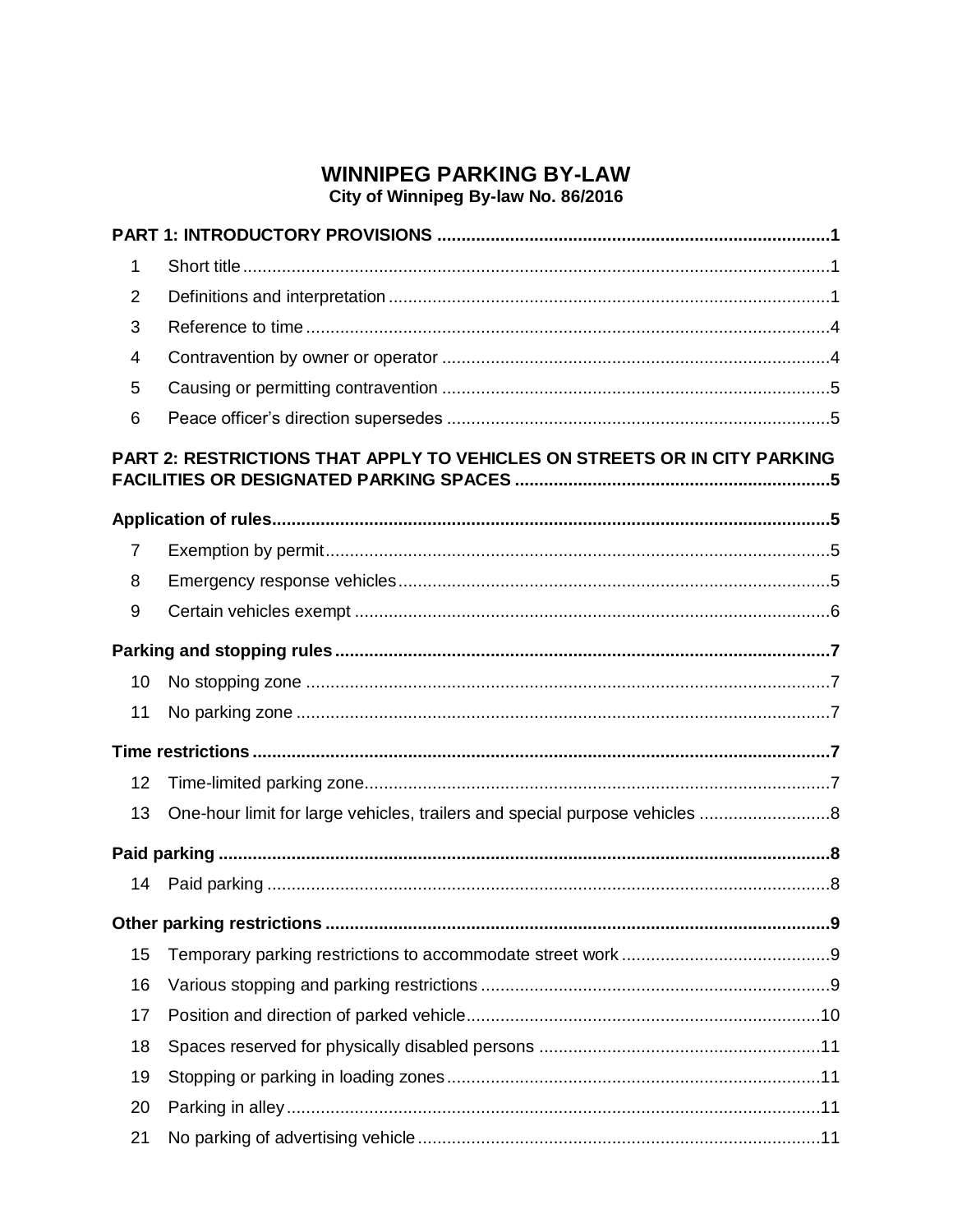| 22 |                                                                         |  |
|----|-------------------------------------------------------------------------|--|
| 23 |                                                                         |  |
|    |                                                                         |  |
| 24 |                                                                         |  |
|    |                                                                         |  |
| 25 |                                                                         |  |
| 26 |                                                                         |  |
| 27 |                                                                         |  |
| 28 |                                                                         |  |
|    |                                                                         |  |
|    |                                                                         |  |
| 29 |                                                                         |  |
| 30 |                                                                         |  |
| 31 |                                                                         |  |
| 32 |                                                                         |  |
| 33 |                                                                         |  |
| 34 |                                                                         |  |
| 35 |                                                                         |  |
|    |                                                                         |  |
|    |                                                                         |  |
| 36 |                                                                         |  |
|    |                                                                         |  |
| 37 |                                                                         |  |
|    |                                                                         |  |
| 38 |                                                                         |  |
|    |                                                                         |  |
| 39 |                                                                         |  |
|    | Residential Parking Permit and Visitor's Residential Parking Permit  18 |  |
| 40 |                                                                         |  |
| 41 |                                                                         |  |
| 42 |                                                                         |  |
|    |                                                                         |  |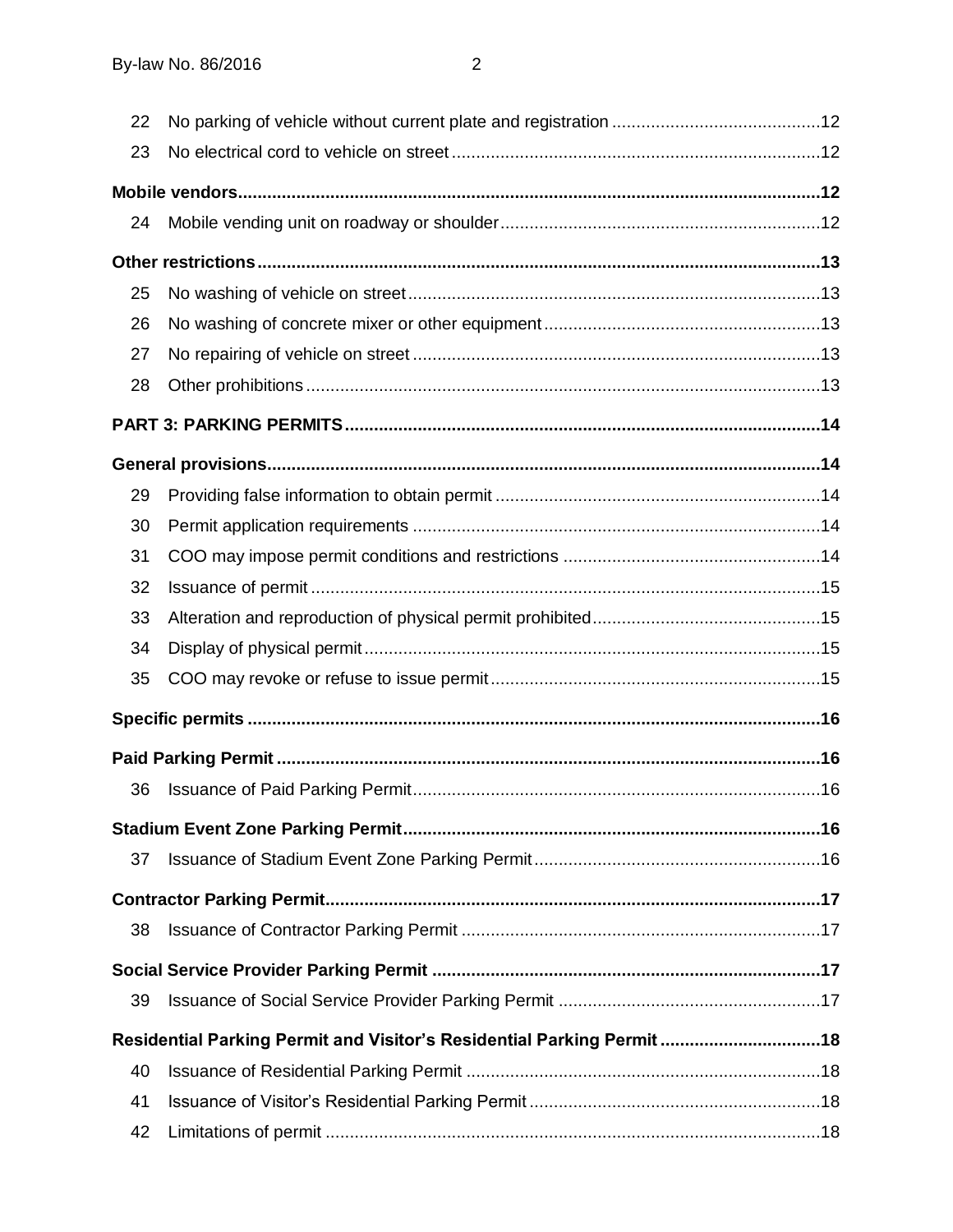| 43 |                                                                                 |  |
|----|---------------------------------------------------------------------------------|--|
|    |                                                                                 |  |
| 44 |                                                                                 |  |
|    |                                                                                 |  |
| 45 |                                                                                 |  |
|    | PART 4: RESTRICTIONS THAT APPLY TO VEHICLES ON RESIDENTIAL PROPERTY20           |  |
| 46 |                                                                                 |  |
| 47 |                                                                                 |  |
| 48 |                                                                                 |  |
| 49 |                                                                                 |  |
| 50 |                                                                                 |  |
| 51 |                                                                                 |  |
| 52 |                                                                                 |  |
| 53 |                                                                                 |  |
| 54 |                                                                                 |  |
|    |                                                                                 |  |
| 55 |                                                                                 |  |
| 56 |                                                                                 |  |
| 57 |                                                                                 |  |
| 58 |                                                                                 |  |
|    |                                                                                 |  |
|    |                                                                                 |  |
| 59 | Director of Public Works and CAO authorized to establish parking prohibitions24 |  |
| 60 |                                                                                 |  |
| 61 |                                                                                 |  |
| 62 |                                                                                 |  |
|    |                                                                                 |  |
| 63 |                                                                                 |  |
|    |                                                                                 |  |
| 64 |                                                                                 |  |
| 65 |                                                                                 |  |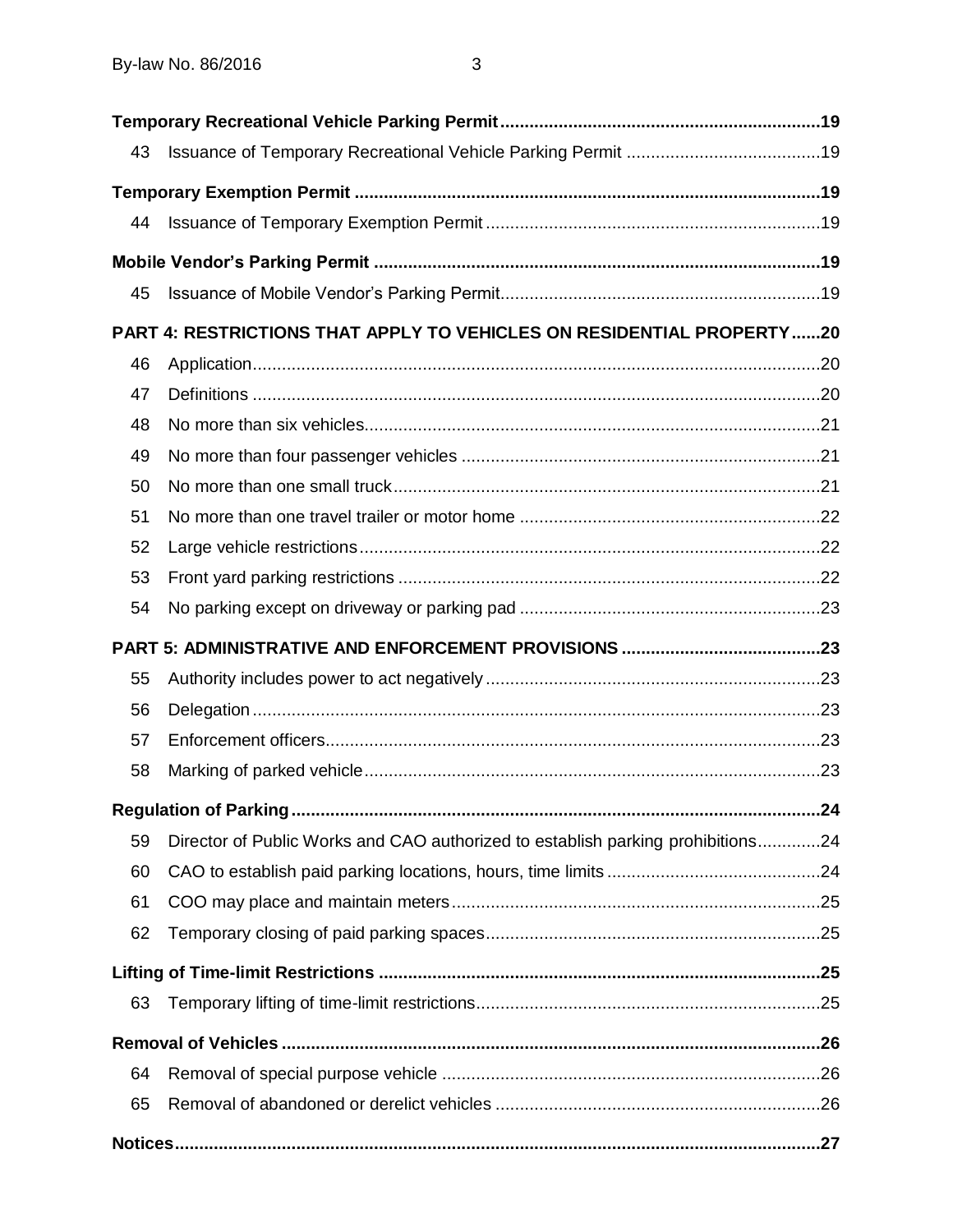| 66 |                                                                    |  |
|----|--------------------------------------------------------------------|--|
|    |                                                                    |  |
| 67 |                                                                    |  |
| 68 |                                                                    |  |
|    |                                                                    |  |
| 69 |                                                                    |  |
|    |                                                                    |  |
| 70 |                                                                    |  |
| 71 |                                                                    |  |
| 72 |                                                                    |  |
| 73 | Municipal By-law Enforcement Act (MBEA) Enabling By-law amended 30 |  |
| 74 |                                                                    |  |
|    | PART 7: TRANSITIONAL PROVISIONS AND COMING INTO FORCE30            |  |
| 75 |                                                                    |  |
| 76 |                                                                    |  |
| 77 |                                                                    |  |
| 78 |                                                                    |  |
|    |                                                                    |  |
|    |                                                                    |  |
|    |                                                                    |  |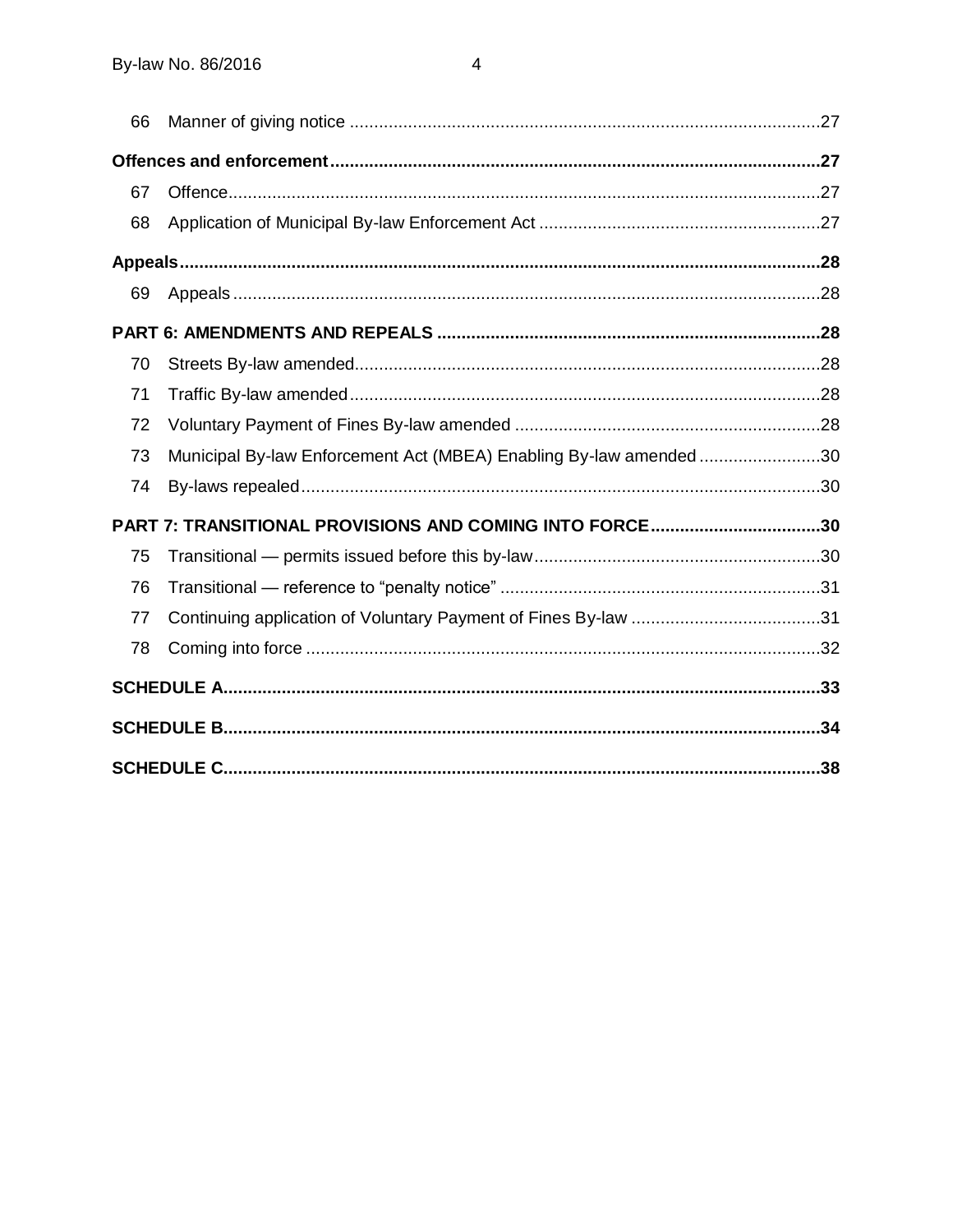## **THE CITY OF WINNIPEG**

#### **BY-LAW NO. 86/2016**

## **A By-law of THE CITY OF WINNIPEG to regulate vehicle parking and stopping on streets, parking in city parking facilities and in designated parking spaces, and vehicle parking and storage on residential property with single and two-family dwellings**.

**WHEREAS** section 138 of *The City of Winnipeg Charter* provides that the City of Winnipeg is the traffic authority under *The Highway Traffic Act* in respect of streets of which it has direction, control and management and, in respect of those streets, has all the powers granted to, or enjoyed by, and the duties charged on, a traffic authority under that Act;

**AND WHEREAS** section 139 of *The City of Winnipeg Charter* grants the City of Winnipeg an additional general authority to pass by-laws respecting streets and the parking of vehicles in the City;

<span id="page-4-0"></span>**NOW THEREFORE THE CITY OF WINNIPEG**, in Council assembled, enacts as follows:

## **PART 1 INTRODUCTORY PROVISIONS**

#### <span id="page-4-1"></span>**1 Short title**

**1** This By-law may be cited as the Winnipeg Parking By-law.

## <span id="page-4-2"></span>**2 Definitions and interpretation**

<span id="page-4-3"></span>**2(1)** The following definitions apply in this by-law:

**"alley"** means a street that is not more than 9 metres wide.

**"block"** means the area of a street between one intersection and the next intersection.

**"boulevard"** means the portion of a street, on either side or in the centre of the street, that

- (a) is adjacent to the roadway or its shoulder;
- (b) is maintained for the purpose of improving the appearance or safety of the street;
- (c) is not intended to be used to carry vehicular traffic; and
- (d) is not a shoulder.

**"bus"** means a motor vehicle that

(a) is designed, constructed or modified for the principal purpose of carrying passengers; and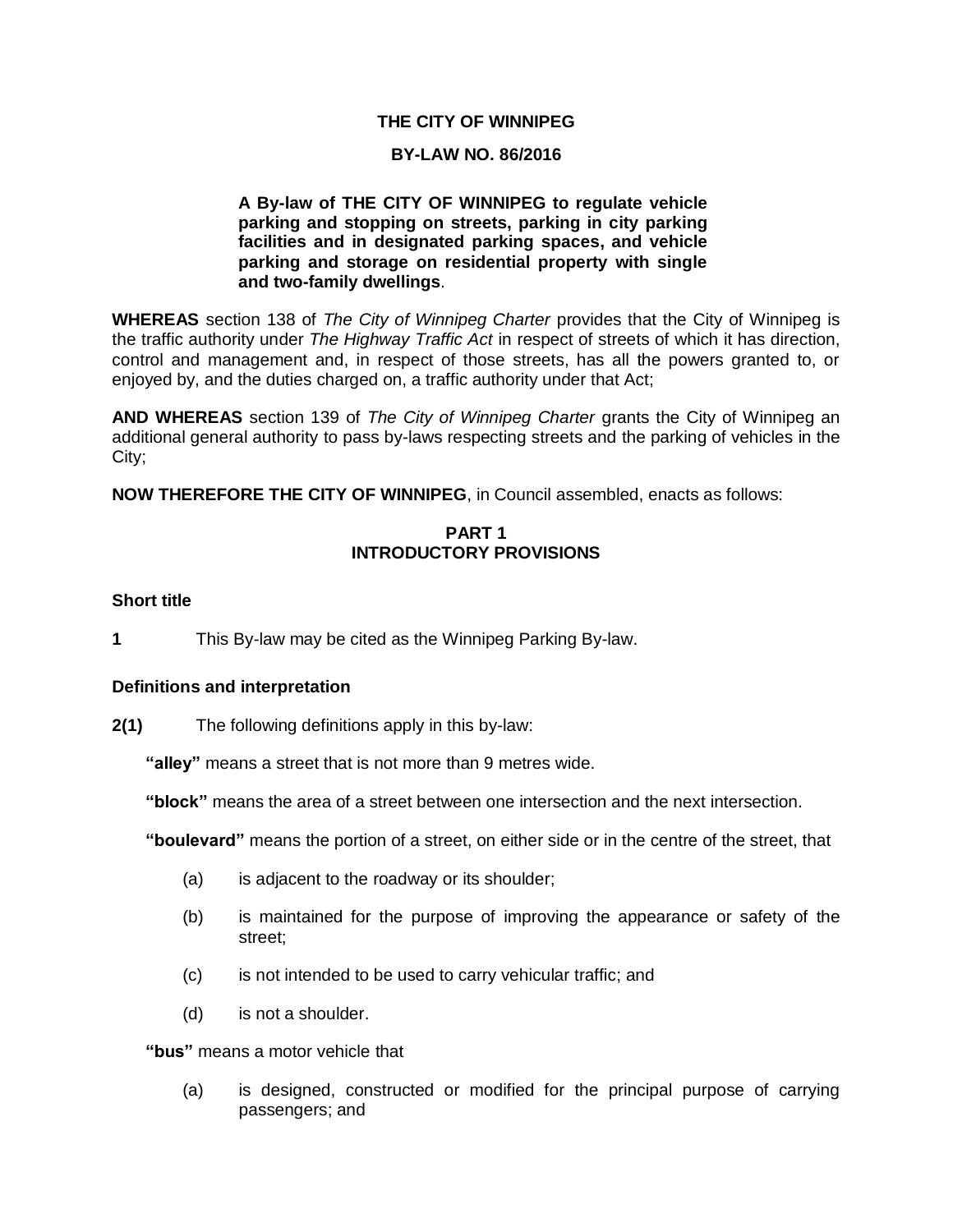(b) has a seating capacity of at least 11 persons, including the driver.

**"CAO"** means the Chief Administrative Officer appointed under section 96 of the Charter.

**"Charter"** means *The City of Winnipeg Charter*.

**"City"** means the City of Winnipeg continued under section 8 of the Charter.

**"city parking facility"** means a parking facility owned or operated by the City.

**"COO"** means the Chief Operating Officer of the Winnipeg Parking Authority.

**"Council"** means the council of the City.

**"crested"** means emblazoned with the City's crest.

**"designated parking space"** means a parking space that

- (a) is located
	- (i) on a street, or
	- (ii) within a public parking lot or facility or a private parking lot or facility to which the public has access; and
- (b) is designated by a sign or by markings on the parking surface as being for the use of a vehicle displaying a disabled person's parking permit.
- **"disabled loading zone"** means the portion of a street designated by traffic control devices as an area for the loading and unloading of a vehicle used for transporting a disabled person.

**"disabled person's parking permit"** means a parking permit issued under section 124.3 of *The Highway Traffic Act*.

**"large vehicle"** means, except in Part 4, a vehicle that, alone or together with any trailer connected to it, is longer than 6.7 m (22 ft).

## **"mobile vending unit"** means

- (a) a mobile food unit as defined in the *Food and Food Handling Establishments Regulation*, Manitoba Regulation 339/88R; and
- (b) a motor vehicle or trailer, other than a mobile food unit referred to in clause (a), that is used to sell, offer or provide goods or services from the vehicle or from within the vehicle while it is parked on a roadway or the shoulder of a roadway.

## **"mobile vendor"** means

(a) an owner of a mobile vending unit and any person in charge of a mobile vending unit; and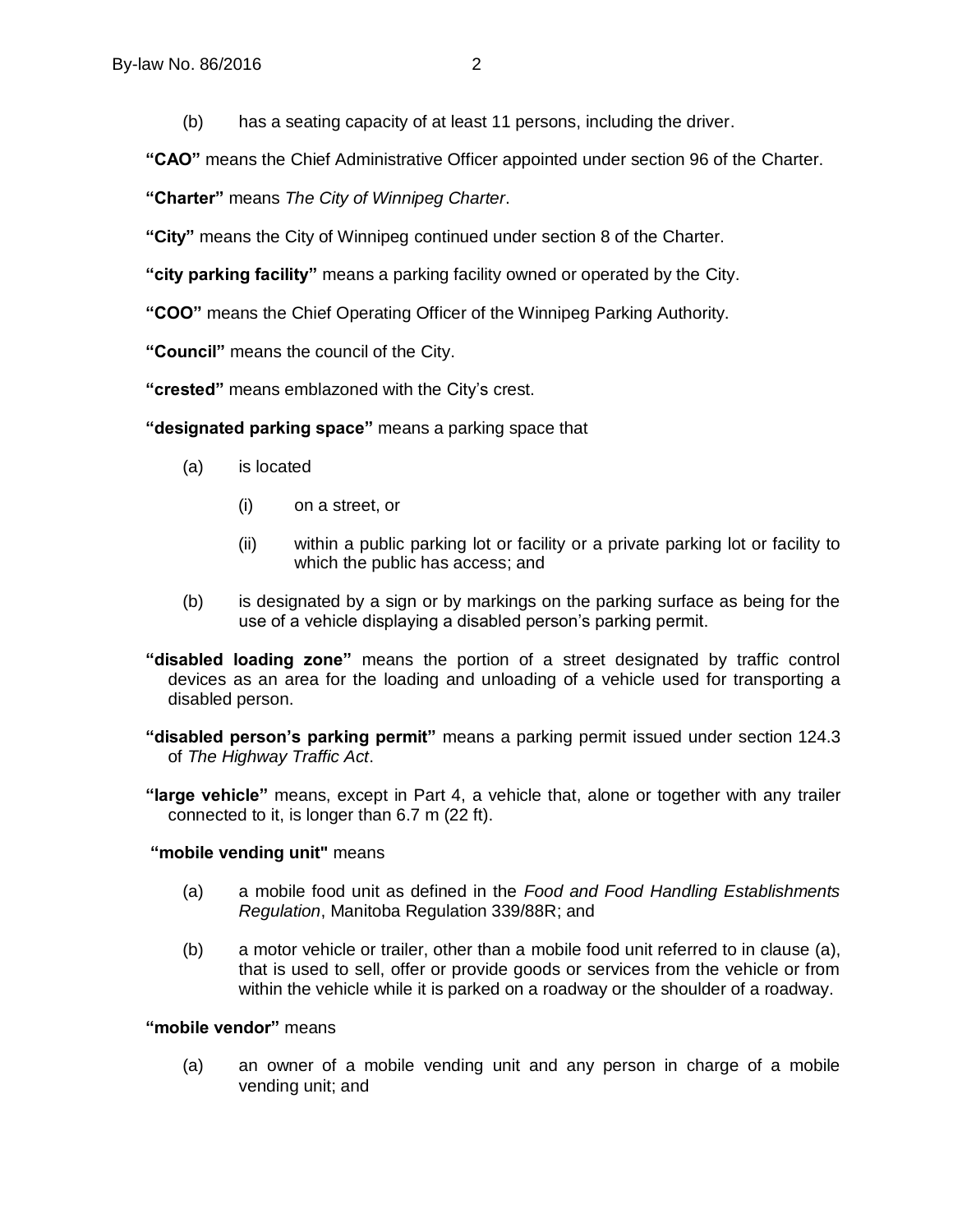- (b) an owner of a vending unit that is operated on a sidewalk or boulevard under the authority of a Use of Street Permit issued under section 4.01.06 of the *Streets By-law*.
- **"operator"**, in relation to a vehicle, means the person having charge of the vehicle.
- **"owner"**, in relation to a vehicle, means the person in whose name the vehicle is registered under *The Drivers and Vehicles Act* or under a similar law of another jurisdiction.
- **"paid parking"** means parking that, according to a traffic control device, is permitted upon the payment of a fee.

#### **"paid parking space"** means

- (a) in relation to street parking, any space that is adjacent to the curb or edge of the roadway and within the portion of the street to which paid parking applies; and
- (b) in relation to a city parking facility to which paid parking applies,
	- (i) a parking space marked with lines on the floor or ground surface of the facility, or
	- (ii) where no lines have been marked, a space no more than 3 meters wide.
- **"penalty notice"** means a penalty notice issued under *The Municipal By-law Enforcement Act* in respect of a contravention of this By-law and, until *The Municipal By-law Enforcement Act* comes into force, means the summons part of an offence notice issued under *The Summary Convictions Act*.
- **"physical permit"** means a card or other object evidencing a permit that is given to or sent to an applicant under clause 32(b);
- **"recreational vehicle"** means, except in Part 4, a vehicle designed for camping and other recreational purposes. It includes, but is not limited to, a motorhome, a truck on which a camper has been installed, a camping or travel trailer, and any trailer carrying recreational equipment such as a boat or other watercraft, a snowmobile, all-terrain vehicle or other off-road vehicle
- **"roadway"** means the portion of a street that is improved or ordinarily used for vehicular traffic, but does not include the shoulder.

#### **"special purpose vehicle"** means

- (a) a special mobile machine as defined in the *Highway Traffic Act*; and
- (b) any other vehicle that is not required to be registered under *The Drivers and Vehicles Act* or a similar law of another jurisdiction.
- **"street"** means a place or way, and all the space between the boundaries of a place or way, which or any part of which has been dedicated, opened or set apart under *The*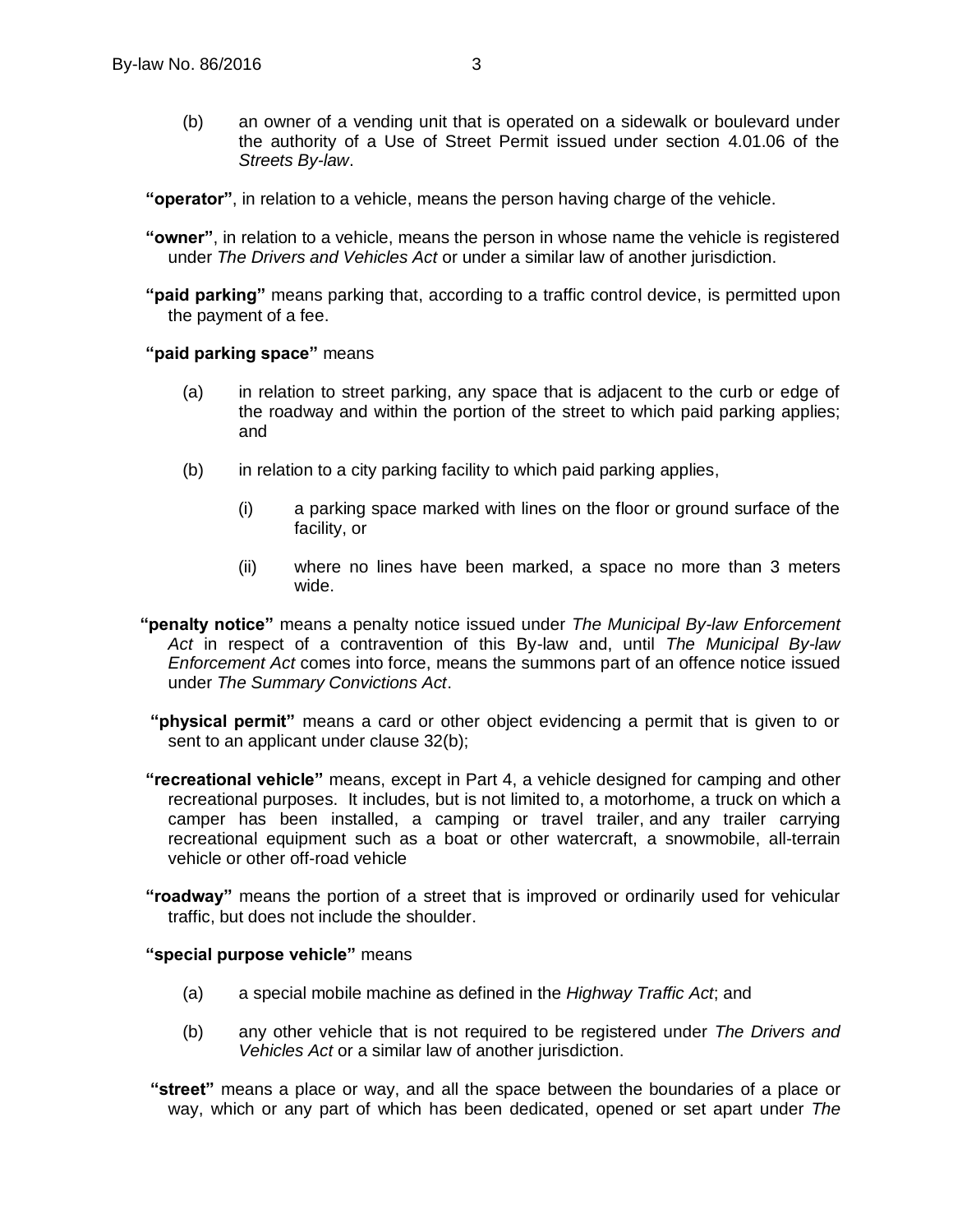*Real Property Act* or *The Expropriation Act* for public use as a roadway, lane, avenue, road or highway. In addition to the roadway, it includes all shoulders, curbs, boulevards and sidewalks located within those boundaries.

- **"traffic control device"** means a sign, signal, light, marking or device placed or erected by or on behalf of the City for the purpose of regulating parking or regulating, warning or guiding traffic.
- **"trailer"** means a vehicle designed for carrying goods or persons and for being towed by a motor vehicle.

**"vehicle"** means a vehicle as defined in subsection 1(1) of *The Highway Traffic Act*.

- **"Winnipeg Parking Authority"** means the City's special operating agency that manages parking on streets and in city parking facilities.
- **2(2)** For the purposes of this by-law,
	- (a) a vehicle, whether occupied or not, is stopped when it stands motionless, unless it is standing motionless in order to avoid conflict with other traffic, to allow an emergency vehicle to pass, or to comply with a traffic control device or a direction of a peace officer; and
	- (b) a vehicle that is stopped is also parked if it
		- (i) is left unattended, or
		- (ii) remains stopped for more than 5 minutes.

**2(3)** If one vehicle is placed in or on a second vehicle, such as a truck or trailer, this bylaw applies to the second vehicle but not to the first vehicle.

#### <span id="page-7-0"></span>**3 Reference to time**

**3** A reference to a time in this by-law or on any traffic control device that prohibits or regulates stopping or parking on a street or in a city parking facility is a reference to the time determined in accordance with *The Official Time Act*.

#### <span id="page-7-1"></span>**4 Contravention by owner or operator**

**4(1)** If a vehicle is stopped or parked in contravention of a provision of this by-law, the operator of the vehicle is in contravention of that provision and is liable to pay any fine or administrative penalty imposed in respect of that contravention.

**4(2)** If a vehicle is stopped or parked in contravention of a provision of this by-law, an owner of the vehicle who was not the operator is also responsible for that contravention and is liable to pay any fine or administrative penalty imposed in respect of that contravention unless the owner establishes that the vehicle was in the possession of the operator without the owner's consent.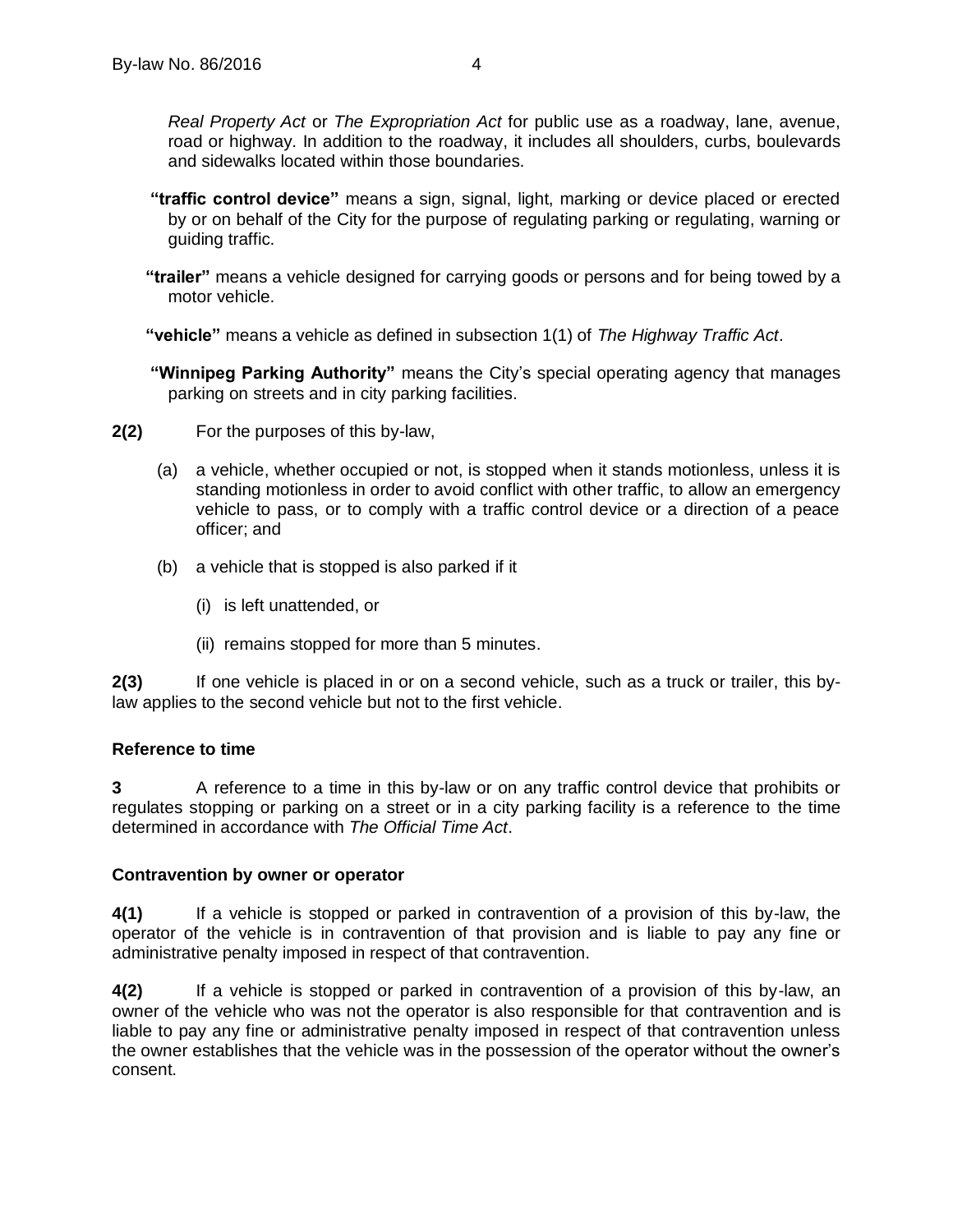**4(3)** If both the owner of a vehicle and its operator are liable for the same contravention, a penalty notice may be issued to either of them or separate penalty notices may be issued to each of them. If they are each issued a penalty notice, each is liable for the amount payable under the notice issued to him or her.

**4(4)** If a trailer connected to a motor vehicle is stopped or parked in contravention of this by-law, the operator and the owner of the motor vehicle are liable for that contravention.

## <span id="page-8-0"></span>**5 Causing or permitting contravention**

**5** A person who causes or permits a contravention of a provision of this by-law is in contravention of that provision.

## <span id="page-8-1"></span>**6 Peace officer's direction supersedes**

**6** A provision of this by-law prohibiting or regulating the stopping or parking of a vehicle does not apply to a vehicle stopped or parked as directed by a peace officer.

## <span id="page-8-2"></span>**PART 2 RESTRICTIONS THAT APPLY TO VEHICLES ON STREETS OR IN CITY PARKING FACILITIES OR DESIGNATED PARKING SPACES**

## **APPLICATION OF RULES**

## <span id="page-8-4"></span><span id="page-8-3"></span>**7 Exemption by permit**

**7(1)** A provision of this Part does not apply to a vehicle for which a permit has been issued under Part 3 if

- (a) the permit is valid and applies to that provision at the time when, and at the place where, the vehicle is stopped or parked in contravention of the provision; and
- (b) all the conditions that apply to the permit or the permit holder are being complied with.

**7(2)** A provision of this Part, other than a provision that requires the payment of a parking fee, does not apply to a vehicle while it is parked or stopped in accordance with a valid Use of Street Permit issued under the *Streets By-law* if the permit is made immediately available for inspection on request by an enforcement officer.

## <span id="page-8-5"></span>**8 Emergency response vehicles**

**8** This Part does not apply to an emergency response vehicle (such as a police vehicle, an ambulance or a paramedic or fire response vehicle) when it is being used in connection with an emergency response.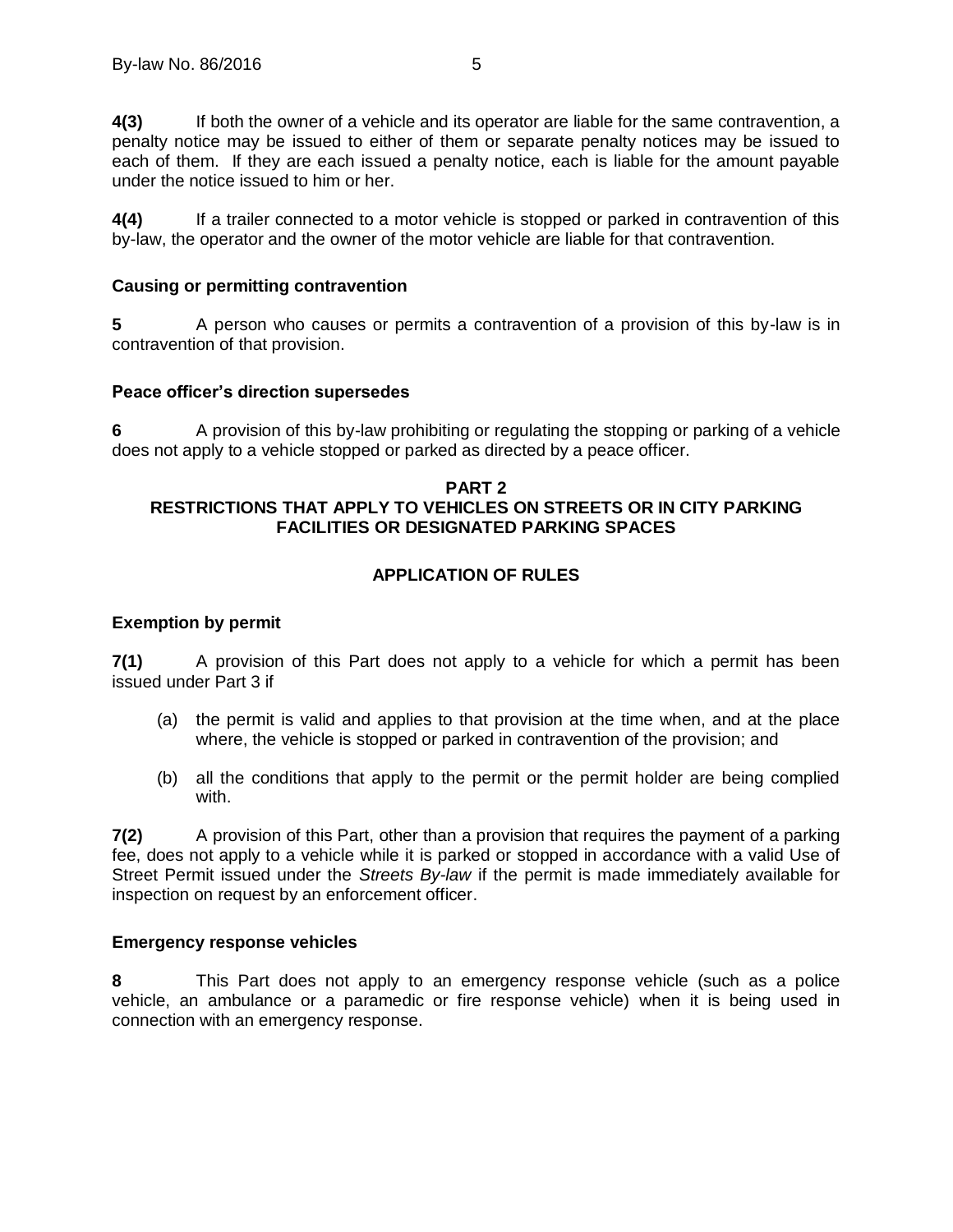## <span id="page-9-0"></span>**9 Certain vehicles exempt**

**9(1)** A provision of this Part that prohibits or regulates the stopping or parking of a vehicle (other than a provision that requires the payment of a parking fee) does not apply to the following:

- (a) a vehicle being used in a policing operation if the vehicle
	- (i) bears the markings of a police vehicle or is registered with the Winnipeg Parking Authority for the purpose of this section, and
	- (ii) is being used by the Winnipeg Police Service or by a person providing a service to or on behalf of the Winnipeg Police Service under a contract with the City;
- (b) any of the following vehicles if it is stopped or parked where it is safe to do so and stopping or parking the vehicle at that location is required to perform work on a street:
	- (i) a vehicle of the City or of a contractor performing work on the street under a contract with the City,
	- (ii) a vehicle of Manitoba Hydro,
	- (iii) a vehicle of the government of Manitoba or the Government of Canada.

**9(2)** A provision of this Part that requires the payment of a parking fee does not apply to the following:

- (a) a vehicle of the Winnipeg Police Service that bears the markings of a police vehicle or is registered with the Winnipeg Parking Authority for the purpose of this section;
- (b) a crested vehicle of the City if it is being used by the operator in the performance of his or her duties;
- (c) a vehicle of the Department of National Defence of Canada that displays number plates issued by that department;
- (d) any of the following vehicles if it is stopped or parked where it is safe to do so and stopping or parking the vehicle at that location is required to perform work on a street:
	- (i) a vehicle of the City or of a contractor performing work on the street under a contract with the City,
	- (ii) a vehicle of Manitoba Hydro,
	- (iii) a vehicle of the government of Manitoba or the Government of Canada.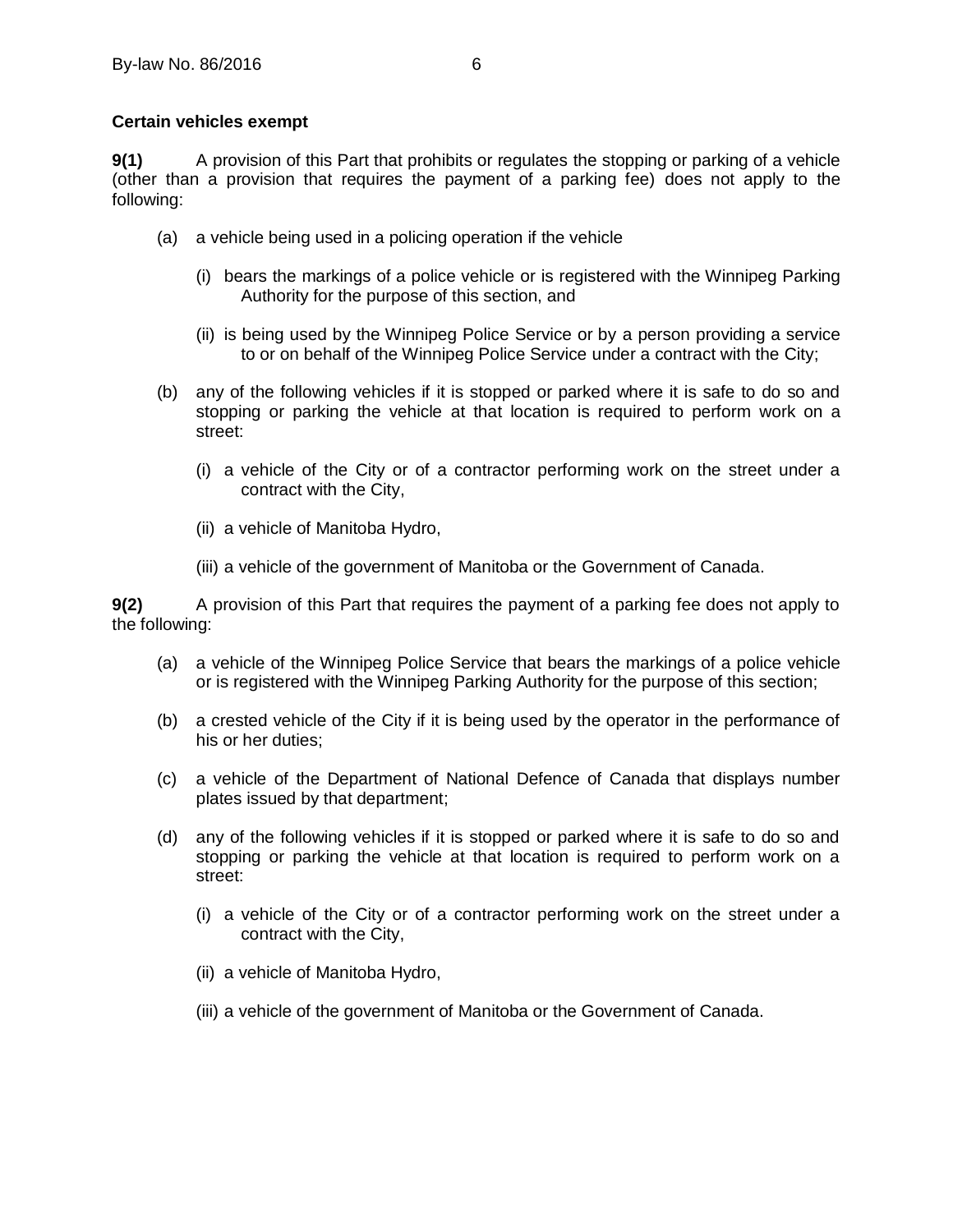## **PARKING AND STOPPING RULES**

## <span id="page-10-1"></span><span id="page-10-0"></span>**10 No stopping zone**

**10** No vehicle may be stopped at a place where stopping is prohibited by a traffic control device

## <span id="page-10-2"></span>**11 No parking zone**

**11(1)** No vehicle may be parked at a place where parking is prohibited by a traffic control device.

**11(2)** No vehicle, other than a bus, may be stopped or parked in a space designated by a traffic control device for bus parking.

**11(3)** No vehicle, other than vehicle being operated under a licence issued under *The Taxicab Act*, may be stopped or parked in a space designated by a traffic control device for taxicab parking.

## **TIME RESTRICTIONS**

## <span id="page-10-4"></span><span id="page-10-3"></span>**12 Time-limited parking zone**

<span id="page-10-5"></span>**12(1)** Subject to this section, where a parking space is governed by a traffic control device that specifies the length of time that a vehicle may be parked in that space, no vehicle may be parked in that space for a greater length of time.

<span id="page-10-6"></span>**12(2)** When paid parking applies to a parking space, a vehicle may be parked in that space for up to 30 extra minutes as long as the fee for parking in that space during that extra time has been paid.

**12(3)** If a disabled person's parking permit is being used and displayed in a vehicle in accordance with *The Highway Traffic Act* and the regulations under that Act, the vehicle may be parked in the same space for up to four hours if paid parking does not apply to that space or if the maximum fee that may be paid at one time for parking in that space has been paid.

**12(4)** The limits in subsections (1) to (3) apply even if the period of time for which a parking fee has been paid has not yet expired.

**12(5)** Subsections (2) and (3) do not authorize parking in a space during any time that parking or stopping in that space is prohibited by a traffic control device.

**12(6)** During any period throughout which a parking time limit applies to a parking space, no vehicle may be parked more than once per day on the same side of the block that includes that space.

**12(7)** During the period to which an order under section [63](#page-28-3) (lifting of time-limit restrictions) applies to a paid parking space, subsections (1) to (3) do not apply to any vehicle parked in that space other than a large vehicle.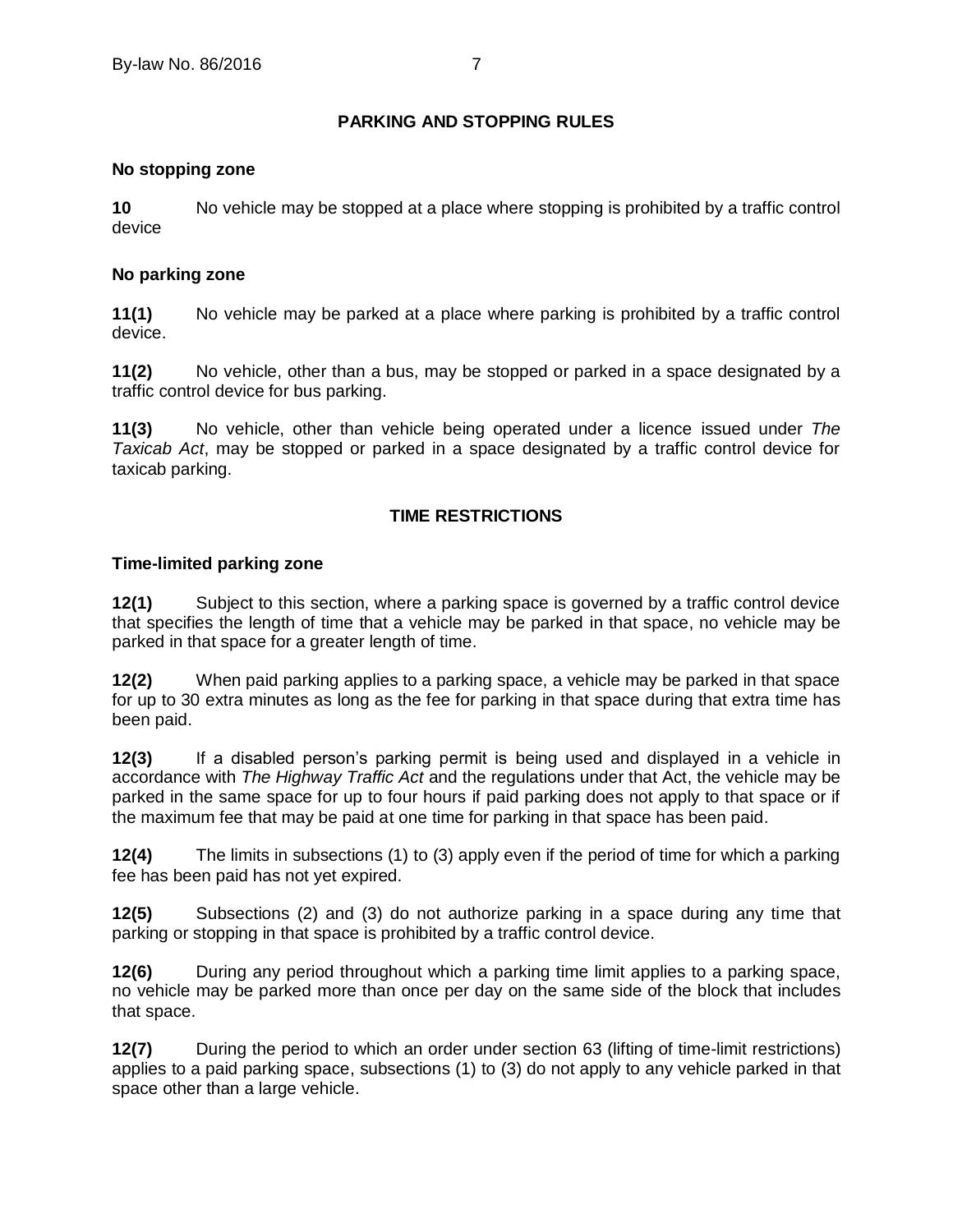## <span id="page-11-0"></span>**13 One-hour limit for large vehicles, trailers and special purpose vehicles**

**13(1)** Despite section 12, none of the following vehicles may be parked on a street for more than one hour:

- (a) a large vehicle;
- (b) a trailer;
- (c) a special purpose vehicle.
- **13(2)** Subsection (1) does not apply to
	- (a) a vehicle shown to be in active use by a tradesperson working on premises in the immediate area; or
	- (b) a bus parked in a space designated by a traffic control device for bus parking.

**13(3)** The one-hour limit in subsection (1) applies to a paid parking space even if the time period for which a parking fee has been paid has not yet expired.

## **PAID PARKING**

## <span id="page-11-2"></span><span id="page-11-1"></span>**14 Paid parking**

**14(1)** When paid parking applies to a parking space, a vehicle must not be parked in that space unless

- (a) the fee for parking in that space at that time, as specified by a parking meter or traffic control device, has been paid; and
- (b) the payment is evidenced by
	- (i) a parking meter that indicates that the period for which the fee has been paid has not yet expired,
	- (ii) a receipt that indicates a period of time that has not yet expired is displayed in a manner that makes the time of expiry clearly visible from the outside of the vehicle, or
	- (iii) a valid prepaid parking voucher that applies to the time the vehicle is parked there is displayed in a manner that makes the date and start time clearly visible from the outside of the vehicle.

**14(2)** Clause (b) does not apply if the owner or operator of the vehicle uses a method of payment approved by the COO to charge the parking fee to a credit card account by means of an electronic communication that identifies

(a) by reference to the meter number or otherwise, the area or location at which the vehicle is parked;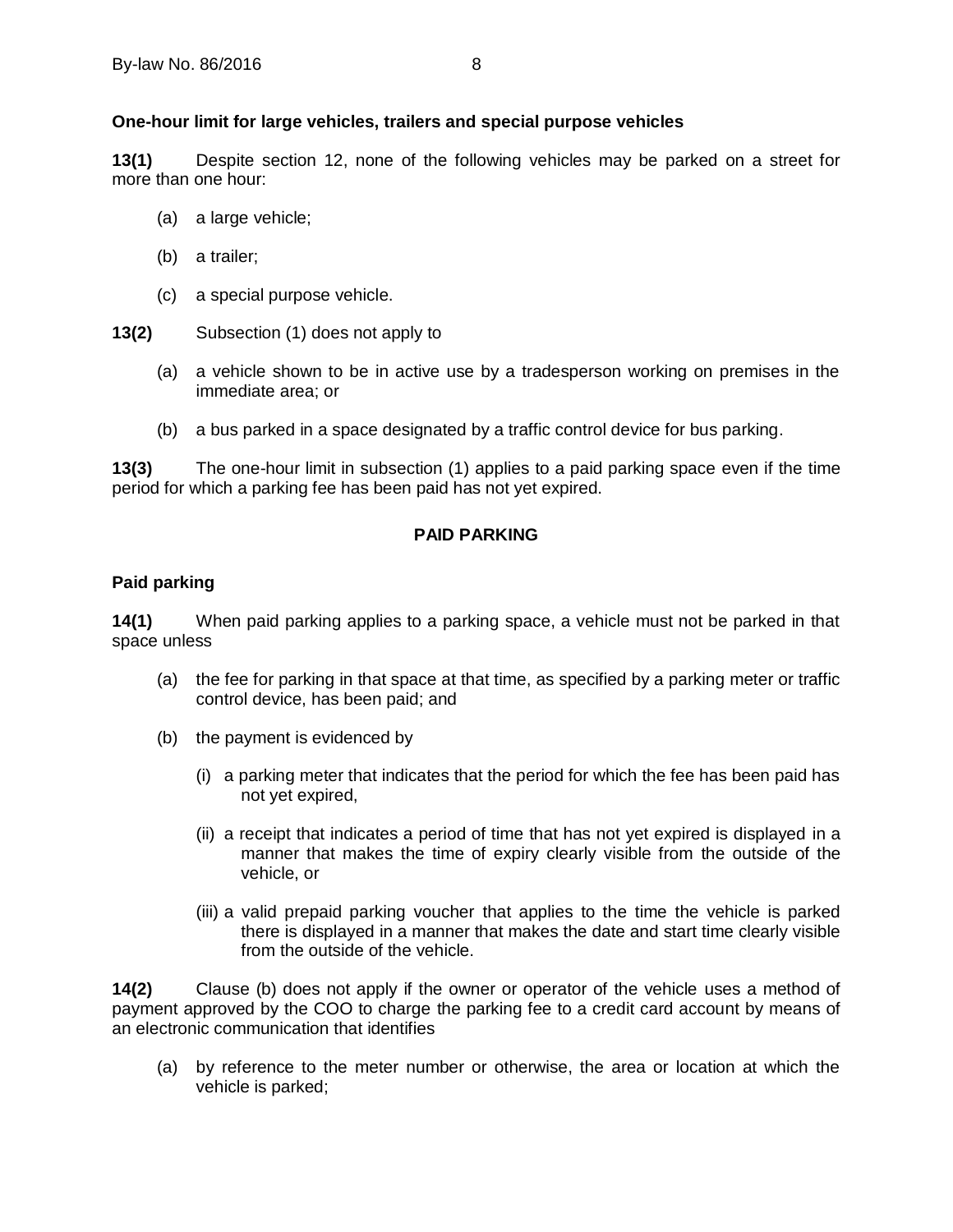- (b) the plate number of the vehicle; and
- (c) the period or the expiration time of the period for which the fee is paid

and the vehicle is parking within the period for which the fee has been paid.

**14(3)** The parking fee for a large vehicle is twice the amount that would otherwise be payable in order to comply with subsection (1).

**14(4)** Despite a traffic control device that indicates that paid parking applies, this section does not apply to any vehicle on a holiday as determined by *The Interpretation Act*, but sections 12 and 13 (time limits for free or paid parking) do apply on such a holiday.<sup>1</sup>

**14(5)** During the period to which an order under section [63](#page-28-3) (lifting of time-limit restrictions) applies, subsection (1) does not apply to a vehicle that is parked in a space to which that order applies unless it is a large vehicle.

## **OTHER PARKING RESTRICTIONS**

## <span id="page-12-1"></span><span id="page-12-0"></span>**15 Temporary parking restrictions to accommodate street work**

**15(1)** If a temporary traffic control device prohibiting parking during specified hours in order to accommodate work within the street is placed or erected on a street by or on behalf of the City, no vehicle may be parked on that street in contravention of that sign.

**15(2)** Subsection (1) does not apply within the first 24 hours after the sign is placed or erected on that street by or on behalf the City.

## <span id="page-12-2"></span>**16 Various stopping and parking restrictions**

**16(1)** Except when necessary to comply with a traffic control device, no vehicle may be stopped or parked

(a) on a sidewalk or where a sidewalk crosses a roadway;

 $\overline{a}$ <sup>1</sup> Note: Under *The Interpretation Act*, the following days are holidays:

- Sundays
- New Year's Day, and the following Monday when New Year's Day falls on a Sunday
- Louis Riel Day
- Good Fridav
- Victoria Day
- Canada Day, and the following Monday when Canada Day falls on a Sunday
- Labour Day
- Thanksgiving Day
- Remembrance Day
- Christmas Day, and the following Tuesday when Christmas falls on a Sunday
- Boxing Day, and the following Monday when Boxing Day falls on a Sunday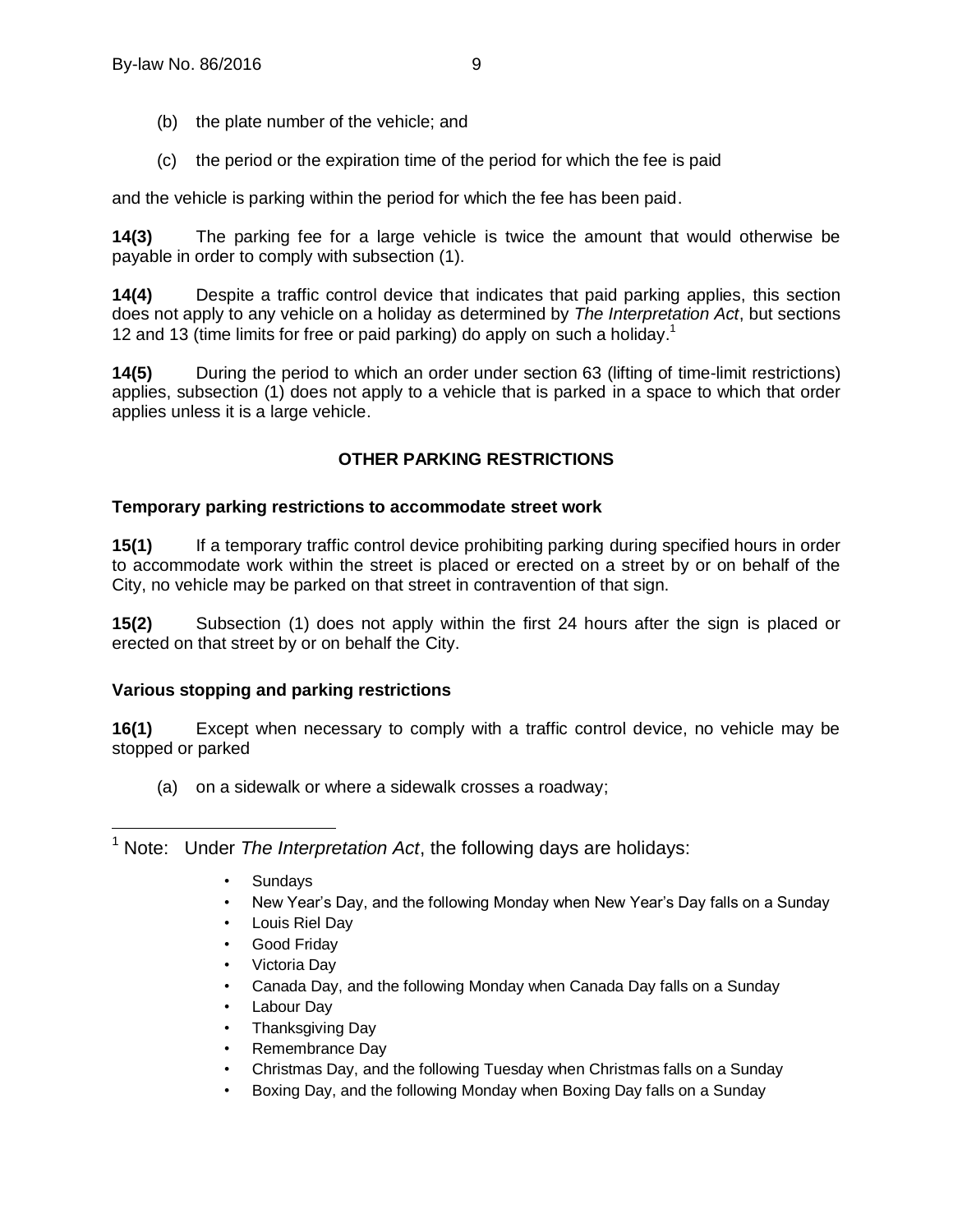- (b) on a bicycle path or a pathway for pedestrians and cyclists or where such a path or pathway crosses a roadway;
- (c) on a crosswalk or within three metres of a crosswalk situated in front of the vehicle;
- (d) within three metres of the point on the edge of the roadway directly opposite a fire hydrant;
- (e) on a boulevard;
- (f) in an intersection or within three metres of an intersection;
- (g) in front of a driveway;
- (h) in such a manner as to constitute an obstruction or hazard on a roadway;
- (i) on the roadway side of a vehicle stopped or parked at the edge of the roadway;
- (j) within 30 metres of the nearest rail of a railway crossing; or
- (k) within nine metres of a flashing beacon, stop or arrêt sign or traffic control signal located ahead of the vehicle at the side of the roadway.

<span id="page-13-1"></span>**16(2)** For the purpose of clause (1)(f), the distance from an intersection is to be measured along the curb of the roadway in question — or edge of the roadway in the absence of a curb from the point at which that curb or edge ceases to follow the lateral curb line of the roadway and begins to arc toward the nearest curb or edge of the other roadway.

#### <span id="page-13-0"></span>**17 Position and direction of parked vehicle**

**17(1)** Except as otherwise required or authorized by a traffic control device, a vehicle parked on a street must be parked parallel to the edge of the roadway and

- (a) within 45 cm (18 in) of the physical barrier or painted line separating the roadway and a bicycle path, if there is one;
- (b) within 45 cm (18 in) of the curb, if there is one, and no bicycle path lies between the curb and the roadway;
- (c) on the shoulder if there is one; or
- (d) as close as practicable to the edge of the roadway if there is no bicycle path, no curb and no shoulder.

**17(2)** If a vehicle on a street is parked in a traffic lane in which parking is permitted, it must face the same direction as the flow of traffic in that lane. If it is parked on a shoulder or a lane reserved for parking, it must face the same direction as the flow of traffic in the adjacent lane.

**17(3)** Subsection (2) does not apply in areas to which a Use of Street Permit issued under the Streets By-law applies, or in a work area, as defined in the Manual of Temporary Traffic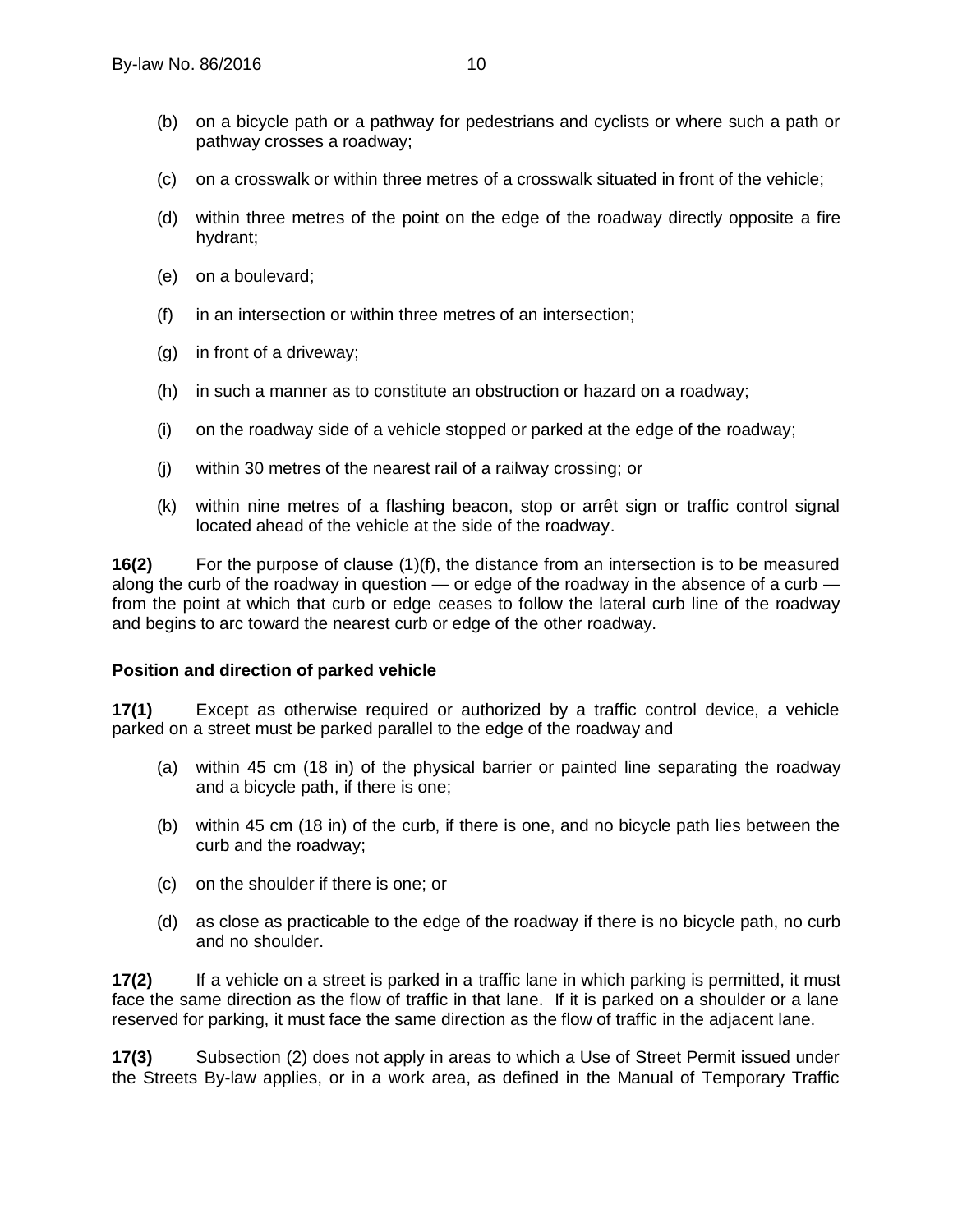Control approved by Council, so long as the Manual of Temporary Traffic Control is being followed.

## <span id="page-14-0"></span>**18 Spaces reserved for physically disabled persons**

**18(1)** No vehicle may be stopped or parked

- (a) in a designated parking space or a disabled loading zone; or
- (b) in such a manner as to obstruct access to such a space;

unless a disabled person's parking permit is being used and displayed in the vehicle in accordance with *The Highway Traffic Act* and the regulations under that Act.

**18(2)** No vehicle may be stopped or parked in a designated parking space or a disabled loading zone while there is displayed in the vehicle a card or other object that is not, but when seen from outside the vehicle could reasonably be mistaken for, a valid disabled person's parking permit.

## <span id="page-14-1"></span>**19 Stopping or parking in loading zones**

**19(1)** No vehicle may be stopped or parked in a loading zone unless it is in the process of being loaded or unloaded.

**19(2)** No vehicle may remain in a loading zone, even if it is in the process of being loaded or unloaded, for longer than the length of time specified on the traffic control devices designating the loading zone or, if no time limit is specified,

- (a) 30 minutes, if the loading zone is designated by a traffic control device as a disabled loading zone; or
- (b) 15 minutes, in any other case.

#### <span id="page-14-2"></span>**20 Parking in alley**

**20** No vehicle may be parked in an alley for more than 15 minutes.

#### <span id="page-14-3"></span>**21 No parking of advertising vehicle**

- **21** None of the following vehicles may be stopped or parked on a street:
	- (a) a vehicle displaying a sign on which the advertising copy is not fixed and may be changed while the vehicle is in motion or while it is stopped or parked on a street;
	- (b) a vehicle displayed for sale;
	- (c) a vehicle being used for the purpose of displaying goods for sale.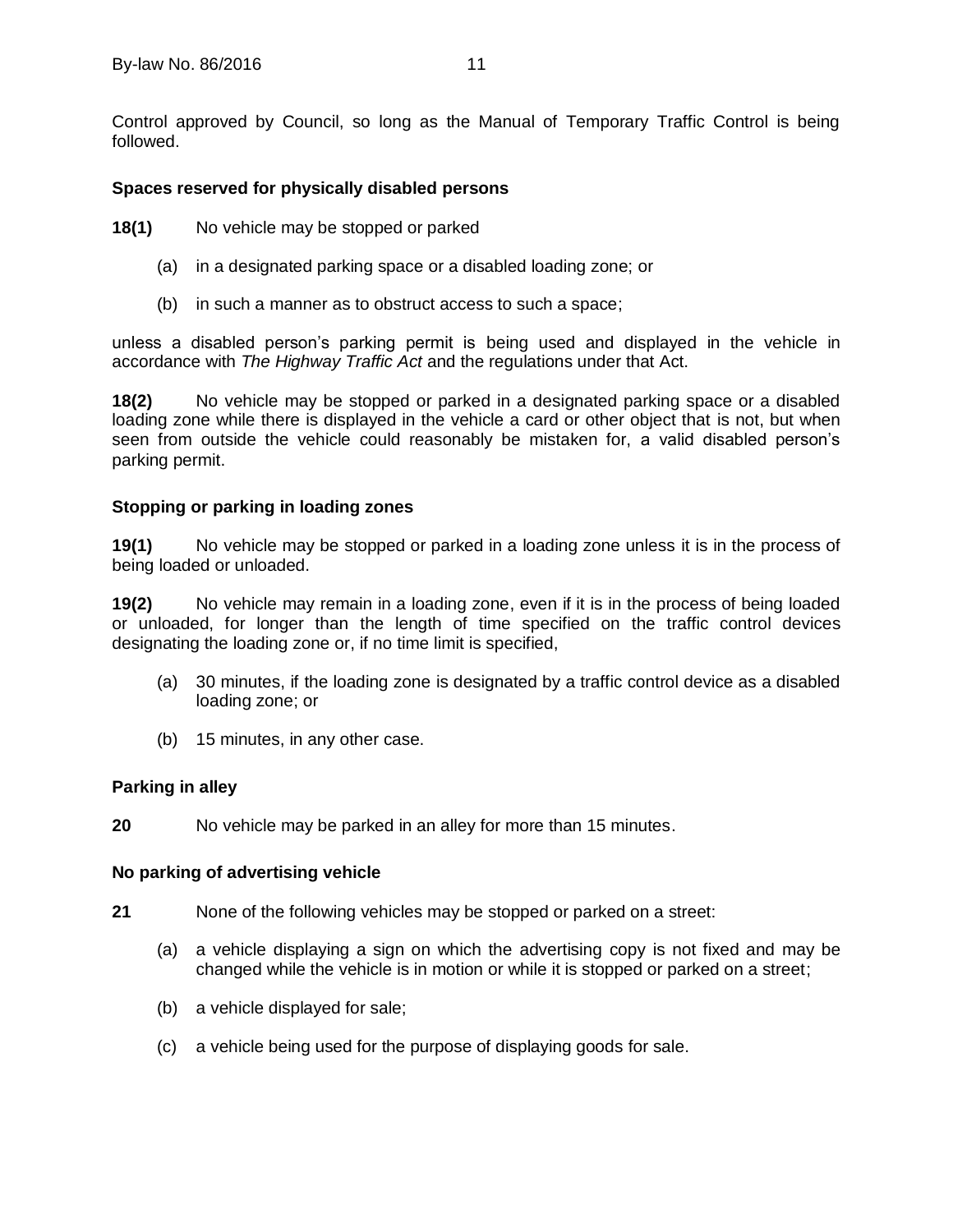## <span id="page-15-0"></span>**22 No parking of vehicle without current plate and registration**

- **22** No vehicle may be parked on a street unless it
	- (a) is currently registered under *The Drivers and Vehicles Act* or a similar law of another jurisdiction and has attached to it a valid and current number plate issued under that law; or
	- (b) is a special purpose vehicle.

## <span id="page-15-1"></span>**23 No electrical cord to vehicle on street**

<span id="page-15-2"></span>**23** No vehicle parked on a street may be connected to an electrical cord or wire that crosses the edge of the street.

## **MOBILE VENDORS**

## <span id="page-15-3"></span>**24 Mobile vending unit on roadway or shoulder**

**24(1)** A mobile vendor may carry on business from a mobile vending unit parked on a roadway or the shoulder of a roadway only if

- (a) in the case of a unit that is a mobile food unit,
	- (i) the vendor holds a valid permit issued under section 3 of the *Food and Food Handling Establishments Regulation*, Manitoba Regulation 153/2003, and the permit is made immediately available for inspection upon request by an enforcement officer, and
	- (ii) the unit is not located within 20 metres of the nearest entrance to a restaurant, grocery store or other retail food service establishment other than a mobile vending unit;
- (b) the vendor holds a Mobile Vendor's Parking Permit issued under Part 3 that is valid for the location at which the unit is parked;
- (c) the unit is legally parked and being used to sell, offer or provide goods or services only to persons who are not on the roadway;
- (d) neither the unit nor its customers are obstructing vehicular or pedestrian traffic or posing a risk to persons or vehicles; and
- (e) the unit is not located
	- (i) within three metres of the nearest public entrance to a building,
	- (ii) within 20 metres of the nearest vehicular or pedestrian entrance to a park as defined in the *Parks By-law*,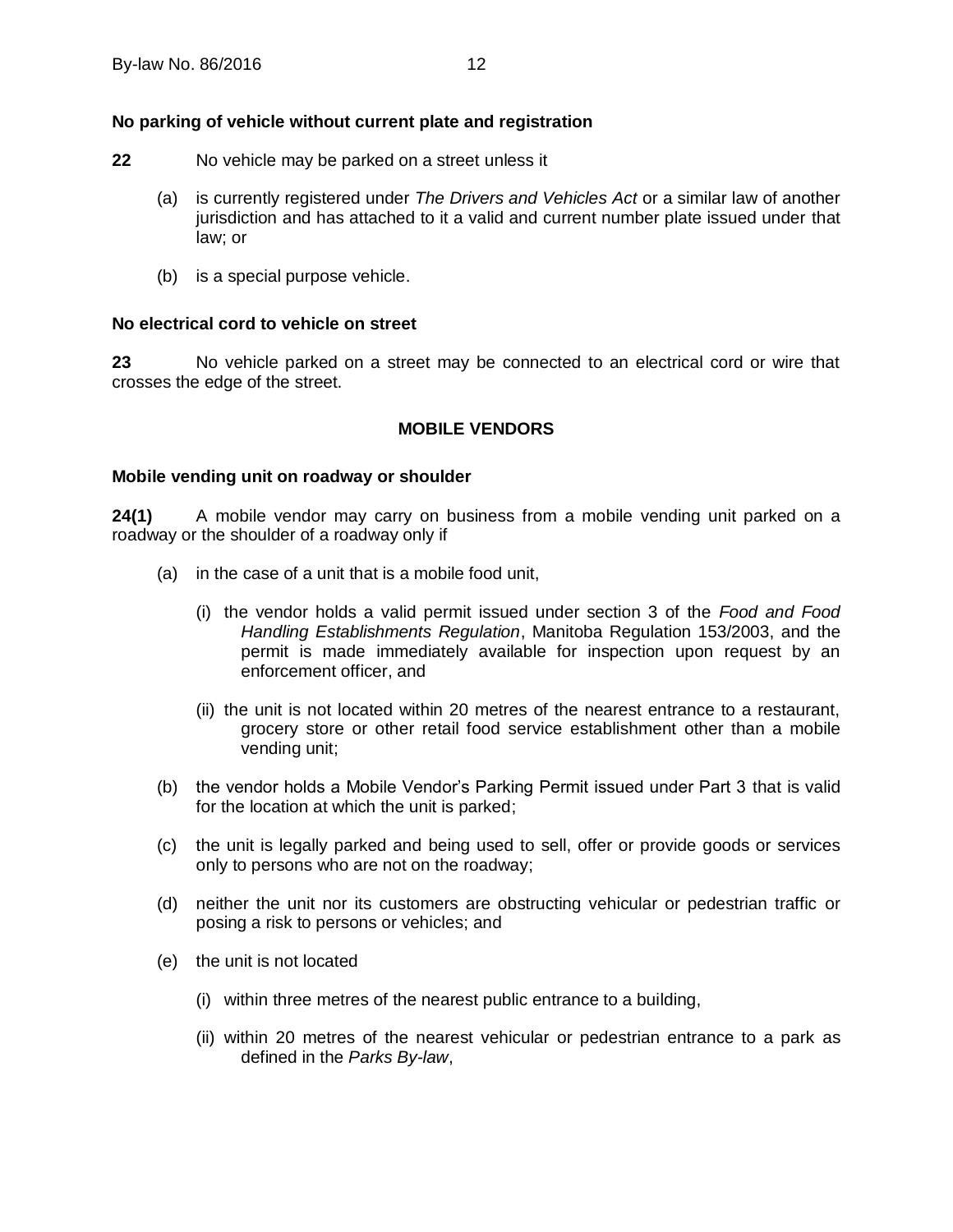- (iii) within five metres of the nearest intersection of a street on which the posted speed limit is 60 km/h or less, or
- (iv) on a street on which the posted speed limit is more than 60 km/h or within 20 metres of such a street.

<span id="page-16-0"></span>**24(2)** For the purpose of subclause (1)(e)(iii), the distance from an intersection is to be measured as described in subsection [16\(2\).](#page-13-1)

## **OTHER RESTRICTIONS**

#### <span id="page-16-1"></span>**25 No washing of vehicle on street**

**25** A person must not wash any of the following vehicles on a street:

- (a) a large vehicle;
- (b) any other vehicle that is used for the commercial carriage of goods or people.

#### <span id="page-16-2"></span>**26 No washing of concrete mixer or other equipment**

**26** A person must not cause or allow the wash water or other waste material discharged from a concrete mixer or any other construction or maintenance vehicle or equipment to be deposited on or flow onto a street.

#### <span id="page-16-3"></span>**27 No repairing of vehicle on street**

**27** A person must not make any repairs or improvements to a vehicle while it is on a street, other than repairs of an emergency nature.

#### <span id="page-16-4"></span>**28 Other prohibitions**

**28** A person must not

- (a) remove, alter, obliterate or deface a mark after it is made or placed on a vehicle under section [58](#page-26-5) and before the vehicle has been moved through the nearest intersection;
- (b) deposit in a parking meter a slug or other object as a substitute for a form of payment authorized by the instructions on the meter; or
- (c) remove from a vehicle a penalty notice or other notice left on the vehicle for the purpose of enforcing this by-law, unless the person is the owner or operator of the vehicle.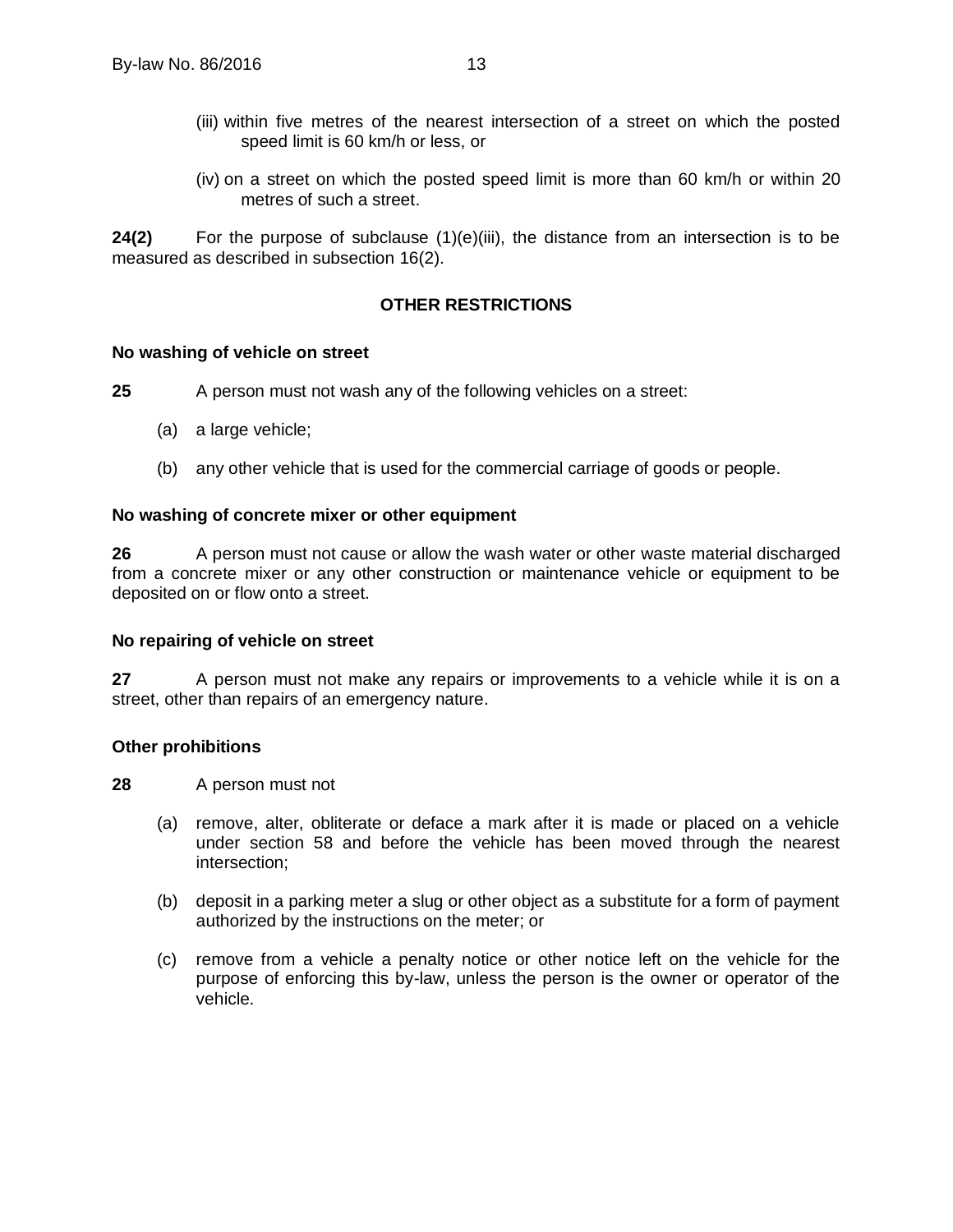## **PART 3 PARKING PERMITS**

## **GENERAL PROVISIONS**

## <span id="page-17-2"></span><span id="page-17-1"></span><span id="page-17-0"></span>**29 Providing false information to obtain permit**

**29(1)** A person must not provide false information in support of an application for a permit under this Part.

**29(2)** If information in support of an application under this Part is false or misleading with respect to any material fact, any permit issued in response to that application is invalid.

**29(3)** Although the COO is required to give notice to the person to whom a permit has been issued that it is invalid due to the provision of false or misleading information provided in support of the application, the invalidity of the permit is not affected by delays in giving notice or a failure to give notice.

## <span id="page-17-3"></span>**30 Permit application requirements**

- **30(1)** An application for a permit under this Part must
	- (a) be made to the COO in the form and manner required by him or her;
	- (b) include or be accompanied by such evidence as the COO requires to ensure that the applicant or the vehicle is eligible for the permit;
	- (c) if the permit to be issued is to apply to a specific vehicle, include or be accompanied by information that COO requires to identify the vehicle; and
	- (d) be accompanied by a payment of the applicable fee, if any.

**30(2)** After an application for a permit is made, the COO may request the applicant to provide any additional information or document he or she requires to ensure that the applicant or the vehicle is eligible for the permit.

#### <span id="page-17-4"></span>**31 COO may impose permit conditions and restrictions**

**31(1)** The COO may impose conditions or restrictions on a permit in addition to those set out in this by-law. Such conditions or restrictions may not be inconsistent with this by-law and must be consistent with the purpose of the permit or for ease of administration. They must be set out in

- (a) the application form for the permit or in a document presented to the applicant during the application process; or
- (b) a document given to the applicant at the time of issuing the permit.

**31(2)** The failure of a person or vehicle to comply with a condition or restriction imposed on a permit is a contravention of this by-law.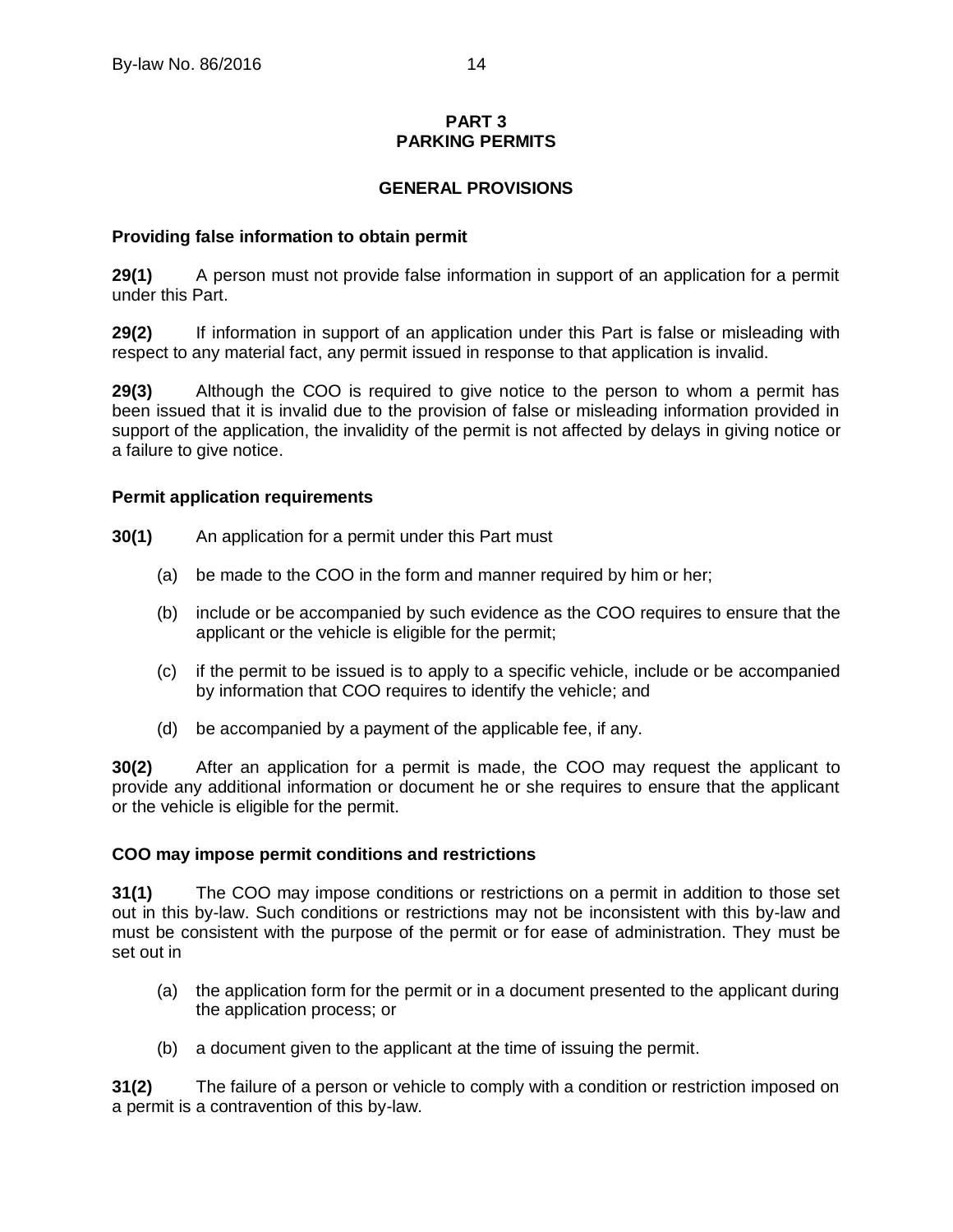## <span id="page-18-0"></span>**32 Issuance of permit**

- **32** A permit is issued when either
	- (a) details of the permit are entered in the Winnipeg Parking Authority's system for the registration of permits and a receipt or other written notice confirming the issuance of the permit is given or sent to the applicant; or
	- (b) a physical permit is given or sent to the applicant.

## <span id="page-18-1"></span>**33 Alteration and reproduction of physical permit prohibited**

**33** No person may alter or reproduce or copy a physical permit that has been issued under this Part.

## <span id="page-18-2"></span>**34 Display of physical permit**

**34(1)** If a physical permit is issued for a specific vehicle,

- (a) no person may display the permit in any vehicle other than the vehicle for which it was issued; and
- (b) the owner of the vehicle must not allow the permit to be displayed in any other vehicle.

**34(2)** A physical permit is not effective to exempt a vehicle from a provision of this by-law unless it is displayed so that it is clearly visible from the outside of the vehicle.

**34(3)** When a vehicle that is stopped or parked has displayed in it a card or other physical object that is not, but when seen from outside the vehicle could reasonably be mistaken for, an unaltered physical permit referred to in section 32, the vehicle is stopped or parked in contravention of this by-law.

#### <span id="page-18-3"></span>**35 COO may revoke or refuse to issue permit**

- **35(1)** The COO may revoke or refuse to issue a permit if
	- (a) the City is entitled to take collection proceedings in respect of an administrative penalty or fine payable by the applicant or permit holder for stopping or parking a vehicle in contravention of this or any other City by-law; or
		- (b)the vehicle to which the permit applies or to which the permit would apply if it were issued — is or has been repeatedly stopped or parked in contravention of this bylaw or of a condition of a permit that applies to that vehicle.

**35(2)** Before revoking a permit under this section, the COO must give or send the permit holder a notice stating

(a) his or her intention to revoke the permit and why;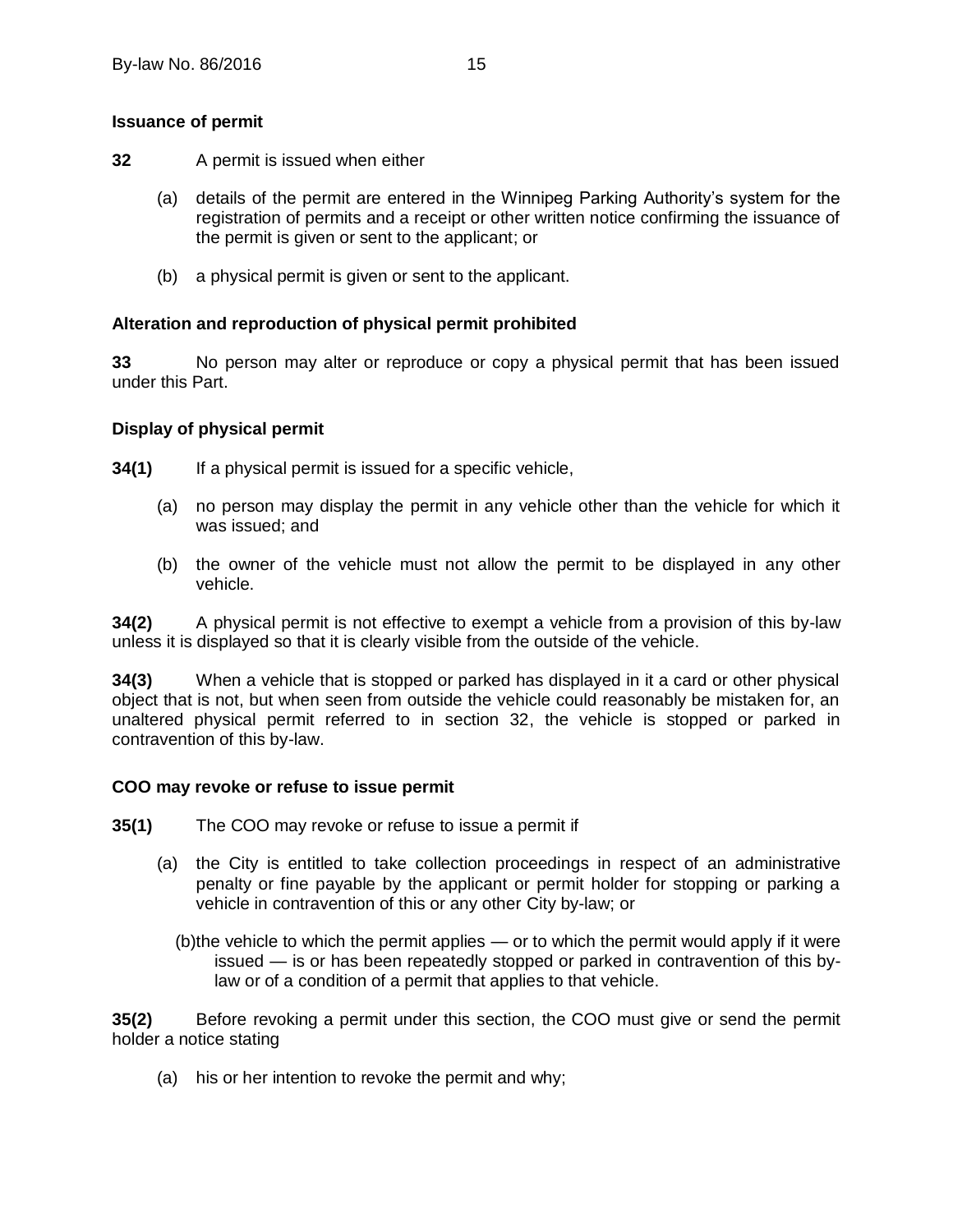- (b) that the permit holder may respond to the notice on or before a specified date, which must be at least 7 days after the date the notice is given or sent, by
	- (i) providing reasons why the permit should not be revoked; and
	- (ii) if a fine or administrative penalty is owing, paying the outstanding fine or penalty or entering into an payment arrangement satisfactory to the COO; and
- (c) the permit will be revoked if the permit holder fails to respond as set out in the notice.

**35(3)** If the permit holder has failed to respond as set out in the notice, or the response is not satisfactory to the COO, the COO may revoke the permit by written notice to the permit holder.

**35(4)** If a payment arrangement entered into with the COO in response to a revocation notice is not complied with, the COO may revoke the permit by written notice to the permit holder. Subsections (2) and (3) do not apply to such a revocation.

<span id="page-19-0"></span>**35(5)** A person whose permit has been revoked under this section is not eligible for a similar permit for a period of one year after the date of the revocation.

#### **SPECIFIC PERMITS**

#### **PAID PARKING PERMIT**

#### <span id="page-19-2"></span><span id="page-19-1"></span>**36 Issuance of Paid Parking Permit**

**36(1)** On application, the COO may issue a Paid Parking Permit that exempts the vehicle specified in the permit from the fee payment requirement in section [14.](#page-11-2)

**36(2)** A Paid Parking Permit may be issued on a daily, weekly, monthly, seasonal or annual basis and is valid only for the period specified on the permit.

**36(3)** The COO may establish classes of Paid Parking Permits with different conditions or restrictions. Such classes may include, for example,

- (a) permits for buses parked in spaces designated for bus parking;
- (b) permits for vehicles of or used by the City or by contractors performing work for the City;
- (c) permits for vehicles of or used by the government of Manitoba or of Canada.

## **STADIUM EVENT ZONE PARKING PERMIT**

#### <span id="page-19-4"></span><span id="page-19-3"></span>**37 Issuance of Stadium Event Zone Parking Permit**

<span id="page-19-5"></span>**37(1)** On application by the owner of a vehicle who resides in an area marked in Schedule A to this by-law as a stadium event zone, the COO may issue a Stadium Event Zone Parking Permit exempting that vehicle from the restrictions imposed by traffic control devices that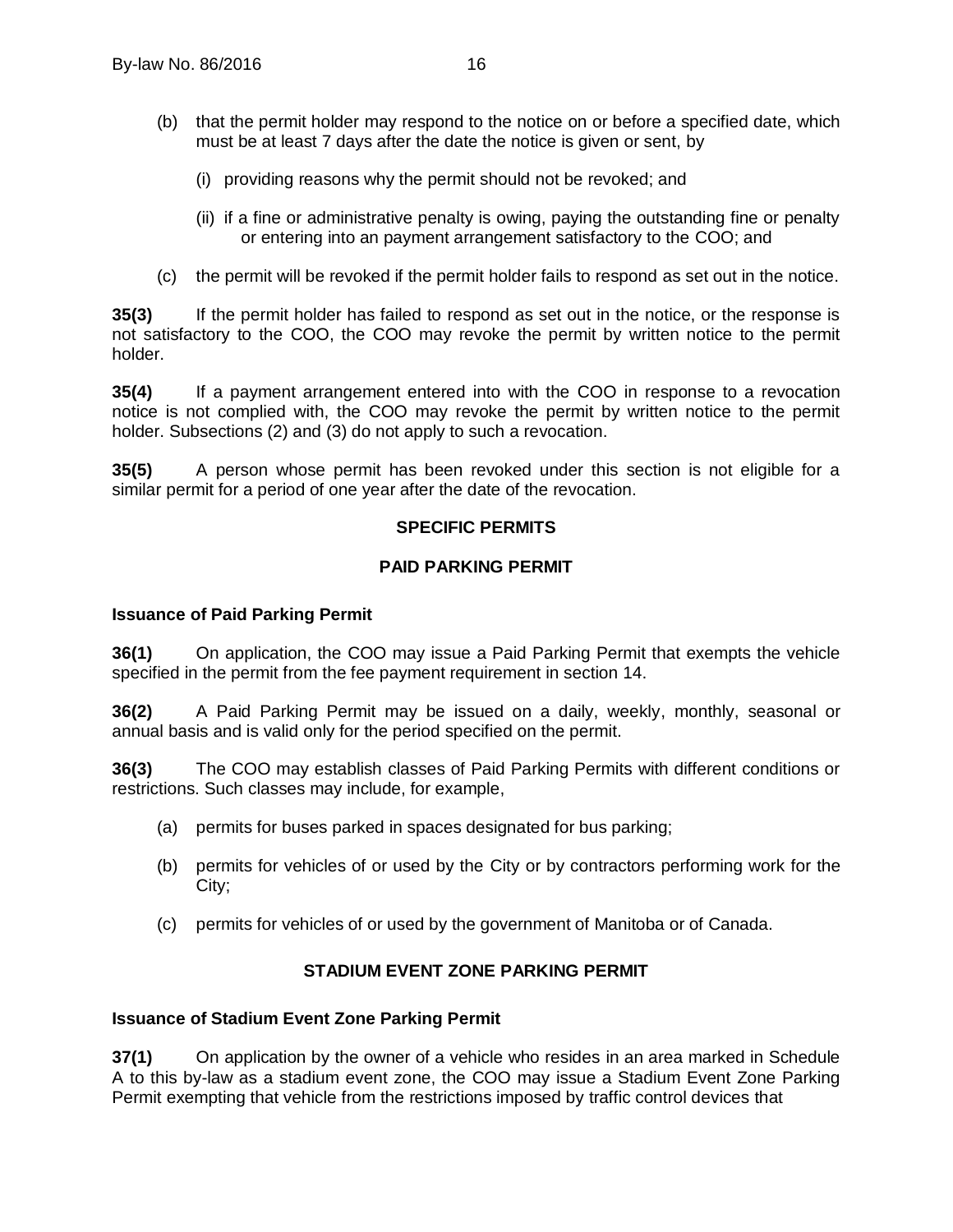- (a) are placed or erected within a stadium event zone for the purpose of regulating parking in relation to stadium events; and
- (b) specify the dates and times when parking is prohibited.

**37(2)** The permit may not be issued if two such permits — which are still valid — have been issued for other vehicles belonging to or being used by persons residing in the same dwelling unit as the applicant.

## **CONTRACTOR PARKING PERMIT**

## <span id="page-20-1"></span><span id="page-20-0"></span>**38 Issuance of Contractor Parking Permit**

**38(1)** On application, the COO may issue a Contractor Parking Permit that, subject to subsection (4) and any conditions or restrictions imposed on the permit, exempts a vehicle from the parking restrictions in subsection [12\(1\)](#page-10-5) (parking time limits), section [13](#page-11-0) (one-hour limit for large vehicles, trailers, etc.) and section [20](#page-14-2) (parking in alley).

**38(2)** Such a permit may be issued only for a vehicle that is used in the business of providing a carpentry, plumbing, gas fitting, roofing, electrical or other contractor service relating to the construction, renovation, repair, landscaping or maintenance of real property.

**38(3)** A single permit may be issued under this section for both a trailer and a motor vehicle used for towing the trailer.

- **38(4)** A permit under this section does not exempt a vehicle
	- (a) when it is parked on a block after having been parked on that block for more than a total of 72 hours in that year;
	- (b) when it is parked for personal use and not in the course of providing a contractor service; or
	- (c) when it is parked in a space to which paid parking applies.

## **SOCIAL SERVICE PROVIDER PARKING PERMIT**

#### <span id="page-20-3"></span><span id="page-20-2"></span>**39 Issuance of Social Service Provider Parking Permit**

**39(1)** On application, the COO may issue a Social Service Provider Parking Permit that, subject to subsection (3), exempts a vehicle from the parking restrictions in subsection [12\(1\)](#page-10-5) (parking time limits).

**39(2)** The permit may be issued only for a vehicle that

- (a) is used in the business of providing home care, occupational therapy, speech therapy or another social service; and.
- (b) without a trailer, is not a large vehicle.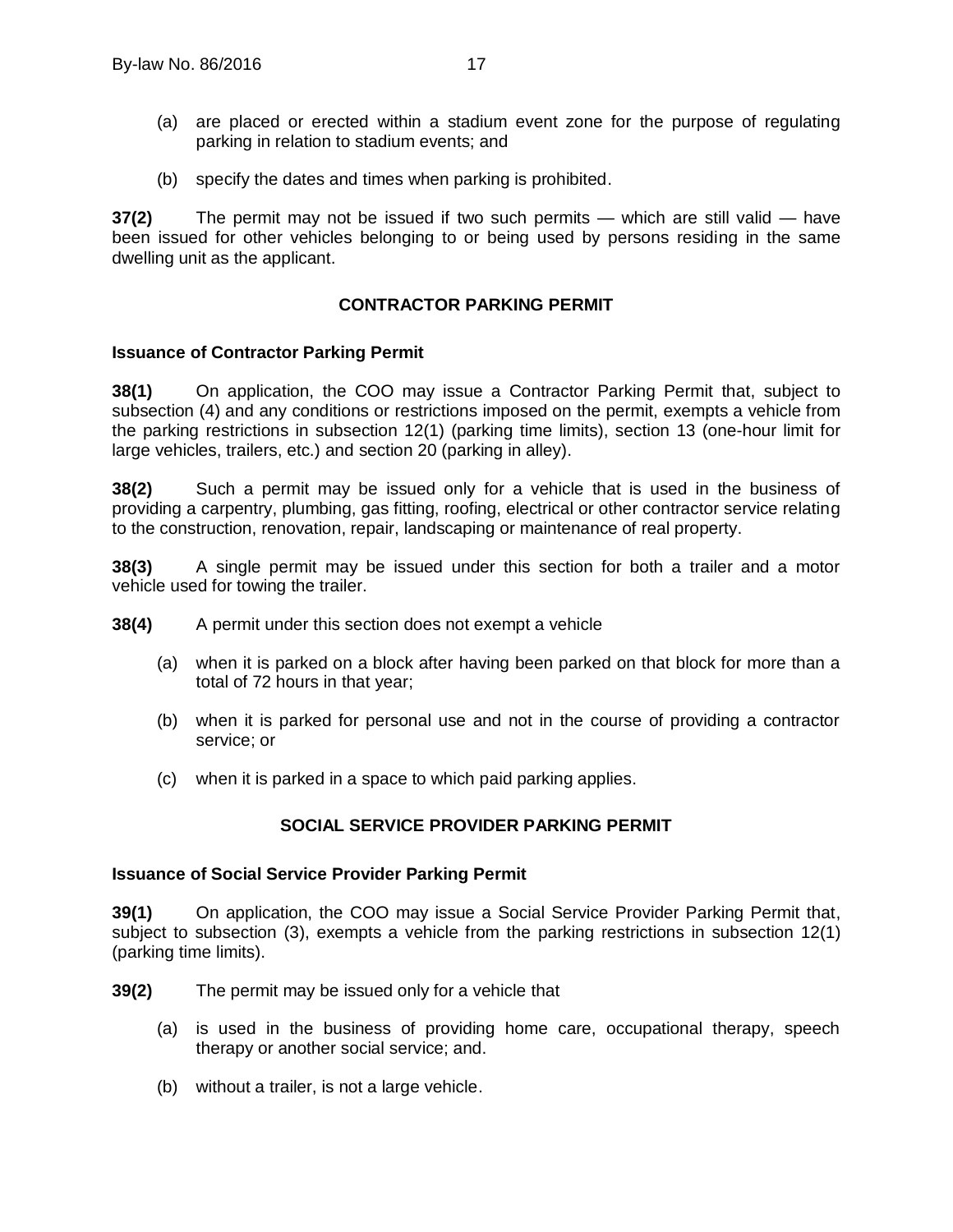- **39(3)** Such a permit does not exempt a vehicle
	- (a) when it is parked for personal use and not in the course of providing a social service; or
	- (b) when it is parked in a space to which paid parking applies.

## **RESIDENTIAL PARKING PERMIT AND VISITOR'S RESIDENTIAL PARKING PERMIT**

## <span id="page-21-1"></span><span id="page-21-0"></span>**40 Issuance of Residential Parking Permit**

**40(1)** On application, the COO may issue a Residential Parking Permit that exempts a vehicle, other than a large vehicle, from the parking restrictions in subsection [12\(1\)](#page-10-5) (parking time limits) as they apply to the street or portion of a street specified in the permit.

<span id="page-21-4"></span>**40(2)** The permit may be issued only for a street or portion of a street

- (a) that is not listed in Schedule E of the *Streets By-law*; and
- (b) on which there is no traffic control device prohibiting parking for one or more specific periods during the day;

and only for a vehicle registered in the name of an applicant whose residence is in the immediate vicinity of the street or portion of the street specified in the permit.

## <span id="page-21-2"></span>**41 Issuance of Visitor's Residential Parking Permit**

**41(1)** On application by a person who is eligible for a Residential Parking Permit, the COO may issue a Visitor's Residential Parking Permit that exempts a vehicle, other than a large vehicle, for a period of up to 30 days from the parking restrictions in subsection [12\(1\)](#page-10-5) (parking time limits) as they apply to the street or portion of the street specified in the permit, which must satisfy the requirements of subsection [40\(2\).](#page-21-4)

**41(2)** The permit may be issued only if the COO is satisfied that

- (a) allowing the vehicle to be parked on the street would not unduly inconvenience or adversely affect residents of that street; and
- (b) the vehicle will be used, during the period of the permit, by a person residing temporarily at the applicant's residence.

## <span id="page-21-3"></span>**42 Limitations of permit**

**42** A permit issued under section [40](#page-21-1) (residential parking permit) or [41](#page-21-2) (visitor's residential parking permit) is valid only for

- (a) the period for which it is issued;
- (b) the vehicle for which it is issued; and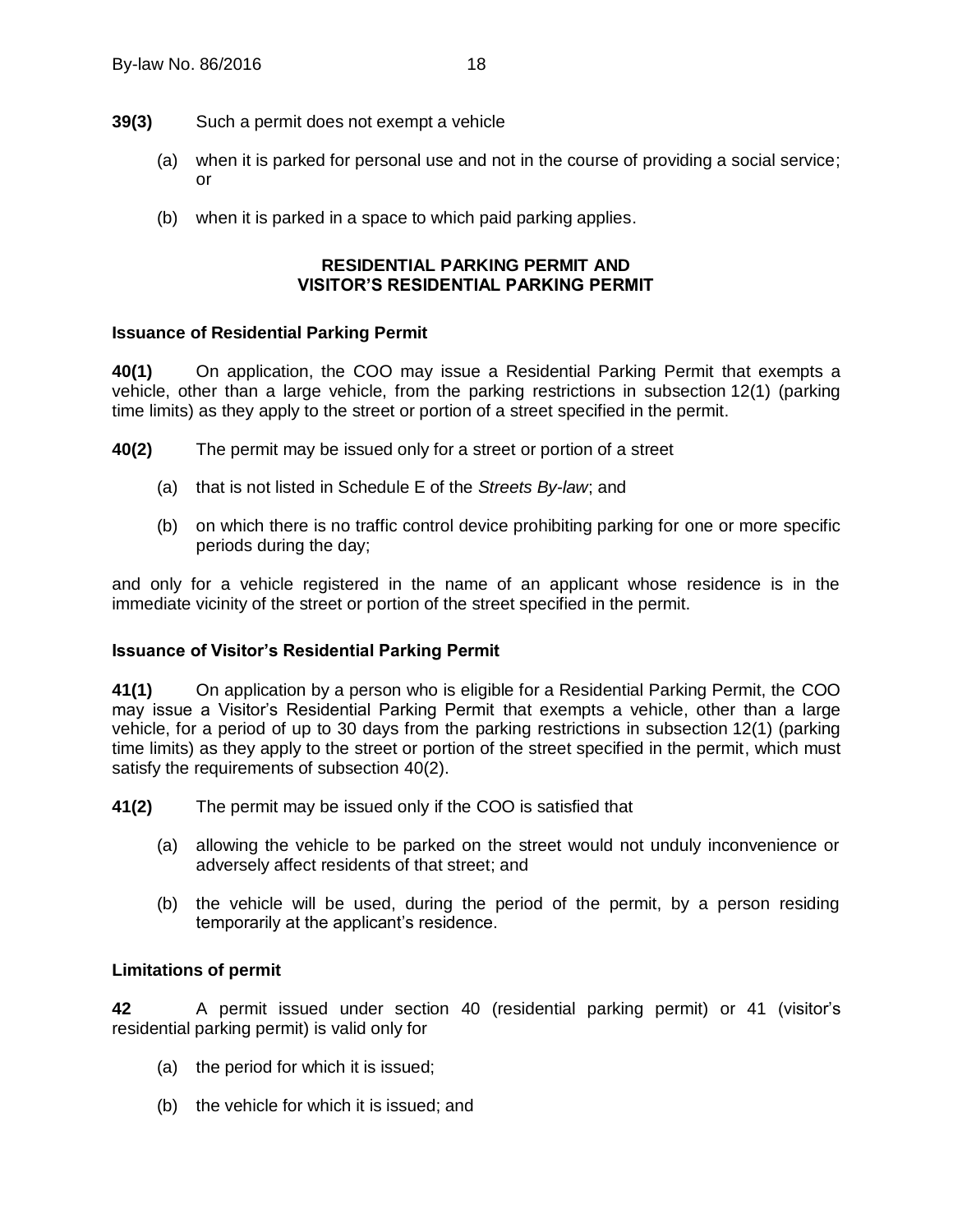(c) the street or portion of a street specified in the permit.

## **TEMPORARY RECREATIONAL VEHICLE PARKING PERMIT**

## <span id="page-22-1"></span><span id="page-22-0"></span>**43 Issuance of Temporary Recreational Vehicle Parking Permit**

**43(1)** Subject to this By-law, on application by the owner of a recreational vehicle, the COO must issue a Temporary Recreational Vehicle Parking Permit for that vehicle.

**43(2)** Such a permit exempts the vehicle specified in the permit from the parking restrictions in subsection [12\(1\)](#page-10-5) (parking time limits) and section [13](#page-11-0) (one-hour limit for large vehicles, trailers, etc.) on the streets or portions of streets specified in the permit for the period or periods specified in the permit. All periods to which such a permit applies must fall within a single 3-day period.

**43(3)** A permit must not be issued under this section for a vehicle if four such permits have already been issued to the applicant in that calendar year in respect of one or more recreational vehicles.

## **TEMPORARY EXEMPTION PERMIT**

#### <span id="page-22-3"></span><span id="page-22-2"></span>**44 Issuance of Temporary Exemption Permit**

**44(1)** On application, the COO, if satisfied that exceptional circumstances justify it in the public interest, may issue a Temporary Exemption Permit that exempts a vehicle from one or more of the following in the area and for the period or periods specified in the permit, which may be not more than seven days:

- (a) the parking restrictions in subsection [12\(1\)](#page-10-5) (parking time limits);
- (b) the parking restrictions in section [13](#page-11-0) (one-hour limit for large vehicles, trailers etc.);
- (c) the restrictions imposed by traffic control devices described in subsection [37\(1\)](#page-19-5) (stadium event zone parking).

**44(2)** Such a permit does not exempt a vehicle when it is parked in a space to which paid parking applies.

<span id="page-22-4"></span>**44(3)** The COO may waive the fee that would otherwise apply to the permit if he or she considers it to be in the public interest to do so.

## **MOBILE VENDOR'S PARKING PERMIT**

## <span id="page-22-5"></span>**45 Issuance of Mobile Vendor's Parking Permit**

**45(1)** On application by a mobile vendor, the COO may issue a Mobile Vendor's Parking Permit that exempts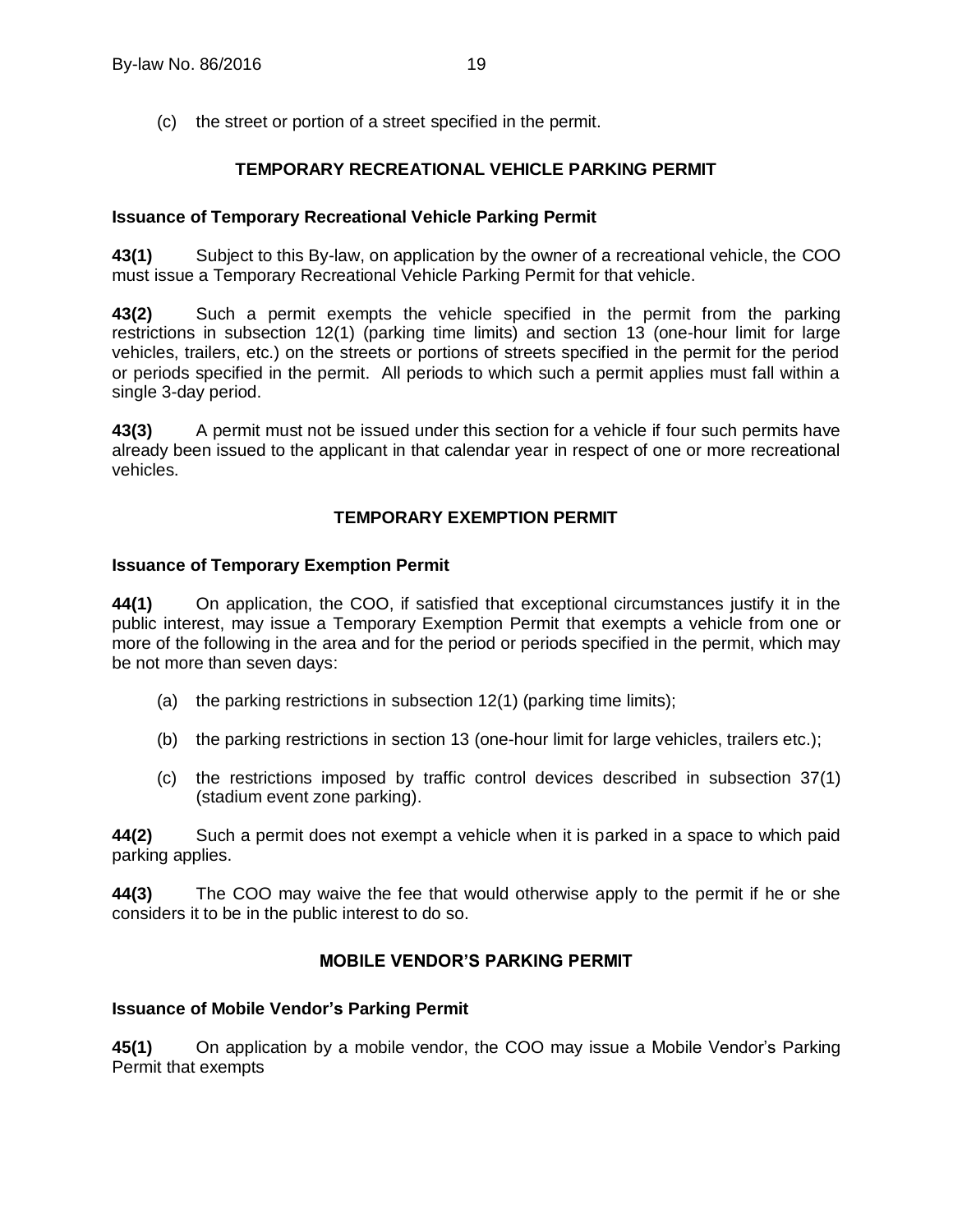- (a) the vendor's mobile vending unit and, if that unit is a trailer, the motor vehicle used to transport the unit; or
- (b) the motor vehicle used to transport a mobile vending unit that is operated on a sidewalk or boulevard under the authority of a Use of Street Permit issued under section 4.01.06 of the *Streets By-law*;

from the parking restrictions in subsection [12\(](#page-10-4)1) (parking time limits), section 13 (one-hour limit for large vehicles, trailers, etc.), section 14 (paid parking) and clause 21(1)(c) (displaying goods for sale) at the location or within the area specified in the permit.

**45(2)** The conditions and restrictions imposed by the COO may include a noise restriction relating to the operation of the mobile vending unit and may limit the application of the permit to particular locations, streets or areas of the city.

**45(3)** A Mobile Vendor's Parking Permit is valid only for

- (a) the period or periods of time for which it was issued;
- (b) the area or location for which it was issued;
- (c) the mobile vending unit and any other vehicle for which it was issued;
- (d) areas and during times when parking is permitted, and is not valid for areas and times to which a Use of Street Permit issued under the Streets By-law applies.

## <span id="page-23-0"></span>**PART 4 RESTRICTIONS THAT APPLY TO VEHICLES ON RESIDENTIAL PROPERTY**

## <span id="page-23-1"></span>**46 Application**

<span id="page-23-3"></span>**46** This Part applies to the parking and storage of vehicles on residential property with a single-family detached dwelling or a two-family dwelling as defined in section 48 of the *Winnipeg Zoning By-law*.

## <span id="page-23-2"></span>**47 Definitions**

**47** The following definitions apply in this Part.

**"GVWR"** means the gross vehicle weight rating of a vehicle as stated by the vehicle manufacturer, on a sign on the vehicle or in the vehicle registration.

**"large truck"** means a truck with a GVWR of more than 4,536 kg (10,000 lbs).

**"large vehicle"** means a vehicle, other than a recreational vehicle, that

- (a) is a large truck; or
- (b) has one or more of the following characteristics:
	- (i) tandem axles;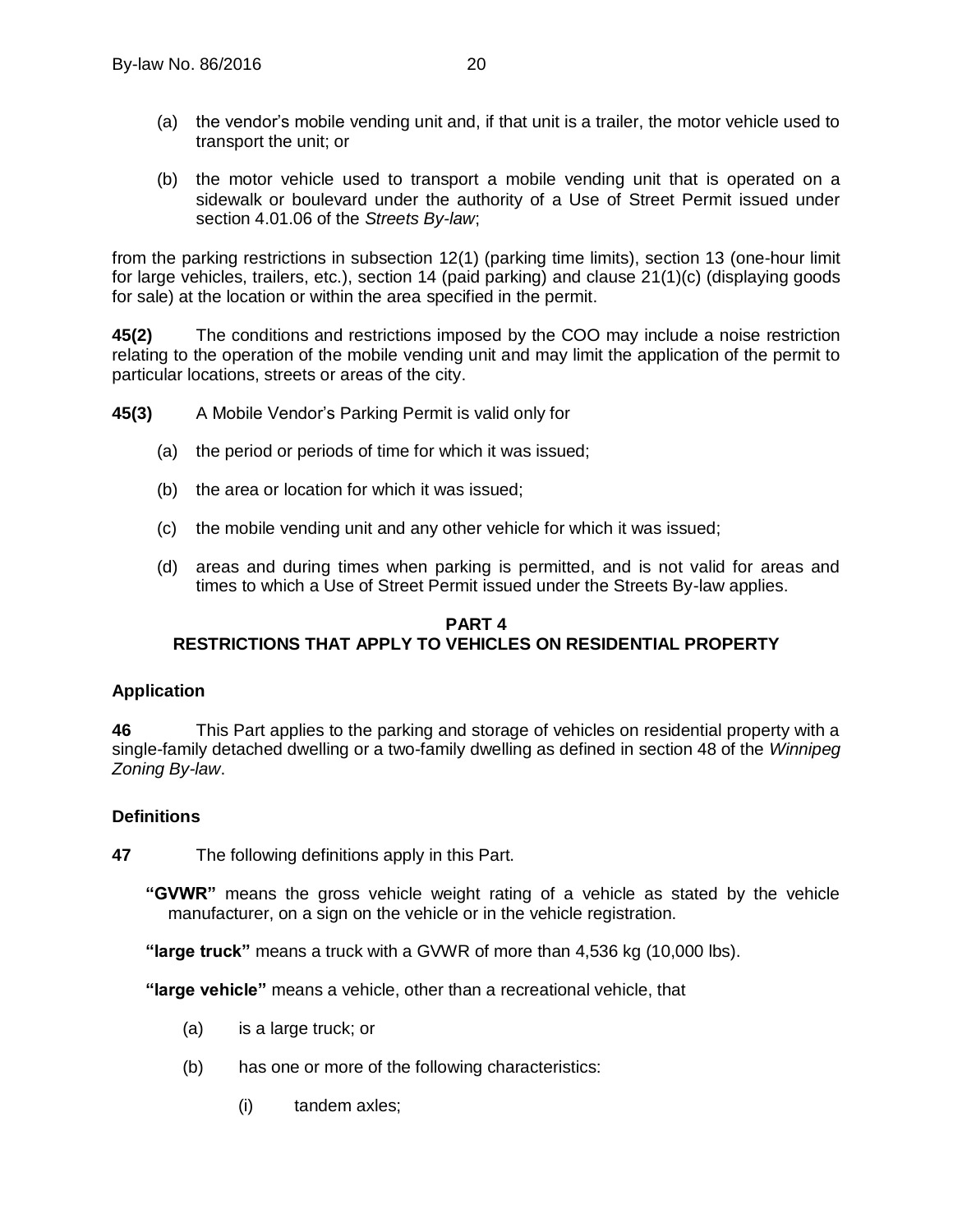- (ii) a passenger capacity in excess of 15 persons; or
- (iii) dual wheels where the vehicle includes a flat deck or other form of utility deck; or
- (c) can be generally described as
	- (i) a bus,
	- (ii) a limousine,
	- (ii) a cube van,
	- (iii) a dump truck, tow truck or flatbed truck, or
	- (iv) a tractor, trailer, or tractor-trailer combination.
- **"passenger vehicle"** means a motor vehicle (other than a bus, commercial vehicle, motor home, or taxicab) that is designed, used, or maintained primarily for the transportation of people on a street or highway. It includes a pickup truck, a van (other than a cube van), a minivan, a motorcycle, a moped and a scooter.

**"property"** means a residential property described in section [46.](#page-23-3)

**"recreational vehicle"** means a vehicle (other than a passenger vehicle, motor home, travel trailer) that is designed for recreational purposes. It includes a boat, an off-road vehicle as defined in *The Off-Road Vehicles Act* and a trailer designed specifically for transporting a recreational vehicle.

**"small truck"** means a truck that is neither a large vehicle nor a passenger vehicle.

**"travel trailer"** means a trailer that is equipped with sleeping quarters.

#### <span id="page-24-0"></span>**48 No more than six vehicles**

**48** No person may park or store a vehicle on a property if, at the time of placing the vehicle on the property, at least six other vehicles are already parked or stored on the property.

#### <span id="page-24-1"></span>**49 No more than four passenger vehicles**

**49** No person may park or store a passenger vehicle on a property if, at the time of placing the vehicle on the property, at least four other passenger vehicles are already parked or stored on the property.

## <span id="page-24-2"></span>**50 No more than one small truck**

**50** No person may park or store a small truck on a property if, at the time of placing the truck on the property, another small truck is already parked or stored on the property.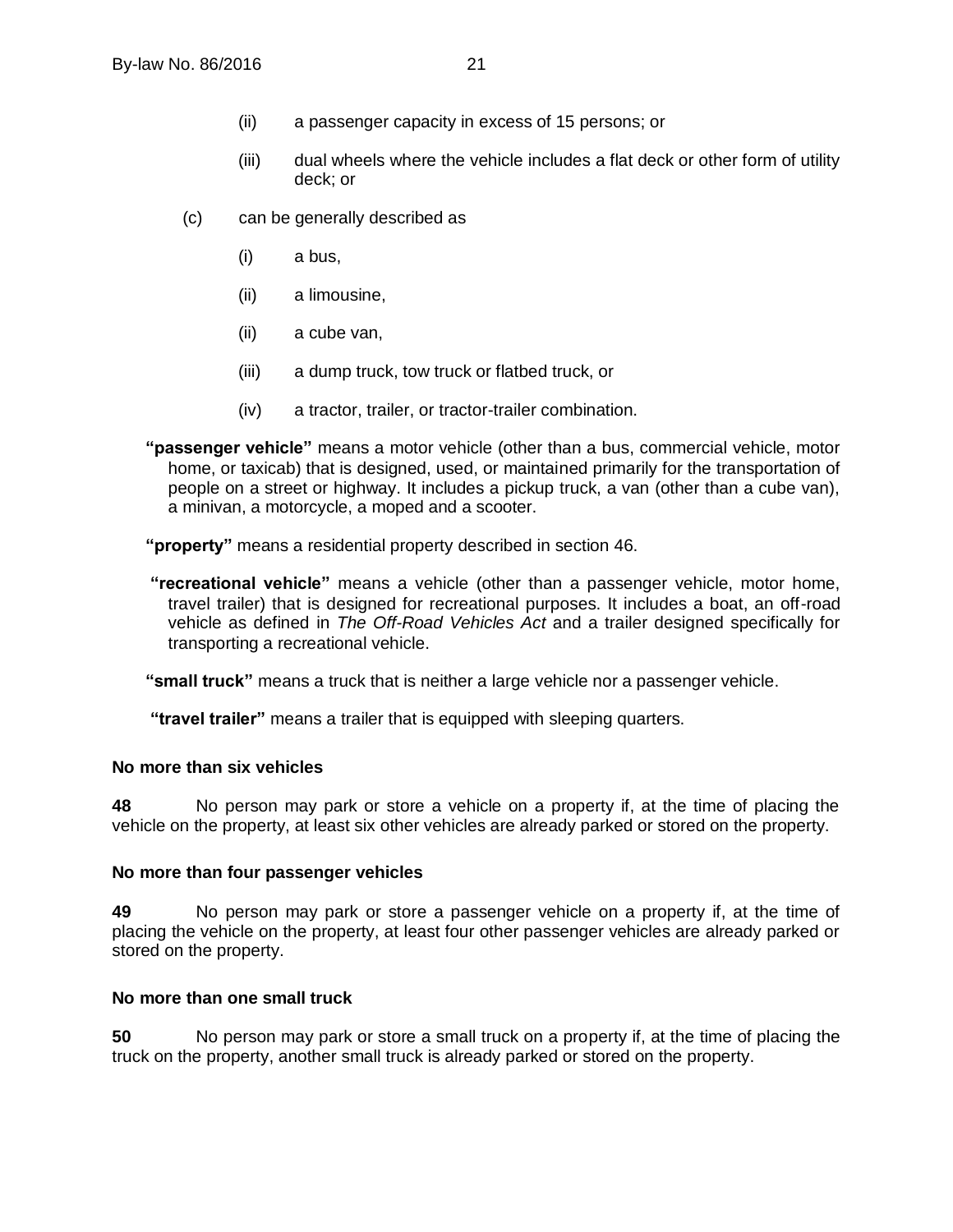## <span id="page-25-0"></span>**51 No more than one travel trailer or motor home**

**51** No person may park or store a travel trailer or motor home on a property if, at the time of placing the vehicle on the property, a travel trailer or motor home is already parked or stored on the property.

## <span id="page-25-1"></span>**52 Large vehicle restrictions**

**52(1)** No person may park or store a large truck on a property if, at the time of placing the vehicle on the property, another large truck is already parked or stored on the property.

- **52(2)** No person may park or store a large truck on a property unless
	- (a) it is parked further from the street than the front wall of the dwelling;
	- (b) it is parked in an enclosed structure or is shielded from view from adjacent properties through the use of landscaping that meets the side and rear yard buffering requirements of sections 188 to 193 of the *Winnipeg Zoning By-law*; and
	- (c) the owner of the property has a conditional use approval for the parking of the truck on the property.

**52(3)** Despite subsections (1) and (2), and in addition to any large truck parked or stored on a property in compliance with those subsections, one large vehicle with a GVWR of more than 4,536 kg (10,000 lbs.) may be stopped or parked on the property while it is being actively loaded or unloaded.

#### <span id="page-25-2"></span>**53 Front yard parking restrictions**

**53(1)** From May 15 to October 31 of the same year, no person may park or store a recreational vehicle, motor home or travel trailer on a driveway in the front yard of a property if, at the time of placing the vehicle on the property, another recreational vehicle is already parked or stored on a driveway in the front yard of the property.

**53(2)** From November 1 to May 14 of the following year, no person may park or store a recreational vehicle, motor home or travel trailer on a driveway in the front yard of a property.

**53(3)** No person may park or store a vehicle on a driveway in the front yard of a property if, at the time of placing the vehicle on the driveway, the number of vehicles in the front yard is already at the maximum. For this purpose, the maximum number of vehicles in the front yard of a property is

- (a) two vehicles, if they are not parked in tandem; or
- (b) four vehicles, if they are parked in tandem.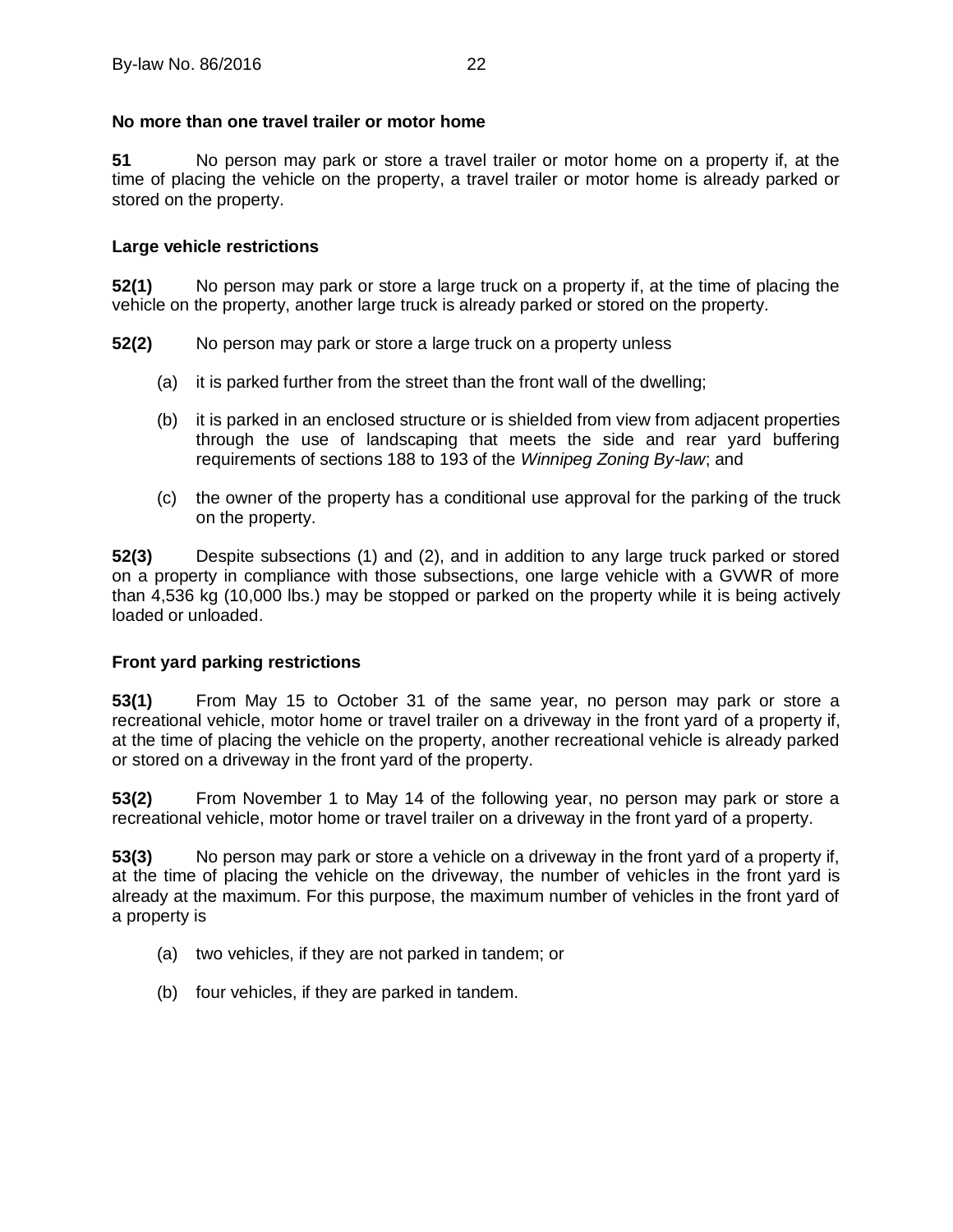## <span id="page-26-0"></span>**54 No parking except on driveway or parking pad**

**54** No person may park or store a vehicle on any part of a front or side yard of a property unless that part is a driveway or other area that has been improved for use as a parking area.

#### **PART 5 ADMINISTRATIVE AND ENFORCEMENT PROVISIONS**

#### <span id="page-26-2"></span><span id="page-26-1"></span>**55 Authority includes power to act negatively**

**55** Unless otherwise stated, a duty, power or function given to an employee in this Bylaw to act positively, includes the authority to act negatively in respect of the same matter. For example, the power given to the Director of Public Works and the CAO in section 59 to prohibit parking on portions on streets includes the authority to remove prohibitions on parking on portions of streets where parking is prohibited, either at all times or at specific times or days.

#### <span id="page-26-3"></span>**56 Delegation**

**56(1)** The COO may, in writing, delegate to one or more persons employed by the City the exercise of any duty, power or function assigned by this by-law to the COO. The delegation may be made subject to any conditions or restrictions that the COO considers appropriate.

**56(2)** An employee to whom the COO has delegated a duty, power or function under this section may not further delegate it except as authorized by the COO.

#### <span id="page-26-4"></span>**57 Enforcement officers**

**57(1)** The following persons are enforcement officers for the purpose of this by-law:

- (a) the CAO;
- (b) every person designated under subsection 176(1) of the Charter as an enforcement officer for the purpose of this by-law;
- (c) every person appointed under subsection 176(2) of the Charter as a special constable who, by the terms of the appointment, is authorized to enforce this by-law.

**57(2)** For the purpose of enforcing this by-law, an enforcement officer has the powers of a peace officer within the limits or his or her designation or appointment.

#### <span id="page-26-5"></span>**58 Marking of parked vehicle**

**58** For the purpose of enforcing this by-law, an enforcement officer may make or place a mark on a vehicle parked on a street.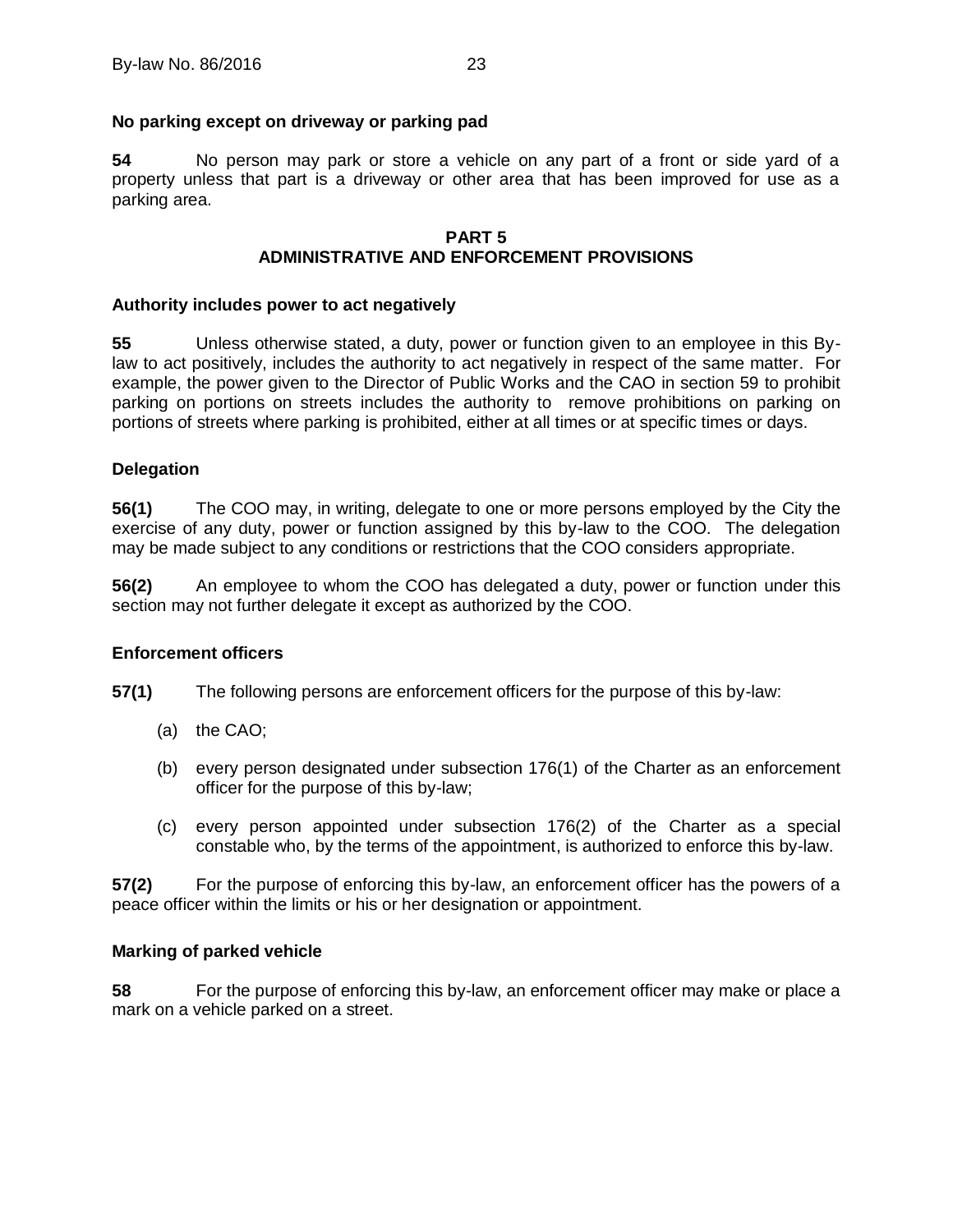## **REGULATION OF PARKING**

## <span id="page-27-1"></span><span id="page-27-0"></span>**59 Director of Public Works and CAO authorized to establish parking prohibitions**

**59(1)** In addition to other powers delegated to him or her by Council, the Director of Public Works for the City may prohibit parking on portions of streets, either at all times or at specific times or days, taking into account vehicular and pedestrian traffic in that location and generallyaccepted engineering principles.

**59(2)** In addition to other powers delegated to him or her by Council, the CAO may establish portions of streets where parking is prohibited, either at all times or at specific times or days, in order to accommodate the needs and development of the surrounding area.

## <span id="page-27-2"></span>**60 CAO to establish paid parking locations, hours, time limits**

**60(1)** The CAO may establish, in accordance with subsections (2) and (3) and any applicable resolution of Council,

- (a) where paid parking is to apply or not to apply;
- (b) the days on which, and the time or times during which, paid parking is to apply at each location; and
- (c) subject to subsection [12\(2\),](#page-10-6) the parking time limits for paid parking.

**60(2)** When exercising his or her authority under subsection (1), the CAO must take into account

- (a) Plan Winnipeg;
- (b) all applicable resolutions and policies adopted or approved by Council;
- (c) the Operating Charter of the Winnipeg Parking Authority as amended from time to time; and
- (d) the needs and characteristics of the surrounding area.

**60(3)** Paid parking may be applied to a portion of a street only where, and during a time of day when, parking is not prohibited by or under

- (a) *The Highway Traffic Act*;
- (b) any other by-law of the City; or
- (c) a by-law, a resolution of Council or the Standing Policy Committee in the exercise of the City's powers as a traffic authority, or a decision of the Director of Public Works in the exercise of a power delegated to him or her by Council.
- **60(4)** The CAO's authority under this section may not be delegated.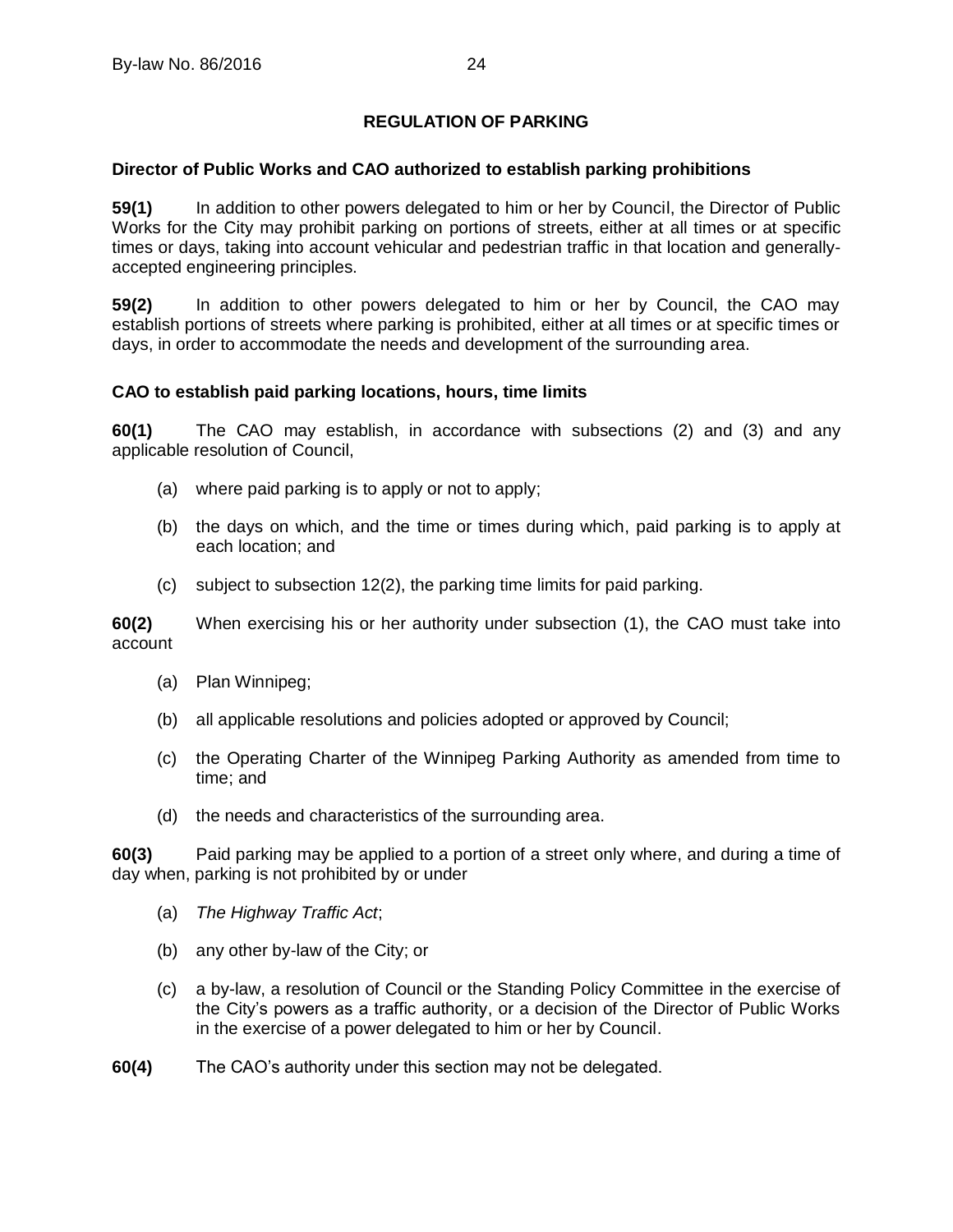## <span id="page-28-0"></span>**61 COO may place and maintain meters**

**61** The COO may place and maintain parking meters in city parking facilities and wherever the CAO determines that paid parking is to apply.

## <span id="page-28-1"></span>**62 Temporary closing of paid parking spaces**

**62(1)** The CAO may cause a paid parking space to be temporarily closed for parking when necessary to accommodate

- (a) Maintenance of underground structures under the street;
- (b) Construction in the street;
- (c) Street cleaning;
- (d) Parades;
- (e) Closures for which a Use of Streets Permit has been issued; and
- (f) Other circumstances in which the temporary closure of parking is reasonable.

**62(2)** A paid parking space may be closed under this section by placing a sign prohibiting parking in that space.

## **LIFTING OF TIME-LIMIT RESTRICTIONS**

## <span id="page-28-3"></span><span id="page-28-2"></span>**63 Temporary lifting of time-limit restrictions**

**63(1)** Upon application or on his or her own initiative, the COO may, in order to facilitate parking for a particular event, issue a written order that exempts all vehicles, other than large vehicles, from the restrictions in section [12](#page-10-4) (parking time limits).

**63(2)** In deciding whether to issue an order under subsection (1), the COO must

- (a) take into account the purposes for the parking time limit restrictions and the extent to which a temporary exemption would undermine those purposes; and
- (b) weigh the importance of the purposes for the parking time limit restrictions against the benefits of a temporary exemption from them.

**63(3)** If there is an application fee for the permit, the COO may waive the fee if he or she considers it in the public interest to do so.

**63(4)** The order must specify

- (a) the area, street, streets or portions of streets to which the exemption applies; and
- (b) the day or days and the time or times during which the exemption applies.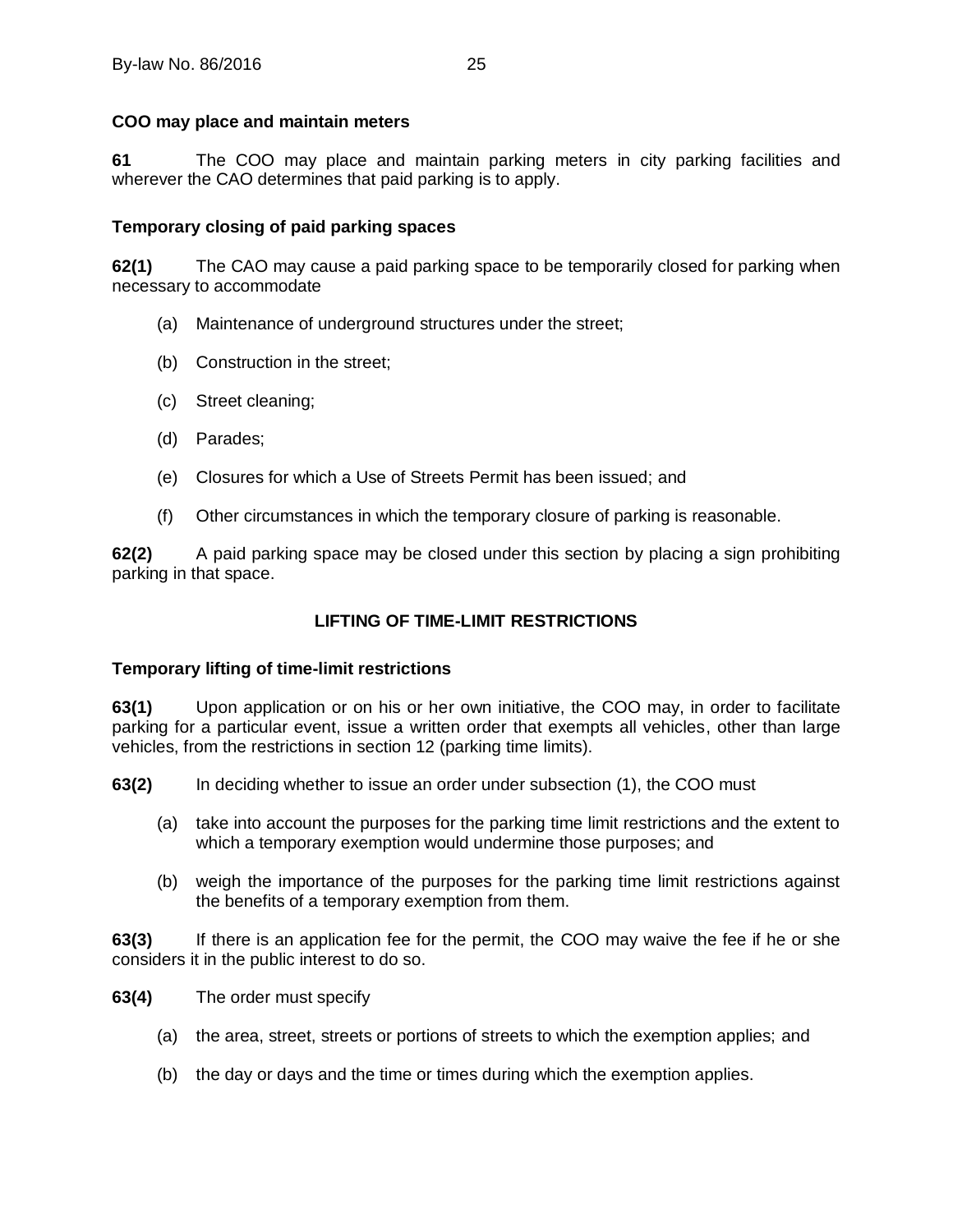**63(5)** The COO may cause the details of the exemption to be communicated to the public in any manner he or she considers appropriate.

## **REMOVAL OF VEHICLES**

## <span id="page-29-1"></span><span id="page-29-0"></span>**64 Removal of special purpose vehicle**

**64(1)** If a special purpose vehicle is

- (a) creating a hazardous condition in a street; or
- (b) obstructing traffic otherwise than under the authority of a Use of Street Permit issued under the *Streets By-law*;

an enforcement officer authorized by the CAO to enforce this section may, by verbal or written order, require the operator of the vehicle to remove the vehicle.

**64(2)** If the operator of the vehicle cannot be readily located or does not immediately comply with an order made under subsection (1), an enforcement officer authorized by the CAO to enforce this section may cause the vehicle to be removed to a compound.

**64(3)** The owner of the vehicle is responsible for the fees payable for removing and storing the vehicle.

#### <span id="page-29-2"></span>**65 Removal of abandoned or derelict vehicles**

**65(1)** If a vehicle on a street

- (a) is parked in contravention of section [22](#page-15-0) (parking of unregistered vehicle);
- (b) is not in operating condition; or
- (c) is wrecked, wholly or partly dismantled, wholly or partly stripped;

an enforcement officer may leave a notice on the vehicle (in addition to any penalty notice for a contravention of this by-law) requiring the vehicle to be removed from the street by a specified time that is at least 72 hours after the notice is left on the vehicle. The owner of the vehicle must ensure that the vehicle is removed from the street within specified time.

**65(2)** If the vehicle is not removed from the street before the time specified in the notice expires, the COO may

- (a) cause the vehicle to be removed from the street; and
- (b) cause the impoundment, storage, destruction or other disposition of the vehicle as he or she considers appropriate in the circumstances.

**65(3)** The costs incurred in towing, impounding, storing, destroying or disposing of the vehicle, as determined by the COO, are a debt owing to the City by the last owner of the vehicle and may be recovered as such in a court of competent jurisdiction.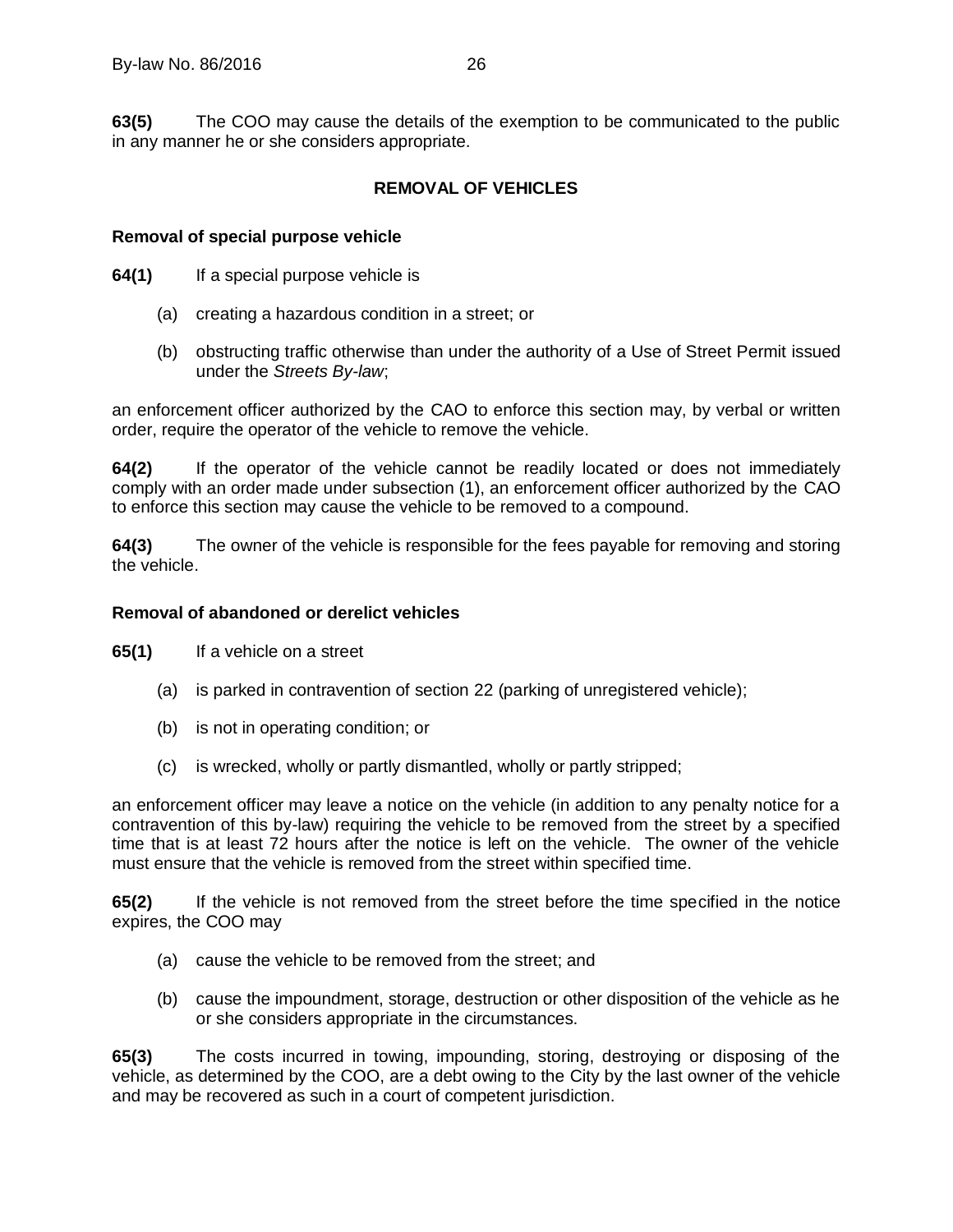## **NOTICES**

#### <span id="page-30-1"></span><span id="page-30-0"></span>**66 Manner of giving notice**

**66(1)** A notice or other document to be given or sent to a person under this by-law must be in writing and may be given or sent as follows:

- (a) by personal delivery to the person;
- (b) delivering it, or sending it by registered or ordinary mail, to the person's last known address, which may be an address indicated in the records of the Winnipeg Parking Authority or of the Registrar of Motor Vehicles;
- (c) sending it by facsimile transmission, e-mail or another method of electronic communication to a number or address provided by the person for the receipt of such a notice.

**66(2)** A notice that is delivered or sent by registered mail to a person's address in accordance with clause (1)(b) is deemed to have been given to the person on the day it is delivered to that address.

**66(3)** A notice that is sent by ordinary mail to a person's address in accordance with clause (1)(b) is deemed to have been given to the person seven days after the day it is mailed.

**66(4)** A notice that is sent to a person in accordance with clause (1)(c) is deemed to have been given to the person on the first day after the day it was sent unless a written acknowledgment of receipt confirms receipt of the notice on the day it was sent.

**66(5)** For greater certainty, this section does not apply to the giving or delivery of a penalty notice or other document under the *Voluntary Payment of Fines By-law* or under *The Municipal By-law Enforcement Act*, or to a notice that, under this by-law, may be left on a vehicle.

## **OFFENCES AND ENFORCEMENT**

#### <span id="page-30-3"></span><span id="page-30-2"></span>**67 Offence**

**67** A person who obstructs or interferes with, or attempts to obstruct or interfere with, an enforcement officer carrying out or attempting to carry out his or her responsibilities in the enforcement of this by-law is guilty of an offence.

## <span id="page-30-4"></span>**68 Application of Municipal By-law Enforcement Act**

**68** When they come into force, *The Municipal By-law Enforcement Act* and the *Municipal By-law Enforcement Act (MBEA) Enabling By-*law apply to the enforcement of this bylaw other than section 67.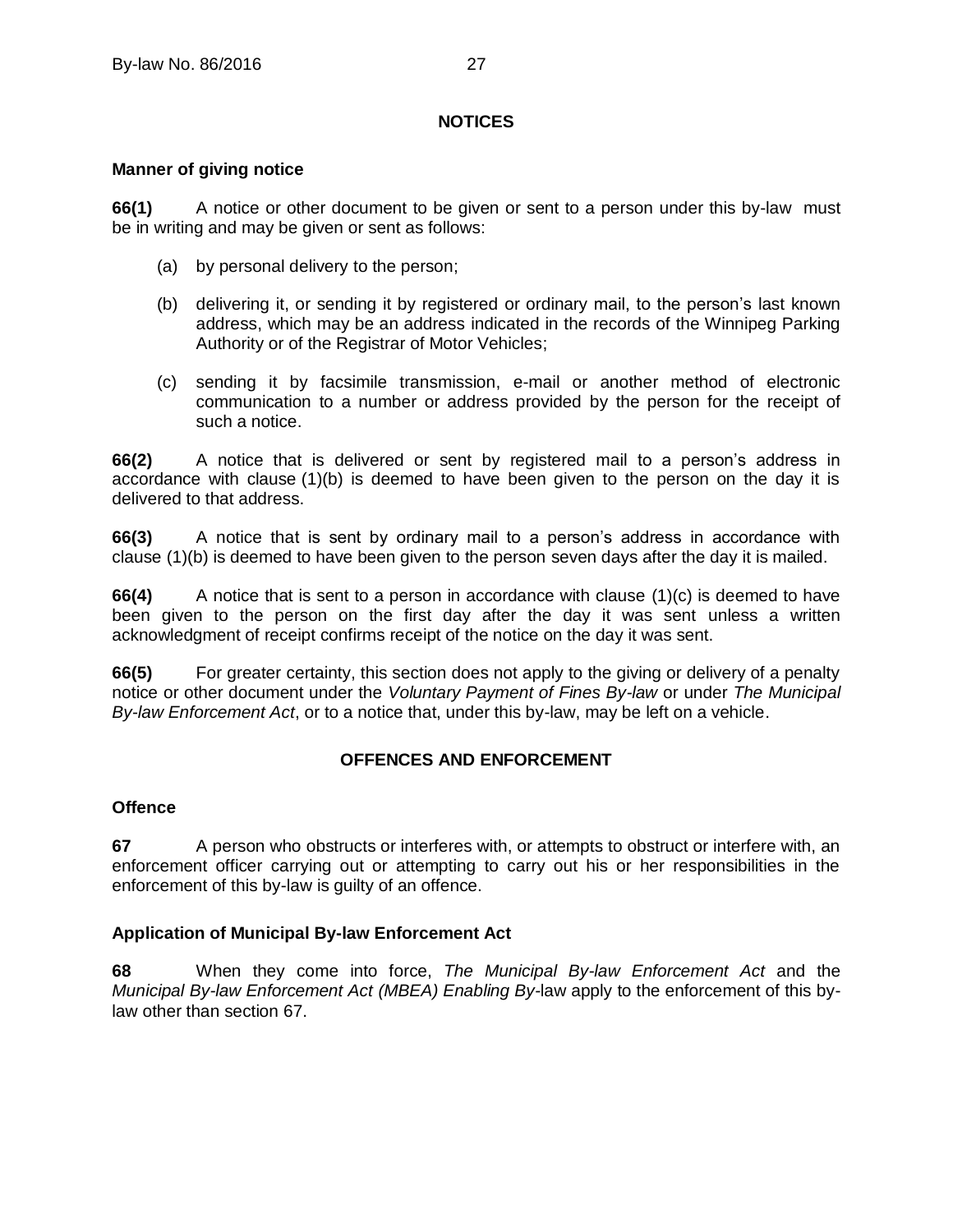## **APPEALS**

## <span id="page-31-1"></span><span id="page-31-0"></span>**69 Appeals**

**69** Where an order, decision or other matter is subject to appeal under *The City of Winnipeg Charter*, it may be appealed to the Standing Policy Committee on Innovation or such other appeal body designated for this purpose by Council.

#### **PART 6 AMENDMENTS AND REPEALS**

## <span id="page-31-3"></span><span id="page-31-2"></span>**70** *Streets By-law* **amended**

**70(1)** The *Streets By-law No. 1481/77* is amended by this section.

**70(2)** Section 1 is amended by repealing the definition "abandoned vehicle".

**70(3)** Sections 2.05, 2.06 and 2.07 are repealed.

**70(4)** Subclause 4.01.02(a) is amended by replacing "*Traffic By-law*" with "*Winnipeg Parking By-law*".

- **70(5)** Subsection 4.01.04 is amended
	- (a) by replacing "*the Traffic By-law which*" with "*a City by-law that*"; and
	- (b) by replacing "*the Parking Meter By-law, the vehicle must still comply with that Bylaw*" with *"section 14 (paid parking) of the Winnipeg Parking By-law, the vehicle must still comply with that section*".

**70(6)** Schedule H is amended by deleting the rows for contraventions of sections 2.05 and 2.06.

#### <span id="page-31-4"></span>**71 Traffic By-law amended**

**71(1)** The *Traffic By-law No.* Subsection 2(2) is amended by repealing the definitions "disabled loading zone" and "loading zone".

- **71(2)** Sections 20 to 28, 29 to 33 and 35 are repealed.
- **71(3)** Section 28.1 is amended by striking out everything after "*along a boulevard*".
- **71(4)** Schedules 10, 12, 13 and 14 are repealed.

#### <span id="page-31-5"></span>**72 Voluntary Payment of Fines By-law amended**

**72(1)** If the Voluntary Payment of Fines By-law No. 789/74 has not been repealed by the time this By-law comes into force, then it is amended by this section.

**72(2)** Sections 2 and 3 are replaced with the following: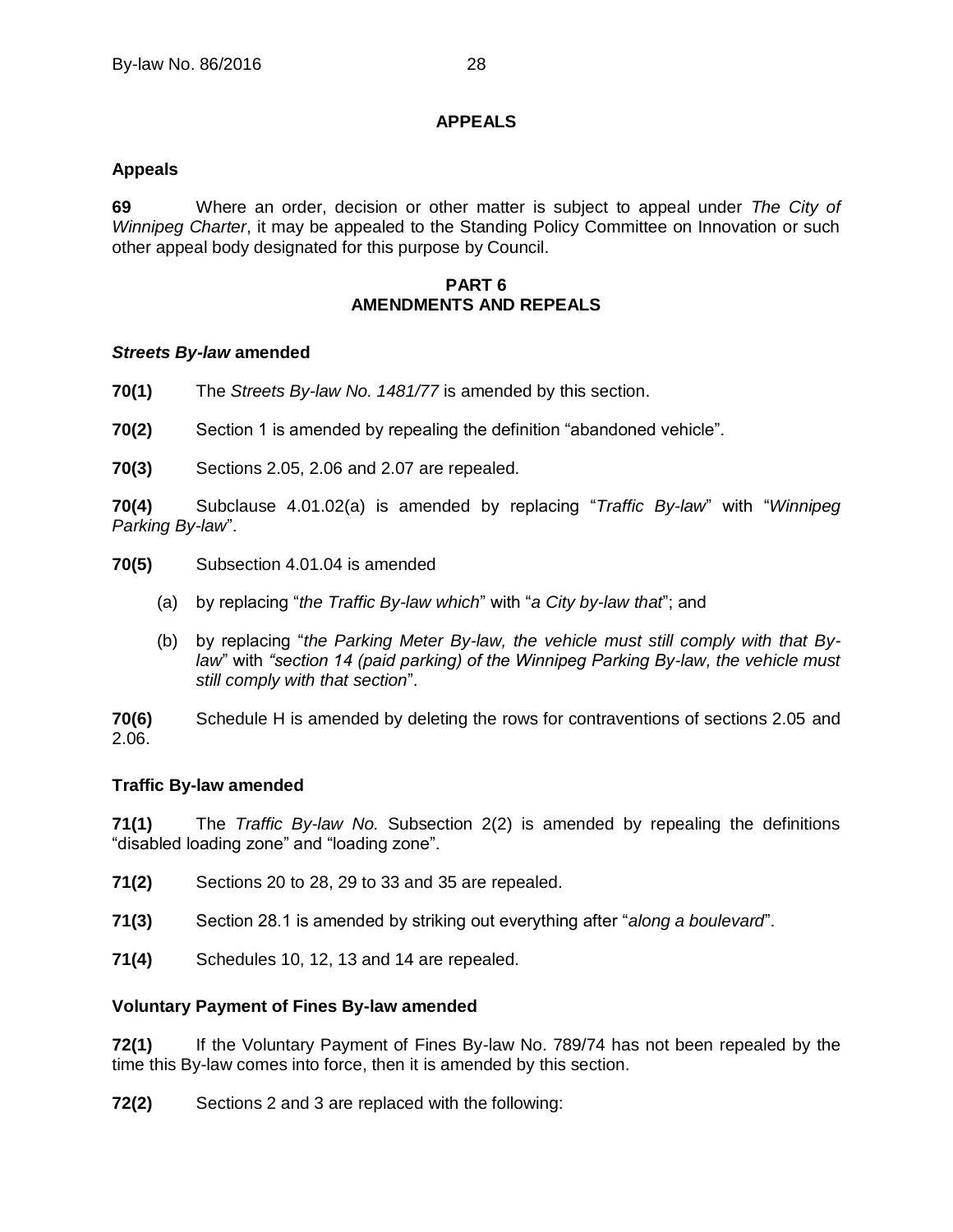- *2(1) A parking tag must set out the following information:*
	- *(a) the description of the contravention set out in Schedule A;*
	- *(b) if the contravention relates to a plated vehicle, the plate number of that vehicle;*
	- *(c) if the contravention does not relate to a vehicle or is alleged to have been committed by someone other than the owner or operator of the vehicle, the name of the person alleged to be responsible for the contravention;*
	- *(d) the date and time of the contravention;*
	- *(e) any other facts the knowledge of which is necessary for an understanding of the circumstances of the contravention.*
- *2(2) The parking tag may be attached to the vehicle to which the contravention relates or be handed or delivered to the owner or operator of the vehicle. If the contravention does not relate to a vehicle or is alleged to have been committed by someone other than the owner or operator of the vehicle, it must be handed or delivered to the person who is alleged to have committed the contravention.*
- *3(1) Within 15 days after the parking tag for a contravention is attached to a vehicle or is handed or delivered to the owner or operator of the vehicle or to the person named in the parking tag (each of whom is referred to in this section as the "alleged offender"), the*  alleged offender may reguest the Chief Operating Officer of the Winnipeg Parking *Authority to review the parking tag to determine*
	- *(a) whether the alleged contravention occurred;*
	- *(b) whether the parking tag contains the information required by The Summary Convictions Act to be included;*
	- *(c) whether the parking tag contains accurate information about the alleged contravention;*
	- *(d) whether for any other reason a recommendation should be made to stay the prosecution of the alleged contravention or to recommend that a justice should exercise his or her powers under section 7 of The Summary Convictions Act.*
- *3(2) Within 15 days after the parking tag for a contravention is attached to a vehicle or*  is handed or delivered to the alleged offender, the alleged offender may pay the *discounted fine for that contravention as set out in Schedule A. If a request for a review is made under subsection (1), the 15-day period within which to pay the discounted fine is extended by four days or the number of days required to complete the review and notify the alleged offender, whichever is less.*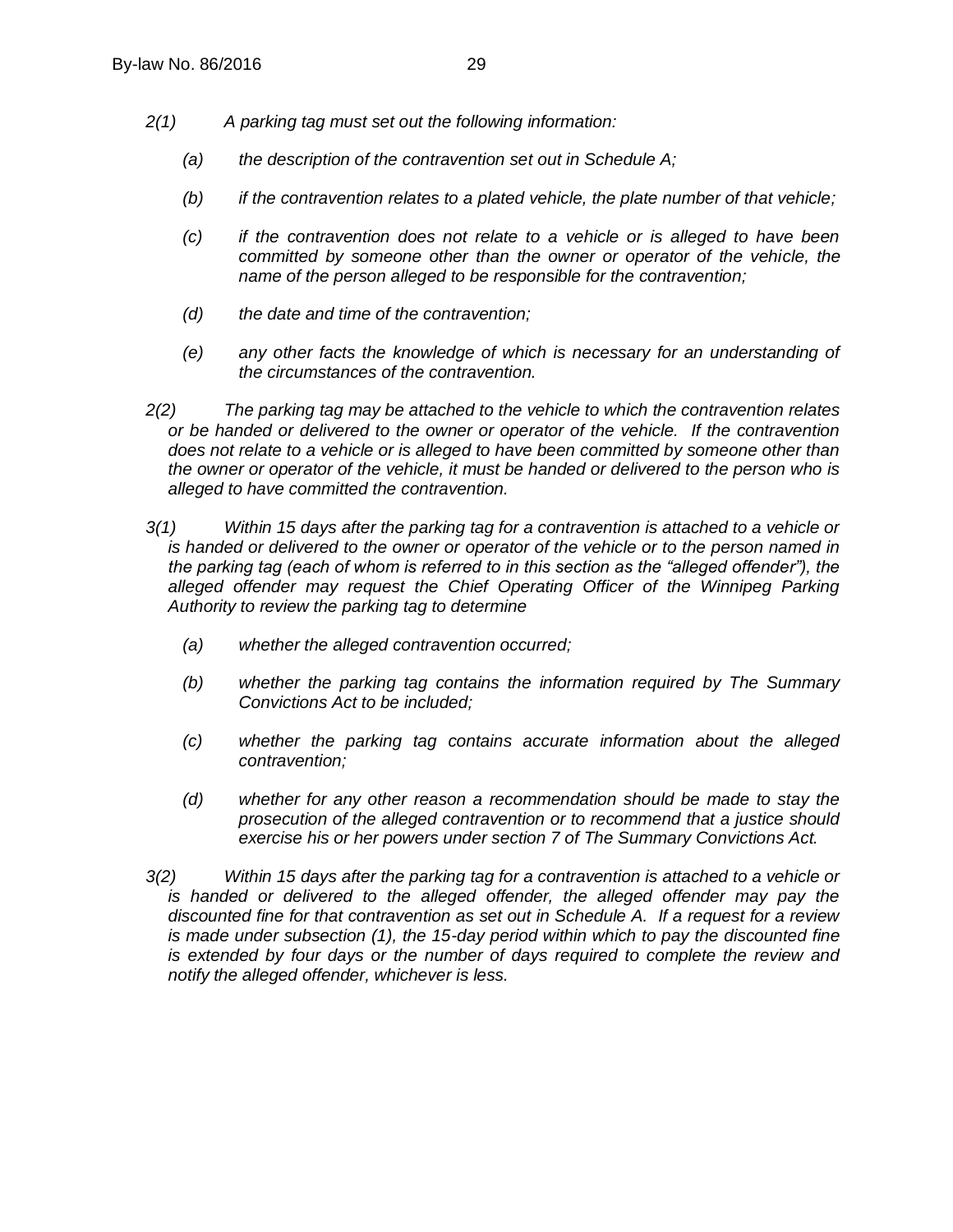*3(3) If* 

- *(a) the discounted fine for a contravention is paid within the 15-day period referred to in subsection (1), or any extension of that period by subsection (2); or*
- *(b) the full fine for a contravention is paid at any time after the time allowed for paying the discounted fine;*

*there is to be no prosecution for that contravention under The Summary Convictions Act.*

**72(3)** Schedule A of the Voluntary Payment of Fines By-law is replaced with the Schedule B attached to this by-law.

## <span id="page-33-0"></span>**73 Municipal By-law Enforcement Act (MBEA) Enabling By-law amended**

**73** Schedule A of the Municipal By-law Enforcement Act (MBEA) Enabling By-law is replaced with Schedule C attached to this by-law.

## <span id="page-33-1"></span>**74 By-laws repealed**

**74** The following by-laws are repealed:

- (a) the *Disabled Persons Parking By-law No. 7171/98*;
- (b) the *Winnipeg Parking Meter By-law No. 6547/95*.

## **PART 7 TRANSITIONAL PROVISIONS AND COMING INTO FORCE**

#### <span id="page-33-3"></span><span id="page-33-2"></span>**75 Transitional — permits issued before this by-law**

- **75** On the coming into force of this by-law, each permit that
	- (a) is listed in the first column of the following table; and
	- (b) was a valid unexpired permit immediately before the coming into force of this by-law;

continues to apply as if it were a permit listed in the second column opposite and issued under this by-law. It is subject to any conditions that apply to such a permit under this by-law, but also continues to be subject to any conditions imposed on that permit at the time it was issued.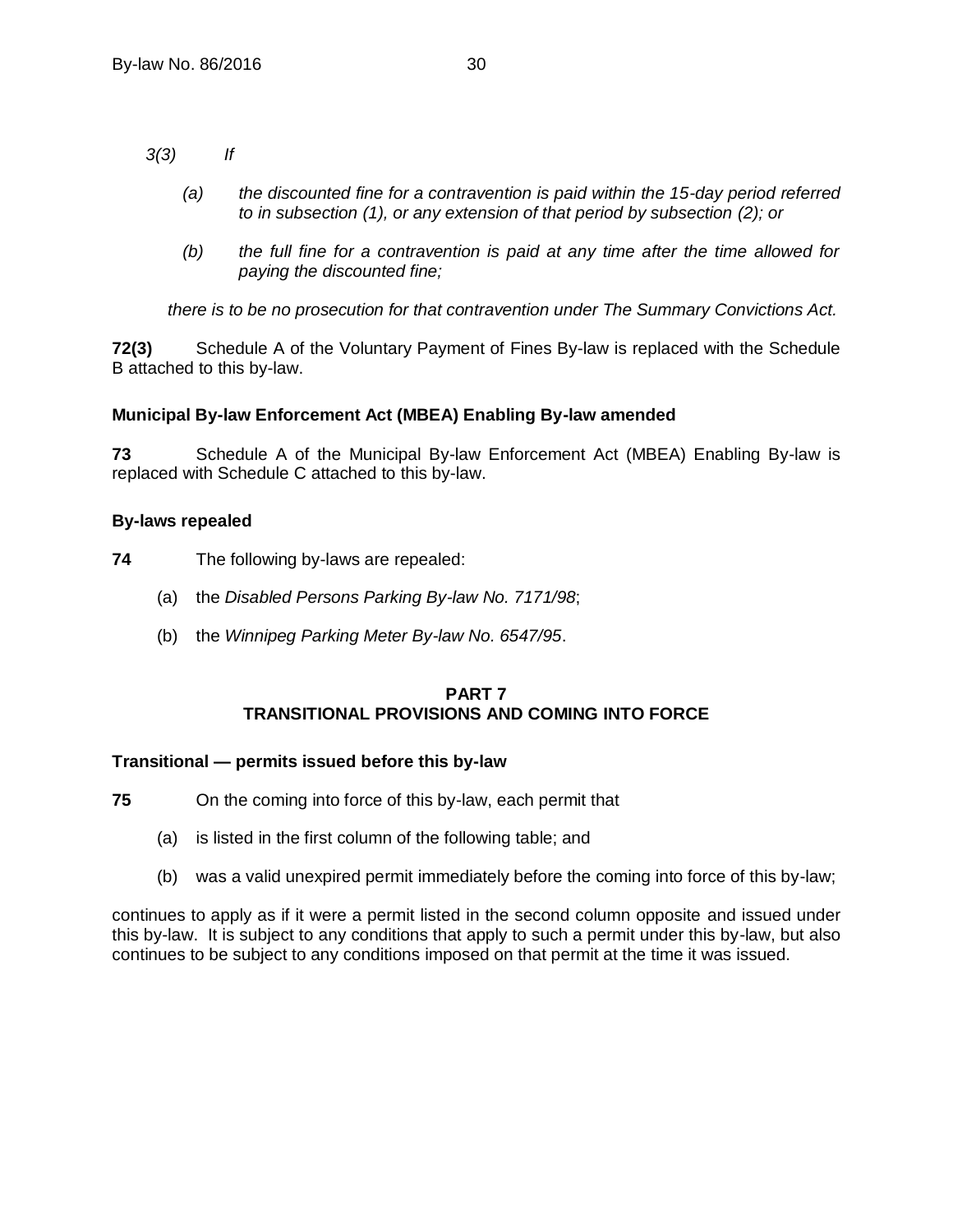| <b>Existing permit</b>                                                            | <b>Continues as</b>                                          |  |
|-----------------------------------------------------------------------------------|--------------------------------------------------------------|--|
| Parking Permit under Schedule F of the<br>Parking Meter By-law                    | Paid Parking Permit under section 36                         |  |
| Stadium Event Zone Parking Permit under<br>section 26.2 of the Traffic By-law     | Stadium Event Zone Parking Permit under<br>section 37        |  |
| Residential Parking Permit under Schedule<br>10 of the Traffic By-law             | Residential Parking Permit under section 40                  |  |
| Visitor's Residential Parking Permit under<br>Schedule 10 of the Traffic By-law   | Visitor's Residential Parking Permit under<br>section 41     |  |
| Contractor Parking Permit under Schedule 12<br>of the Traffic By-law              | Contractor Parking Permit under section 38                   |  |
| Social Service Provider Parking Permit under<br>Schedule 12 of the Traffic By-law | Social Service Provider Parking Permit under<br>section 39   |  |
| permit for a temporary exemption under<br>Schedule 13 of the Traffic By-law       | Temporary Time-limit Exemption<br>Permit<br>under section 44 |  |
| under<br>Mobile Vendor's Parking Permit<br>Schedule 15 of the Traffic By-law      | Mobile Vendor's Parking Permit<br>under<br>section 45        |  |

## <span id="page-34-0"></span>**76 Transitional — reference to "penalty notice"**

**76(1)** Despite the definition "penalty notice" in subsection [2\(1\),](#page-4-3) a reference in this by-law to a penalty notice is also deemed to be a reference to a notice issued under the *Voluntary Payment of Fines By-law* and referred to in that by-law as a parking tag.

**76(2)** This section is repealed on the day that section [68](#page-30-4) (application of Municipal By-law Enforcement Act) comes into force.

## <span id="page-34-1"></span>**77 Continuing application of Voluntary Payment of Fines By-law**

**77(1)** If it has not been repealed by the time this by-law comes into force, the *Voluntary Payment of Fines By-law,* as it read immediately before that section came into force, continues to apply in respect of any contravention for which a parking tag was issued before the day section 72 came into force.

<span id="page-34-2"></span>**77(2)** If it has not been repealed by the time this by-law comes into force, the *Voluntary Payment of Fines By-law*, as it read immediately before this by-law comes into force, continues to apply in respect of any contravention for which a parking tag was issued before the day that this by-law came into force.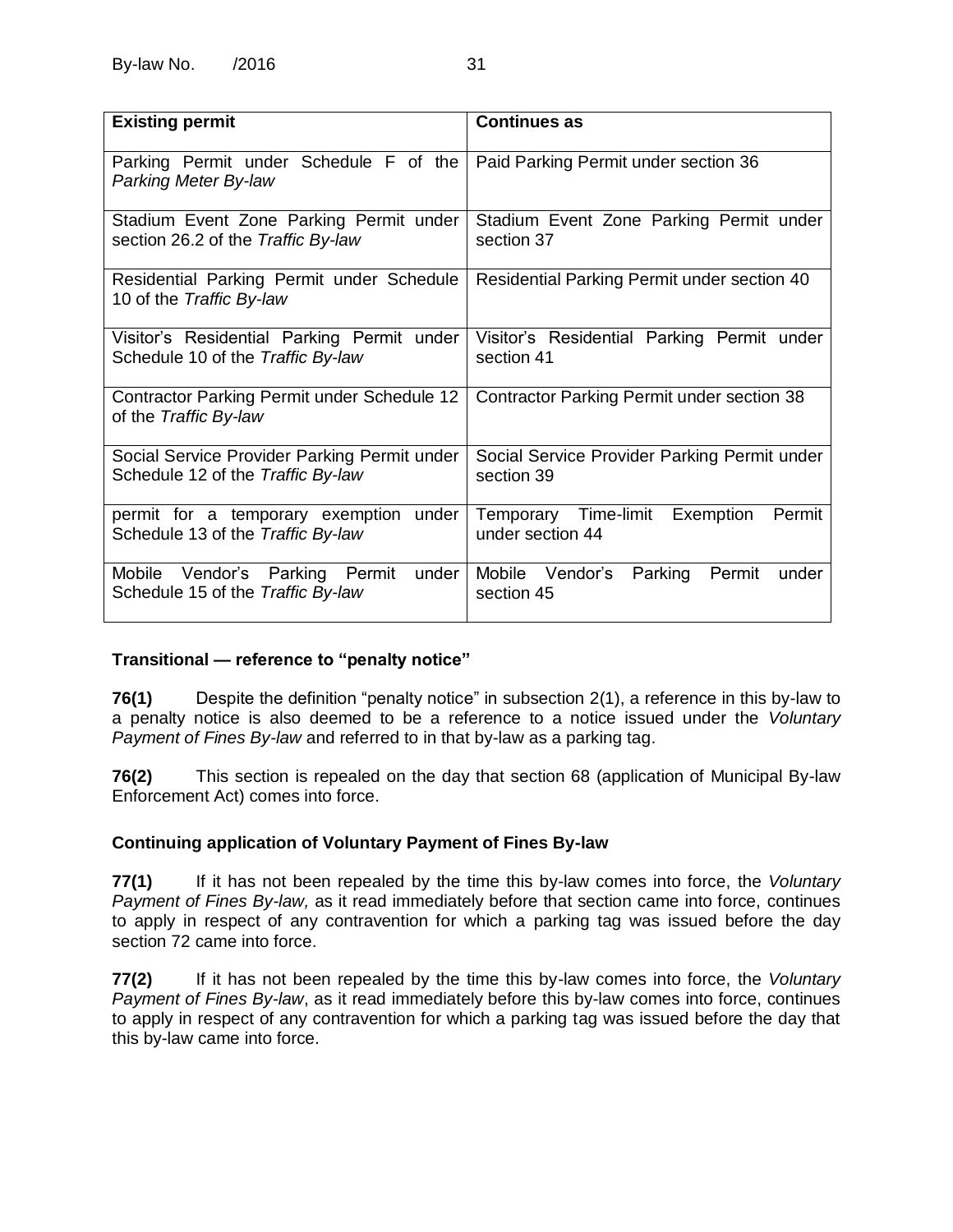## <span id="page-35-0"></span>**78 Coming into force**

**78(1)** Subject to subsection (2), this by-law comes into force on September 1, 2016.

**78(2)** If the *Municipal By-law Enforcement Act (MBEA) Enabling By-law* is not yet in force on September 1, 2016, section [68](#page-30-4) (application of Municipal By-law Enforcement Act) and subsection [77\(2\)](#page-34-2) come into force on the day that that by-law comes into force.

**DONE AND PASSED**, this 13th day of July, 2016.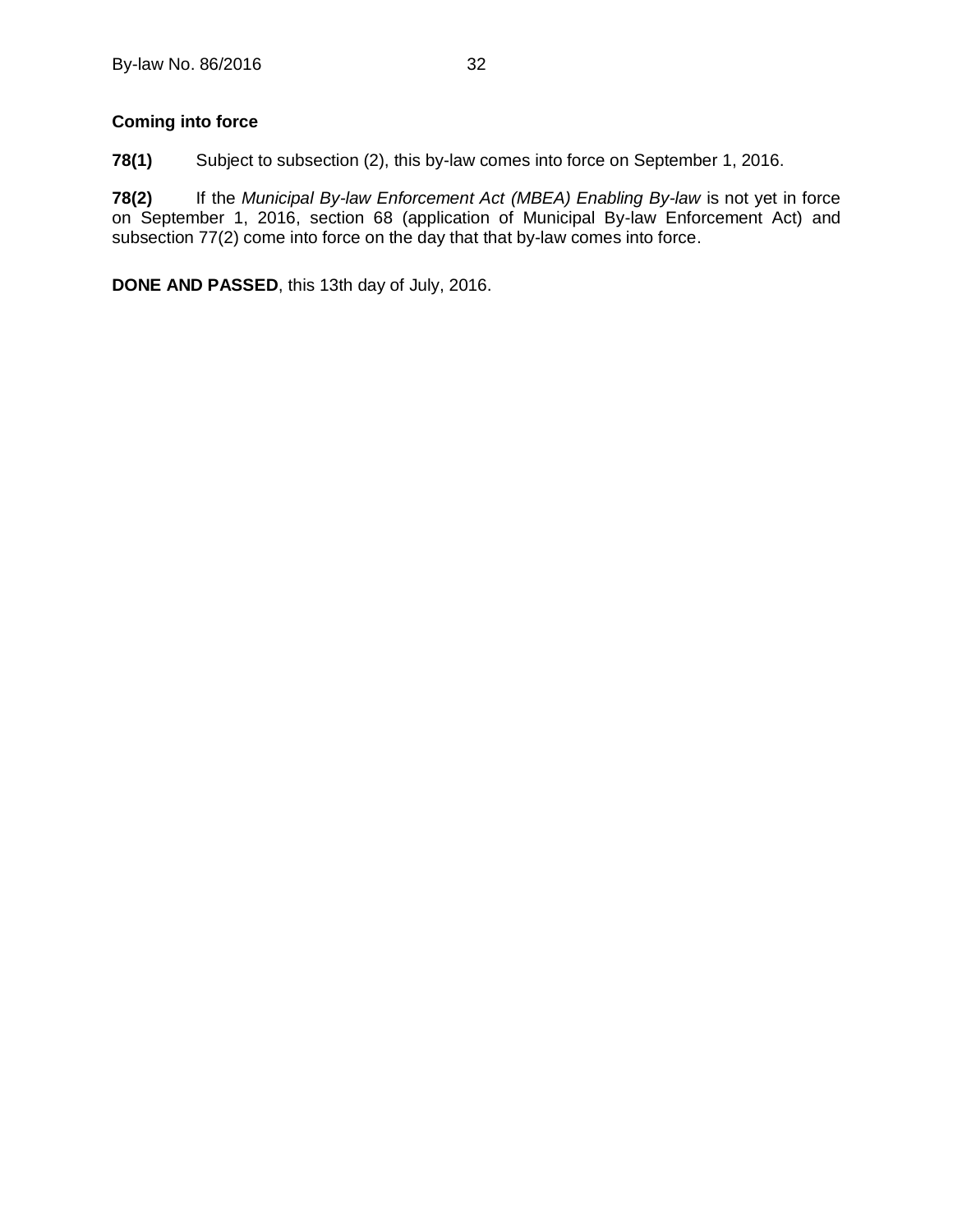<span id="page-36-0"></span>

**SCHEDULE A TO THE WINNIPEG PARKING BY-LAW**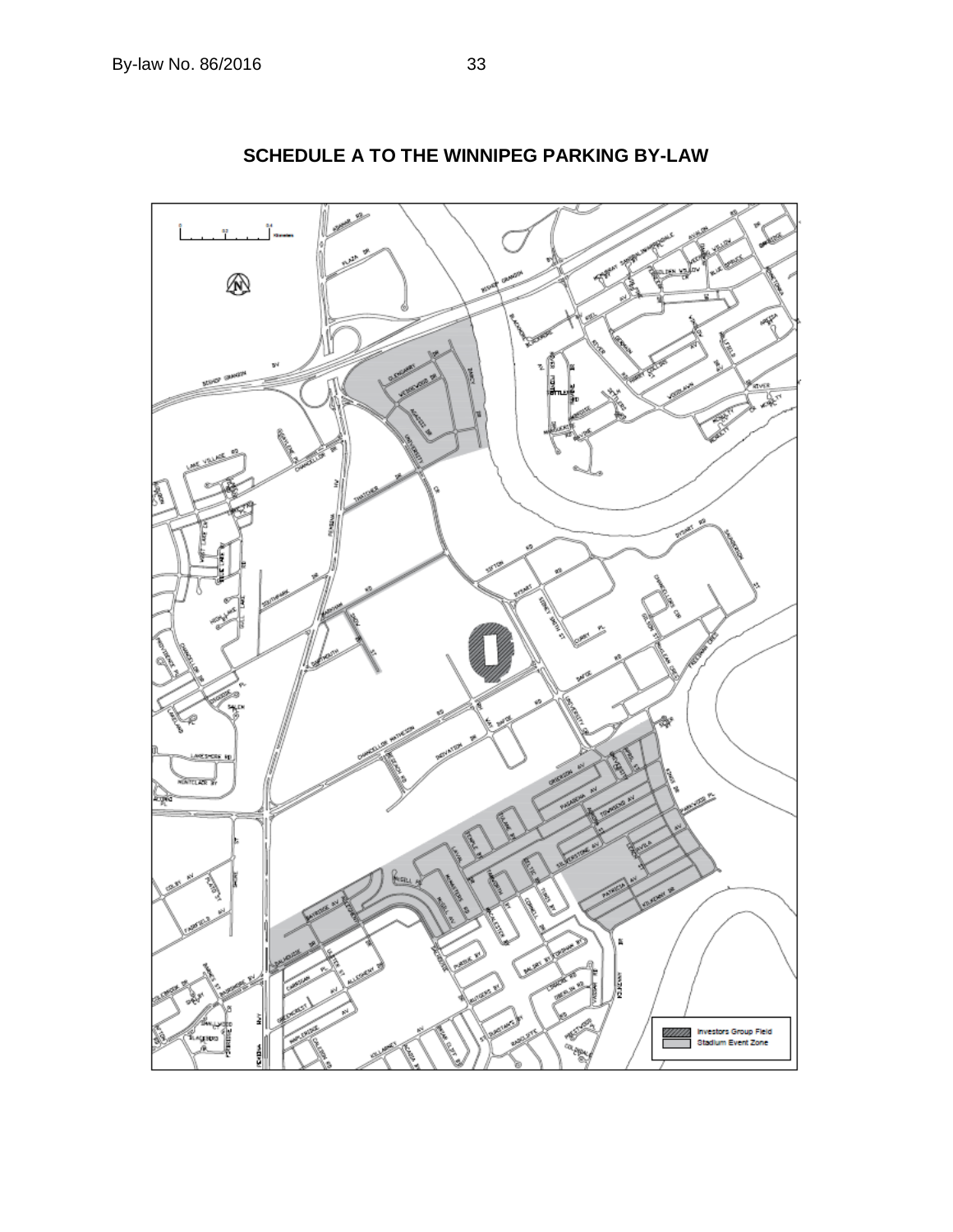## <span id="page-37-0"></span>**SCHEDULE B TO THE WINNIPEG PARKING BY-LAW**

## **This is Schedule A to the** *Voluntary Payment of Fines By-law* **No. 789/74**

## **Fines for Parking and Related Offences**

| <b>Winnipeg Parking By-law,</b><br>By-Law No.<br>/2016 |                                                                                        | Fine                       |                                  |
|--------------------------------------------------------|----------------------------------------------------------------------------------------|----------------------------|----------------------------------|
| Provision                                              | Contravention                                                                          | Full<br>$\text{Fine}$ (\$) | <b>Discounted</b><br>$Fine($ \$) |
| s. 10                                                  | Stopping where stopping prohibited                                                     | 70                         | 35                               |
| s. 10                                                  | Stopping where stopping prohibited between 7:00 and<br>9:00 or between 15:30 and 17:30 | 100                        | 50                               |
| s. 11(1)                                               | Parking where parking prohibited                                                       | 70                         | 35                               |
| s. $11(2)$                                             | Parking in designated bus parking space                                                | 70                         | 35                               |
| s. 12(1)                                               | Parking beyond time limit (paid parking space)                                         | 70                         | 35                               |
| s. $12(1)$                                             | Parking beyond time limit (free parking space)                                         | 70                         | 35                               |
| s. $13(1)$                                             | Parking beyond time limit (one-hour limit)                                             | 70                         | 35                               |
| s. 14(1)                                               | Parking without payment or beyond time paid for                                        | 60                         | 30                               |
| s. $15(1)$                                             | Parking where prohibited by temporary traffic control<br>device                        | 150                        | 75                               |
| s. $16(1)(a)$                                          | Parking on sidewalk or where sidewalk crosses<br>roadway                               | 100                        | 50                               |
| s. $16(1)(b)$                                          | Parking on bicycle path or pedestrian pathway or<br>where it crosses roadway           |                            |                                  |
| s. $16(1)(c)$                                          | Parking on crosswalk or within 3 metres of crosswalk                                   | 70                         | 35                               |
| s. $16(1)(d)$                                          | Parking within 3 metres of fire hydrant                                                | 100                        | 50                               |
| s. $16(1)(e)$                                          | Parking on boulevard                                                                   | 70                         | 35                               |
| s. $16(1)(f)$                                          | Parking in intersection or within 3 metres of<br>intersection                          | 100                        | 50                               |
| s. $16(1)(g)$                                          | Parking in front of driveway                                                           | 70                         | 35                               |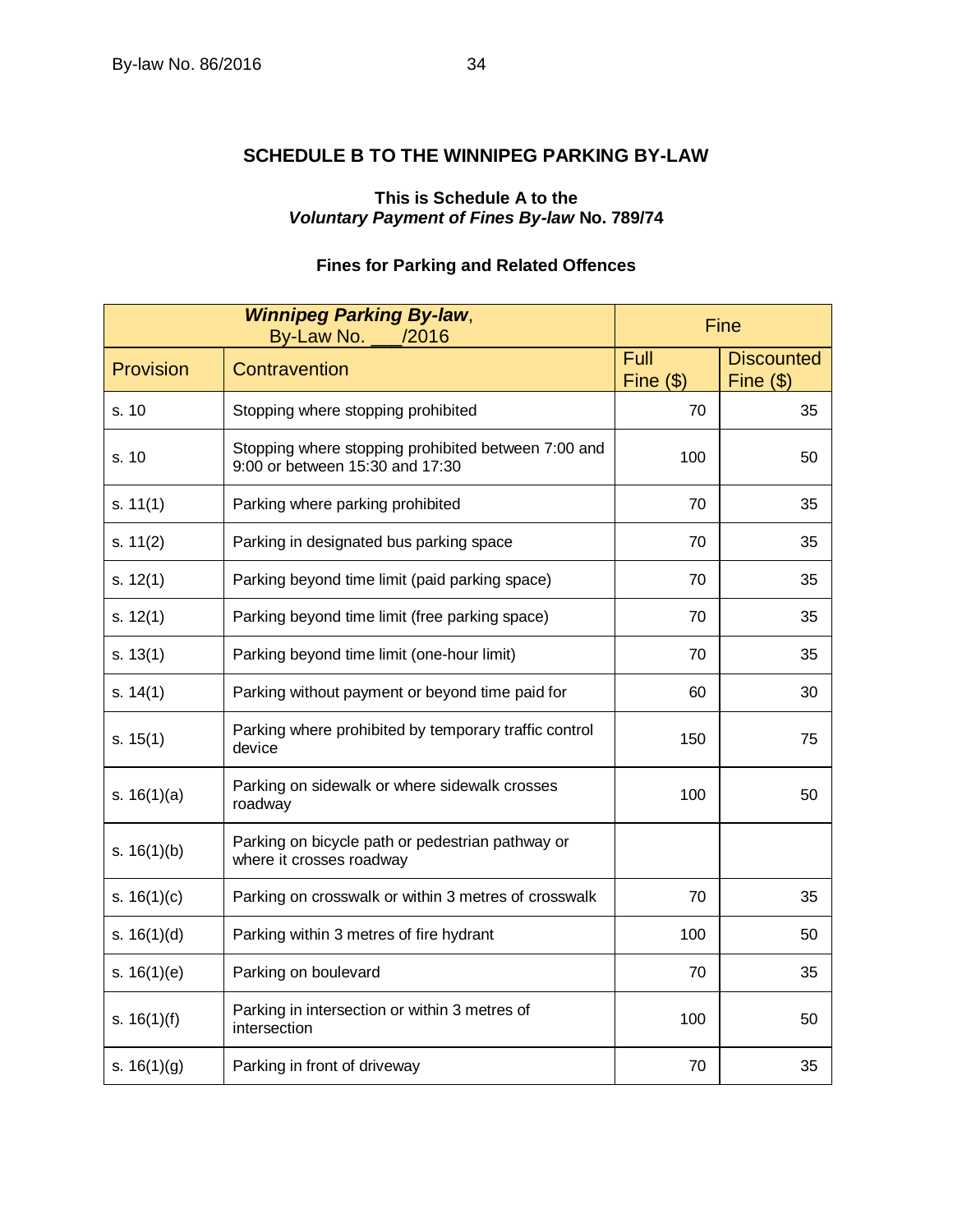| <b>Winnipeg Parking By-law,</b><br>By-Law No. ___/2016 |                                                                                                 | Fine                                  |                                  |
|--------------------------------------------------------|-------------------------------------------------------------------------------------------------|---------------------------------------|----------------------------------|
| Provision                                              | Contravention                                                                                   | Full<br>$\overline{\text{Fine}}$ (\$) | <b>Discounted</b><br>Fine $(\$)$ |
| s. $16(1)(h)$                                          | Parking in manner that obstructs or causes hazard                                               | 100                                   | 50                               |
| s. $16(1)(i)$                                          | Parking on roadway beside another vehicle                                                       | 70                                    | 35                               |
| s. $16(1)(j)$                                          | Parking within 30 metres of railway crossing                                                    | 70                                    | 35                               |
| s. $16(1)(k)$                                          | Parking within 9 metres of beacon, stop or arrêt sign<br>or traffic control signal              | 70                                    | 35                               |
| s. $17(1)$                                             | Improper parking                                                                                | 70                                    | 35                               |
| s. $17(2)$                                             | Parking in wrong direction                                                                      | 70                                    | 35                               |
| s. 18                                                  | Parking on wrong side of roadway                                                                | 70                                    | 35                               |
| s. $19(1)$                                             | Parking in designated parking space                                                             | 300                                   | 150                              |
| s. $19(1)$                                             | Parking in disabled loading zone                                                                | 300                                   | 150                              |
| s. $19(1)$                                             | Obstructing access to designated parking space or<br>disabled loading zone                      | 300                                   | 150                              |
| s. $19(2)$                                             | Displaying invalid form of permit in designated parking<br>space or disabled loading zone       | 300                                   | 150                              |
| s. $20(1)$                                             | Parking in loading zone while not loading or unloading                                          | 70                                    | 35                               |
| s. 20(2)                                               | Remaining overtime in loading zone                                                              | 70                                    | 35                               |
| s. 21                                                  | Parking overtime in alley                                                                       | 70                                    | 35                               |
| s. $22(1)(a)$                                          | Parking or stopping advertising vehicle                                                         | 70                                    | 35                               |
| s. $22(1)(b)$                                          | Parking or stopping vehicle displayed for sale                                                  | 70                                    | 35                               |
| s. $22(1)(c)$                                          | Parking or stopping vehicle displaying goods for sale                                           | 70                                    | 35                               |
| s. 23                                                  | Parking unplated or unregistered vehicle                                                        | 100                                   | 50                               |
| s. 24                                                  | Parking with electrical cord crossing street boundary                                           | 100                                   | 50                               |
| s. $25(1)(a)(ii)$                                      | Operating mobile food unit within 20 metres of<br>entrance to retail food service establishment | 300                                   | 150                              |
| s. $25(1)(b)$                                          | Operating mobile vending unit without Mobile<br>Vendor's Parking Permit                         | 300                                   | 150                              |
| s. $25(1)(c)$                                          | Serving customer located on roadway                                                             | 300                                   | 150                              |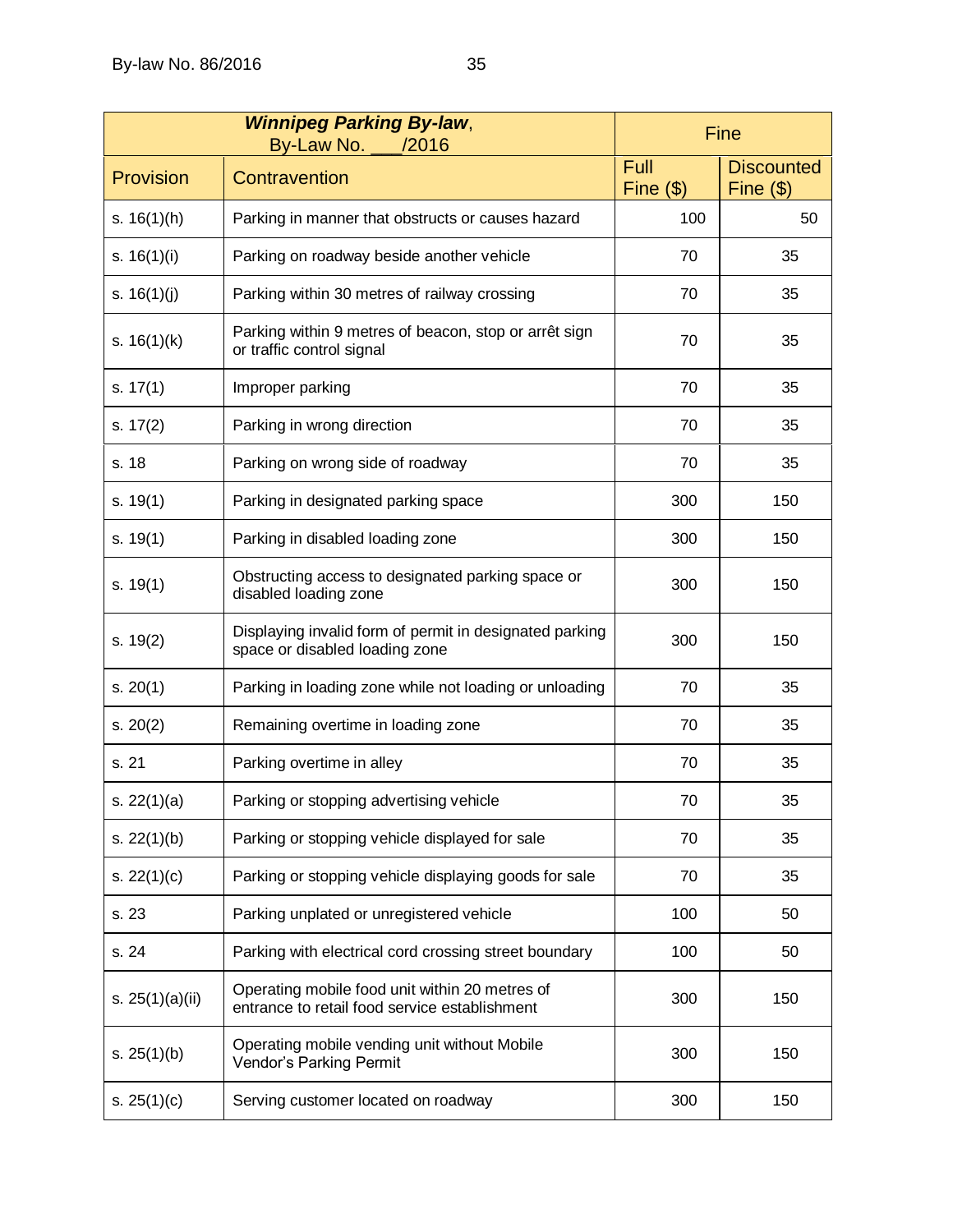|                   | <b>Winnipeg Parking By-law,</b><br>By-Law No. 462016                                                                   | Fine                        |                                  |
|-------------------|------------------------------------------------------------------------------------------------------------------------|-----------------------------|----------------------------------|
| Provision         | Contravention                                                                                                          | <b>Full</b><br>Fine $($ \$) | <b>Discounted</b><br>Fine $(\$)$ |
| s. $25(1)(d)$     | Mobile vending unit obstructing traffic or posing risk                                                                 | 300                         | 150                              |
| s. $25(1)(e)(i)$  | Operating mobile vending unit within 3 metres of<br>entrance to a building                                             | 300                         | 150                              |
| s. $25(1)(e)(ii)$ | Operating mobile vending unit within 20 metres of<br>park entrance                                                     | 300                         | 150                              |
| s. 25(1)(e)(iii)  | Operating mobile vending unit within 5 metres of<br>intersection                                                       | 300                         | 150                              |
| s. $25(1)(e)(iv)$ | Operating mobile vending unit on street with speed<br>limit greater than 60 km/h or within 20 meters of such<br>street | 300                         | 150                              |
| s. 26             | Parking or storing vehicle(s) on private property<br>contrary to Rule _                                                | 100                         | 50                               |
| s. 27             | Washing vehicle on street                                                                                              | 100                         | 50                               |
| s. 28             | Discharging waste material onto street                                                                                 | 100                         | 50                               |
| s. 29             | Non-emergency repair of vehicle on street                                                                              | 100                         | 50                               |
| s. $30(1)(a)$     | Removing, altering, obliterating or defacing mark<br>placed on parked vehicle                                          | 100                         | 50                               |
| s. $30(1)(b)$     | Depositing slug or other object in parking meter                                                                       | 300                         | 150                              |
| s. $30(1)(c)$     | Removing penalty or other notice from vehicle                                                                          | 300                         | 150                              |
| s. $30(2)$        | Displaying invalid form of permit                                                                                      | 300                         | 150                              |
| s. 31(1)          | Providing false information in support of permit<br>application                                                        | 300                         | 150                              |
| s. $32(2)$        | Failing to comply with condition or restriction of permit<br>(other than mobile vendor's parking permit).              | 100                         | 50                               |
| s. $32(2)$        | Failing to comply with condition or restriction of mobile<br>vendor's parking permit                                   | 300                         | 150                              |
| s. 34(3)          | Displaying invalid form of physical permit                                                                             | 300                         | 150                              |
| s. $35(1)(a)$     | Unlawfully displaying permit in vehicle                                                                                | 300                         | 150                              |
| s. $35(1)(b)$     | Owner allowing permit to be unlawfully displayed in<br>vehicle                                                         | 300                         | 150                              |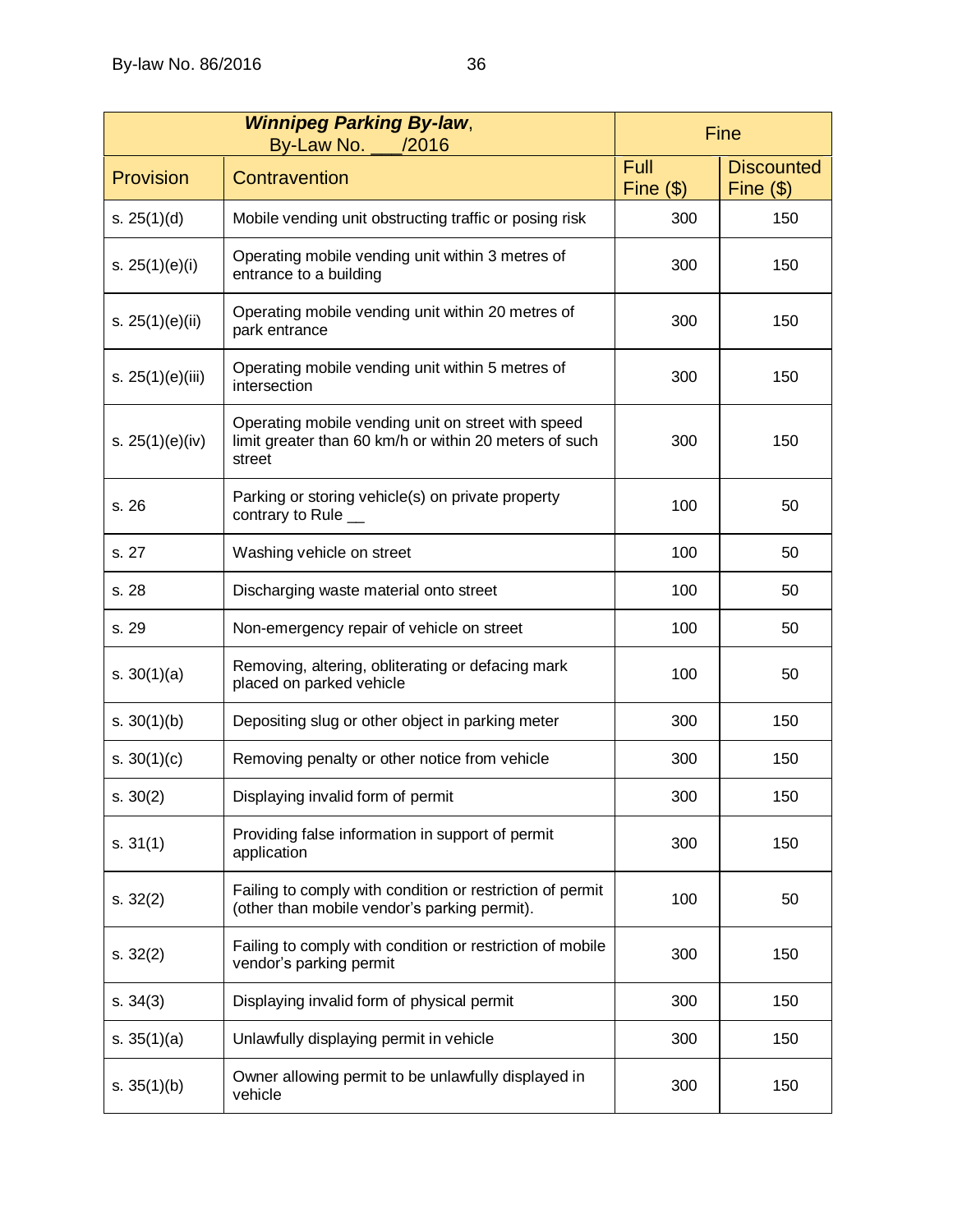|           | <b>Winnipeg Parking By-law,</b><br>By-Law No. _<br>/2016 |                            | Fine                                    |
|-----------|----------------------------------------------------------|----------------------------|-----------------------------------------|
| Provision | Contravention                                            | Full<br>$\text{Fine}$ (\$) | <b>Discounted</b><br>$\text{Fine}$ (\$) |
| s. 64     | Failing to remove abandoned or derelict vehicle          | 300                        | 150                                     |

| <b>Fire Prevention By-law,</b><br>By-Law No. 150/2004 |                                                                                                              | <b>Fine</b>          |                                         |
|-------------------------------------------------------|--------------------------------------------------------------------------------------------------------------|----------------------|-----------------------------------------|
| Provision                                             | Contravention                                                                                                | Full<br>$Fine($ $s)$ | <b>Discounted</b><br>$\text{Fine}$ (\$) |
| 50.1(2)(a)                                            | Parking so as to obstruct access by Winnipeg Fire<br>Paramedic Service vehicle                               | 300                  | 150                                     |
| 50.1(2)(b)                                            | Parking in contravention of sign that prohibits parking<br>that obstructs access by fire department vehicles | 300                  | 150                                     |

|                  | <b>Winter Parking Ban By-law,</b><br>By-Law No. 76/2011                                                             | Fine               |                                  |
|------------------|---------------------------------------------------------------------------------------------------------------------|--------------------|----------------------------------|
| <b>Provision</b> | Contravention                                                                                                       | Full<br>Fine $($)$ | <b>Discounted</b><br>Fine $(\$)$ |
| 4                | Park/stop on snow route between 2:00 a.m. and 7:00<br>a.m. (Annual Snow Route Parking Ban, December to<br>February) | 100                | 50                               |
| 5(2)             | Park/stop on snow route between 12:00 midnight and<br>7:00 a.m. (Declared Snow Route Parking Ban)                   | 100                | 50                               |
| 6(3)             | Park/stop in snow clearing zone when Residential<br>Parking Ban applies to the zone                                 | 150                | 75                               |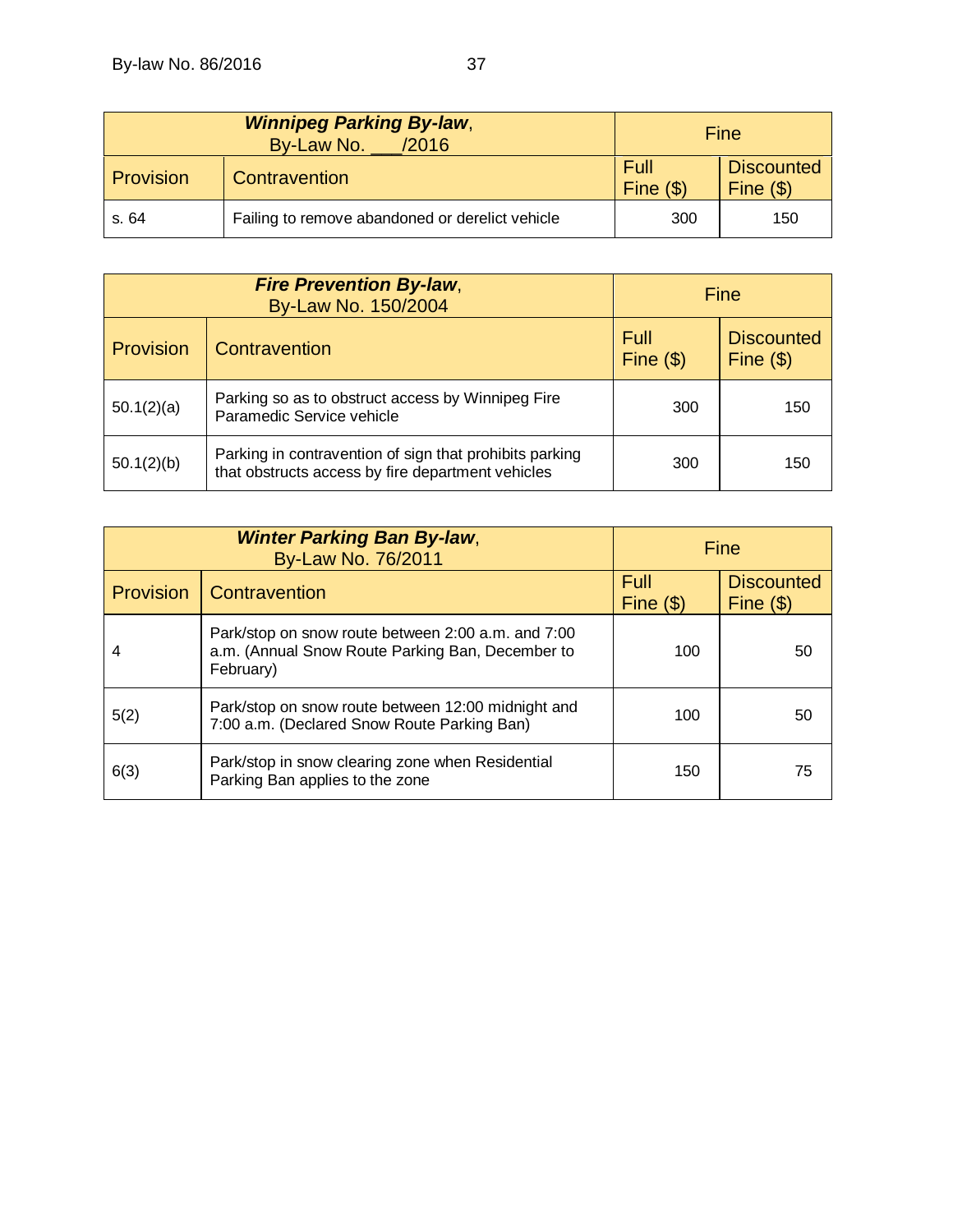## **SCHEDULE C TO THE WINNIPEG PARKING BY-LAW**

## **This is Schedule A to the** *Municipal By-law Enforcement Act (MBEA) Enabling By-law*

<span id="page-41-0"></span>The following are the by-law contraventions which may be dealt with by a penalty notice under

*The Municipal By-law Enforcement Act*, as well as the administrative penalties for each contravention, and the discounted amount for each contravention referred to in Part 2 of the Bylaw:

| <b>Winnipeg Parking By-law,</b><br>By-Law No. ___/2016 |                                                                                        | <b>Administrative Penalty</b>  |                                  |
|--------------------------------------------------------|----------------------------------------------------------------------------------------|--------------------------------|----------------------------------|
| Provision                                              | Contravention                                                                          | Administrative<br>Penalty (\$) | <b>Discounted</b><br>Amount (\$) |
| s. 10                                                  | Stopping where stopping prohibited                                                     | 70                             | 35                               |
| s. 10                                                  | Stopping where stopping prohibited between<br>7:00 and 9:00 or between 15:30 and 17:30 | 100                            | 50                               |
| s. $11(1)$                                             | Parking where parking prohibited                                                       | 70                             | 35                               |
| s. $11(2)$                                             | Parking in designated bus parking space                                                | 70                             | 35                               |
| s. $12(1)$                                             | Parking beyond time limit (paid parking space)                                         | 70                             | 35                               |
| s. $12(1)$                                             | Parking beyond time limit (free parking space)                                         | 70                             | 35                               |
| s. $13(1)$                                             | Parking beyond time limit (one-hour limit)                                             | 70                             | 35                               |
| s. $14(1)$                                             | Parking without payment or beyond time paid<br>for                                     | 60                             | 30                               |
| s. $15(1)$                                             | Parking where prohibited by temporary traffic<br>control device                        | 150                            | 75                               |
| s. $16(1)(a)$                                          | Parking on sidewalk or where sidewalk crosses<br>roadway                               | 100                            | 50                               |
| s. $16(1)(b)$                                          | Parking on bicycle path or pedestrian pathway<br>or where it crosses roadway           |                                |                                  |
| s. $16(1)(c)$                                          | Parking on crosswalk or within 3 metres of<br>crosswalk                                | 70                             | 35                               |
| s. $16(1)(d)$                                          | Parking within 3 metres of fire hydrant                                                | 100                            | 50                               |

## **Fines for Parking and Related Offences**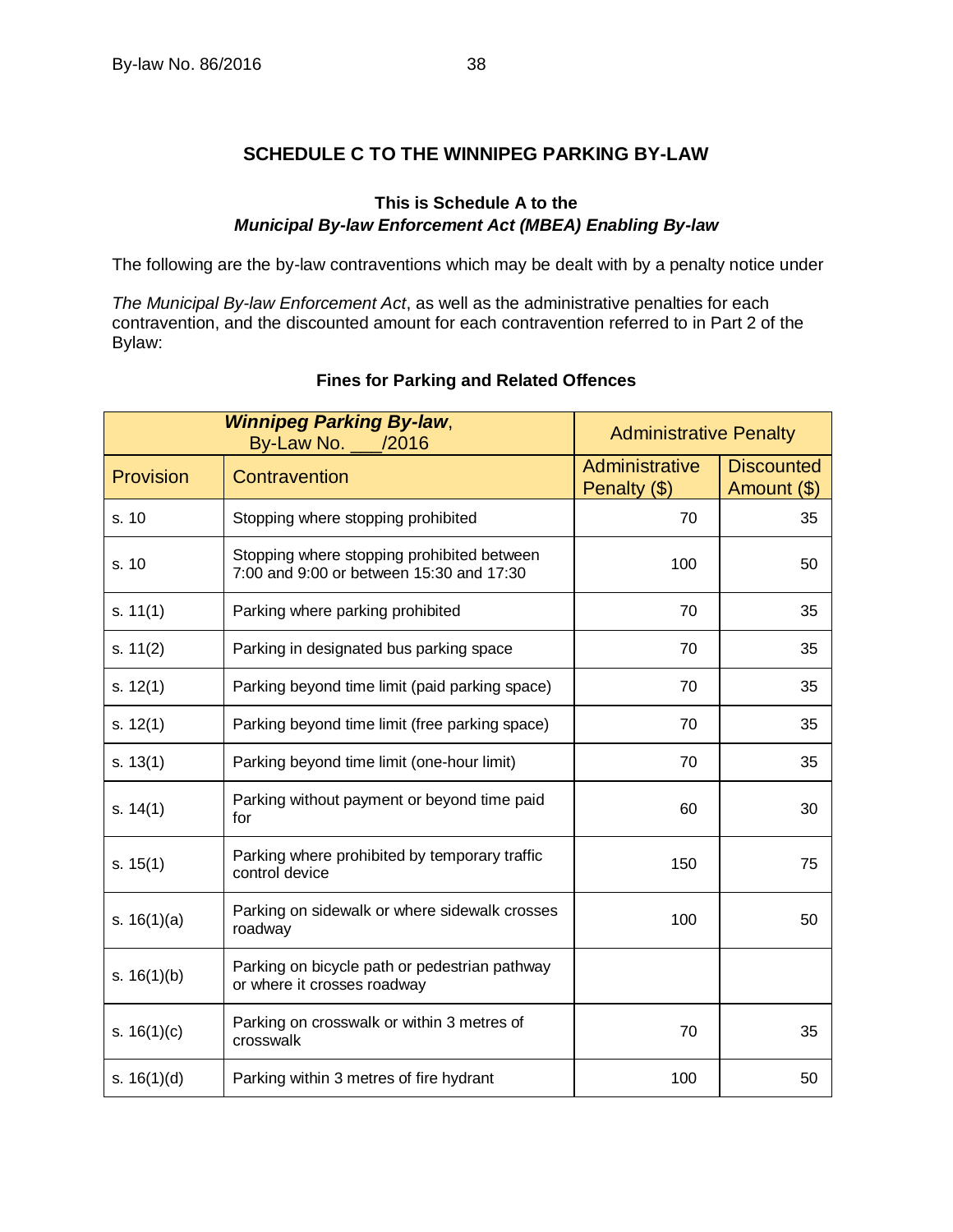| <b>Winnipeg Parking By-law,</b><br>By-Law No. _<br>/2016 |                                                                                           | <b>Administrative Penalty</b>  |                                  |
|----------------------------------------------------------|-------------------------------------------------------------------------------------------|--------------------------------|----------------------------------|
| Provision                                                | Contravention                                                                             | Administrative<br>Penalty (\$) | <b>Discounted</b><br>Amount (\$) |
| s. $16(1)(e)$                                            | Parking on boulevard                                                                      | 70                             | 35                               |
| s. $16(1)(f)$                                            | Parking in intersection or within 3 metres of<br>intersection                             | 100                            | 50                               |
| s. $16(1)(g)$                                            | Parking in front of driveway                                                              | 70                             | 35                               |
| s. $16(1)(h)$                                            | Parking in manner that obstructs or causes<br>hazard                                      | 100                            | 50                               |
| s. $16(1)(i)$                                            | Parking on roadway beside another vehicle                                                 | 70                             | 35                               |
| s. $16(1)(j)$                                            | Parking within 30 metres of railway crossing                                              | 70                             | 35                               |
| s. $16(1)(k)$                                            | Parking within 9 metres of beacon, stop or arrêt<br>sign or traffic control signal        | 70                             | 35                               |
| s. $17(1)$                                               | Improper parking                                                                          | 70                             | 35                               |
| s. $17(2)$                                               | Parking in wrong direction                                                                | 70                             | 35                               |
| s. 18                                                    | Parking on wrong side of roadway                                                          | 70                             | 35                               |
| s. $19(1)$                                               | Parking in designated parking space                                                       | 300                            | 150                              |
| s. $19(1)$                                               | Parking in disabled loading zone                                                          | 300                            | 150                              |
| s. $19(1)$                                               | Obstructing access to designated parking space<br>or disabled loading zone                | 300                            | 150                              |
| s. 19(2)                                                 | Displaying invalid form of permit in designated<br>parking space or disabled loading zone | 300                            | 150                              |
| s. $20(1)$                                               | Parking in loading zone while not loading or<br>unloading                                 | 70                             | 35                               |
| s. 20(2)                                                 | Remaining overtime in loading zone                                                        | 70                             | 35                               |
| s. 21                                                    | Parking overtime in alley                                                                 | 70                             | 35                               |
| s. $22(1)(a)$                                            | Parking or stopping advertising vehicle                                                   | 70                             | 35                               |
| s. $22(1)(b)$                                            | Parking or stopping vehicle displayed for sale                                            | 70                             | 35                               |
| s. $22(1)(c)$                                            | Parking or stopping vehicle displaying goods for<br>sale                                  | 70                             | 35                               |
| s. 23                                                    | Parking unplated or unregistered vehicle                                                  | 100                            | 50                               |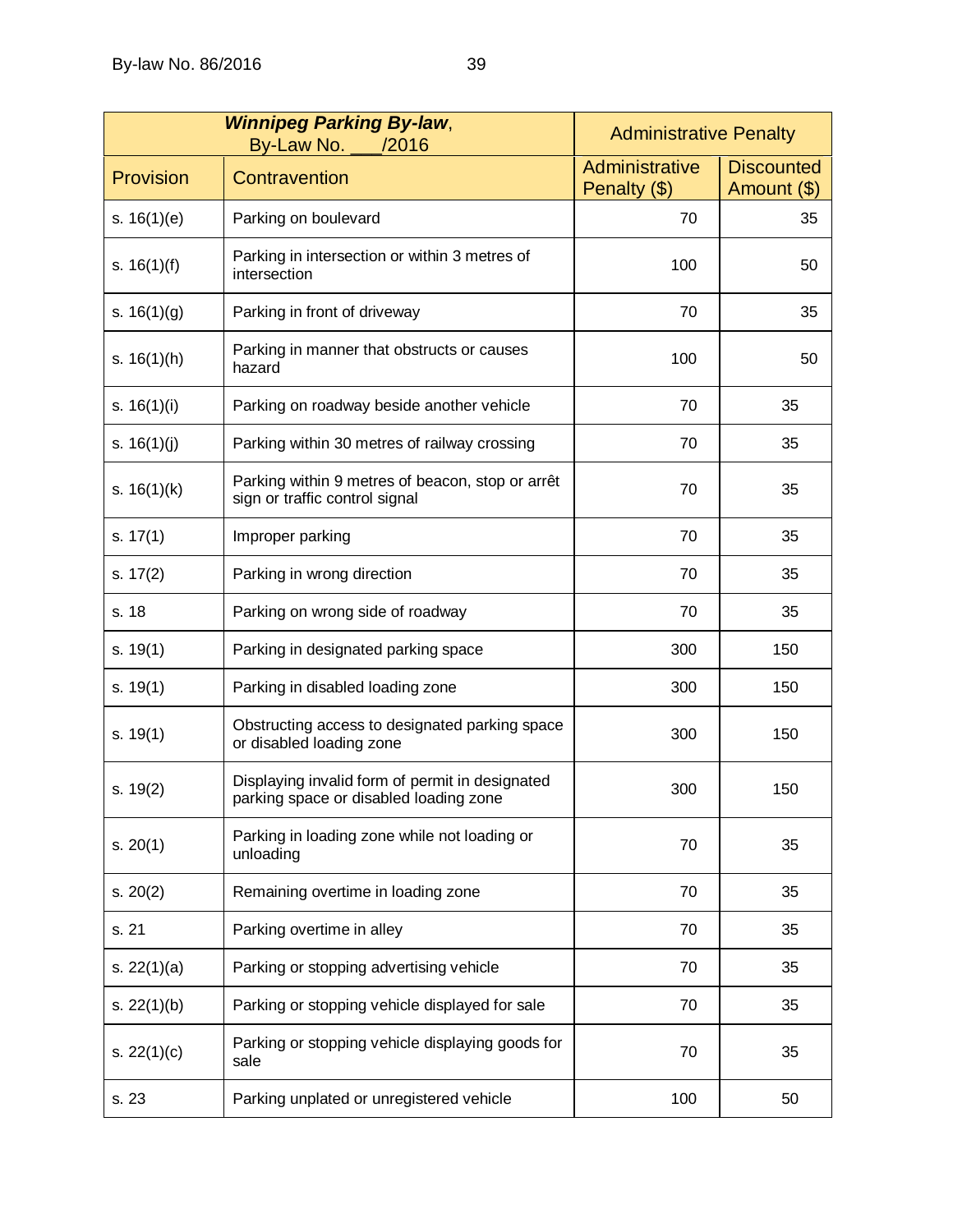| <b>Winnipeg Parking By-law,</b><br>By-Law No. ___/2016 |                                                                                                                        | <b>Administrative Penalty</b>  |                                  |
|--------------------------------------------------------|------------------------------------------------------------------------------------------------------------------------|--------------------------------|----------------------------------|
| Provision                                              | Contravention                                                                                                          | Administrative<br>Penalty (\$) | <b>Discounted</b><br>Amount (\$) |
| s. 24                                                  | Parking with electrical cord crossing street<br>boundary                                                               | 100                            | 50                               |
| s. $25(1)(a)(ii)$                                      | Operating mobile food unit within 20 metres of<br>entrance to retail food service establishment                        | 300                            | 150                              |
| s. $25(1)(b)$                                          | Operating mobile vending unit without Mobile<br>Vendor's Parking Permit                                                | 300                            | 150                              |
| s. $25(1)(c)$                                          | Serving customer located on roadway                                                                                    | 300                            | 150                              |
| s. $25(1)(d)$                                          | Mobile vending unit obstructing traffic or posing<br>risk                                                              | 300                            | 150                              |
| s. $25(1)(e)(i)$                                       | Operating mobile vending unit within 3 metres of<br>entrance to a building                                             | 300                            | 150                              |
| s. $25(1)(e)(ii)$                                      | Operating mobile vending unit within 20 metres<br>of park entrance                                                     | 300                            | 150                              |
| s. 25(1)(e)(iii)                                       | Operating mobile vending unit within 5 metres of<br>intersection                                                       | 300                            | 150                              |
| s. $25(1)(e)(iv)$                                      | Operating mobile vending unit on street with<br>speed limit greater than 60 km/h or within 20<br>meters of such street | 300                            | 150                              |
| s. 26                                                  | Parking or storing vehicle(s) on private property<br>contrary to Rule _                                                | 100                            | 50                               |
| s. 27                                                  | Washing vehicle on street                                                                                              | 100                            | 50                               |
| s. 28                                                  | Discharging waste material onto street                                                                                 | 100                            | 50                               |
| s. 29                                                  | Non-emergency repair of vehicle on street                                                                              | 100                            | 50                               |
| s. $30(1)(a)$                                          | Removing, altering, obliterating or defacing<br>mark placed on parked vehicle                                          | 100                            | 50                               |
| s. $30(1)(b)$                                          | Depositing slug or other object in parking meter                                                                       | 300                            | 150                              |
| s. $30(1)(c)$                                          | Removing penalty or other notice from vehicle                                                                          | 300                            | 150                              |
| s. $30(2)$                                             | Displaying invalid form of permit                                                                                      | 300                            | 150                              |
| s. 31(1)                                               | Providing false information in support of permit<br>application                                                        | 300                            | 150                              |